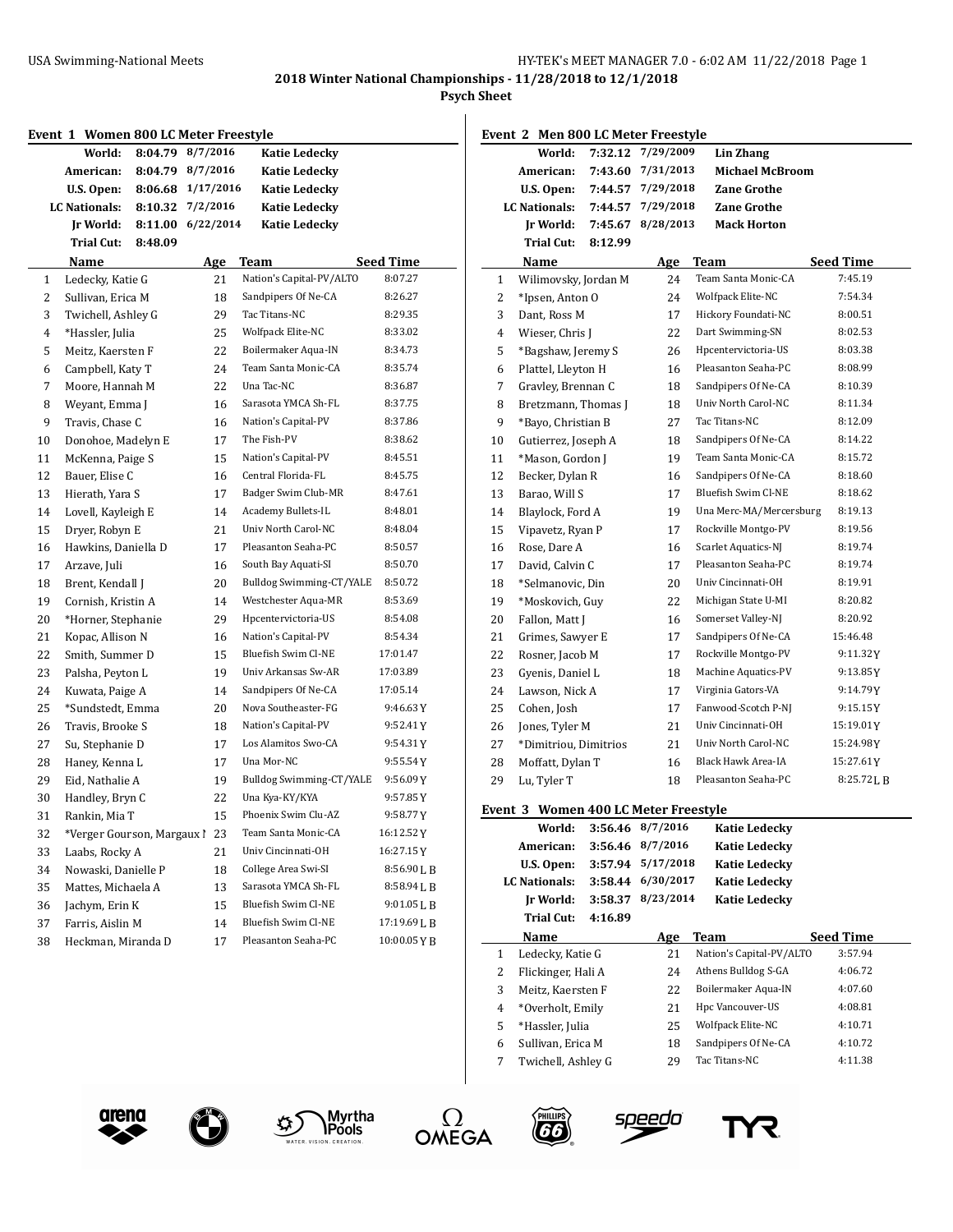8 Moore, Hannah M 22 Una Tac-NC 4:11.48

## **2018 Winter National Championships - 11/28/2018 to 12/1/2018**

**Psych Sheet**

### **Event 3 ...(Women 400 LC Meter Freestyle)**

| *Goss, Kennedy A | 22 | Granite Gators-US | 4:12.36 |    | Name                          | <b>Age</b> | Team                     | <b>Seed Time</b> |
|------------------|----|-------------------|---------|----|-------------------------------|------------|--------------------------|------------------|
|                  |    |                   |         | 10 | Travis, Chase C               | 16         | Nation's Capital-PV      | 4:13.70          |
|                  |    |                   |         | 11 | Donohoe, Madelyn E            | 17         | The Fish-PV              | 4:13.79          |
|                  |    |                   |         | 12 | Weyant, Emma J                | 16         | Sarasota YMCA Sh-FL      | 4:14.16          |
|                  |    |                   |         | 13 | Heckman, Miranda D            | 17         | Pleasanton Seaha-PC      | 4:15.29          |
|                  |    |                   |         | 14 | Ray, Amanda E                 | 16         | New Wave Swim Te-NC      | 4:16.90          |
|                  |    |                   |         | 15 | Freeman, Chloe M              | 16         | Sandpipers Of Ne-CA      | 4:17.07          |
|                  |    |                   |         | 16 | Campbell, Katy T              | 24         | Team Santa Monic-CA      | 4:17.41          |
|                  |    |                   |         | 17 | Palsha, Peyton L              | 19         | Univ Arkansas Sw-AR      | 4:17.47          |
|                  |    |                   |         | 18 | McKenna, Paige S              | 15         | Nation's Capital-PV      | 4:17.59          |
|                  |    |                   |         | 19 | Bauer, Elise C                | 16         | Central Florida-FL       | 4:18.25          |
|                  |    |                   |         | 20 | *Dalke, Megan                 | 20         | Hpc Vancouver-US         | 4:18.39          |
|                  |    |                   |         | 21 | Brent, Kendall J              | 20         | Bulldog Swimming-CT/YALE | 4:18.48          |
|                  |    |                   |         | 22 | Travis, Brooke S              | 18         | Nation's Capital-PV      | 4:18.65          |
|                  |    |                   |         | 23 | *Lippert Vignoli, Mariana     | 19         | East Carolina U-NC       | 4:18.66          |
|                  |    |                   |         | 24 | Nusbaum, Jenny F              | 20         | Kansas Swimming-MV/YOTA  | 4:18.75          |
|                  |    |                   |         | 25 | Kulp, Caroline G              | 17         | Virginia Gators-VA       | 4:18.77          |
|                  |    |                   |         | 26 | Nowaski, Danielle P           | 18         | College Area Swi-SI      | 4:18.87          |
|                  |    |                   |         | 27 | Hawkins, Daniella D           | 17         | Pleasanton Seaha-PC      | 4:18.90          |
|                  |    |                   |         | 28 | Arzave, Juli                  | 16         | South Bay Aquati-SI      | 4:19.00          |
|                  |    |                   |         | 29 | Kaufmann, Noelle E            | 16         | Badger Swim Club-MR      | 4:19.07          |
|                  |    |                   |         | 30 | Lynch, Meghan E               | 15         | Greenwich Ywca D-CT      | 4:19.53          |
|                  |    |                   |         | 31 | *Sundstedt, Emma              | 20         | Nova Southeaster-FG      | 4:19.62          |
|                  |    |                   |         | 32 | Haebig, Autumn D              | 20         | Univ of Nebraska-MW      | 4:19.69          |
|                  |    |                   |         | 33 | Jachym, Erin K                | 15         | Bluefish Swim Cl-NE      | 4:20.10          |
|                  |    |                   |         | 34 | Kopac, Allison N              | 16         | Nation's Capital-PV      | 4:20.13          |
|                  |    |                   |         | 35 | Cornish, Kristin A            | 14         | Westchester Aqua-MR      | 4:20.65          |
|                  |    |                   |         | 36 | *Galyer, Ali J                | 20         | Una Kya-KY/UKY           | 4:41.27Y         |
|                  |    |                   |         | 37 | *Verger Gourson, Margaux 1 23 |            | Team Santa Monic-CA      | 4:45.33Y         |
|                  |    |                   |         | 38 | Fields, Zhada L               | 21         | Univ North Carol-NC      | 4:45.38Y         |
|                  |    |                   |         | 39 | Hetrick, Paige M              | 16         | Bradford Family-NI       | 4:47.68Y         |
|                  |    |                   |         | 40 | Handley, Bryn C               | 22         | Una Kya-KY/KYA           | 4:48.15Y         |
|                  |    |                   |         | 41 | Flatt, Kaylyn J               | 21         | Univ of Nebraska-MW      | 4:48.96Y         |
|                  |    |                   |         | 42 | Ljunggren, Lexi K             | 19         | Univ Arkansas Sw-AR      | 4:48.97Y         |
|                  |    |                   |         | 43 | Laabs, Rocky A                | 21         | Univ Cincinnati-OH       | 4:49.00Y         |
|                  |    |                   |         | 44 | Su, Stephanie D               | 17         | Los Alamitos Swo-CA      | 4:49.09Y         |
|                  |    |                   |         | 45 | Mattes, Michaela A            | 13         | Sarasota YMCA Sh-FL      | 4:21.49LB        |
|                  |    |                   |         | 46 | Gemmell, Erin M               | 13         | Nation's Capital-PV      | 4:21.88LB        |
|                  |    |                   |         | 47 | Barczyk, Jillian G            | 17         | City Of Lafayett-LA      | 4:21.97LB        |
|                  |    |                   |         | 48 | Lovell, Kayleigh E            | 14         | Academy Bullets-IL       | 4:22.55 L B*     |
|                  |    |                   |         | 49 | Kudryashova, Sophia R         | 17         | Berkeley Aquatic-NJ      | 4:23.49 L B      |
|                  |    |                   |         | 50 | Johnson, Lauryn M             | 17         | Long Island Aqua-MR      | 4:23.69 L B      |
|                  |    |                   |         | 51 | Rankin, Mia T                 | 15         | Phoenix Swim Clu-AZ      | 4:50.62YB        |
|                  |    |                   |         | 52 | Luther, Maddie R              | 17         | Saline Swim Team-MI      | 4:51.67YB        |
|                  |    |                   |         | 53 | Cazier, Makayla N             | 18         | Una Byu-UT               | 4:51.86YB        |
|                  |    |                   |         | 54 | Jones, Raime S                | 18         | Una Bull-CT/YALE         | 4:52.88YB        |
|                  |    |                   |         | 55 | Stepanek, Chloe M             | 16         | Long Island Aqua-MR      | 4:52.92YB        |
|                  |    |                   |         |    |                               |            |                          |                  |











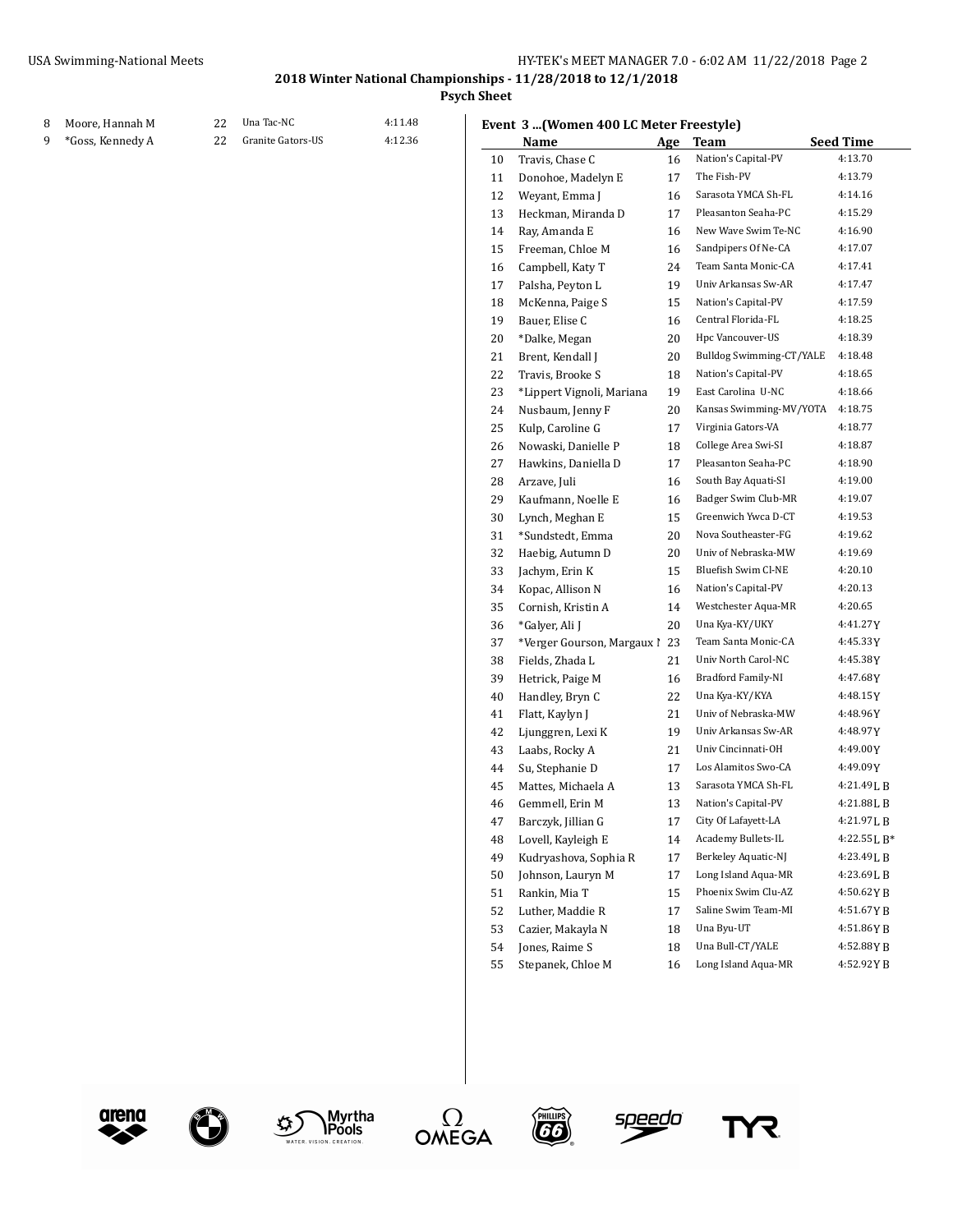46 Cooper, Crossan C 20 Una Dav-NC/DAV-NC

**2018 Winter National Championships - 11/28/2018 to 12/1/2018**

**Psych Sheet**

|    | Event 4 Men 400 LC Meter Freestyle |         |                  |                            |                  |
|----|------------------------------------|---------|------------------|----------------------------|------------------|
|    | World:                             | 3:40.07 | 7/26/2009        | <b>Paul Biederman</b>      |                  |
|    | American:                          | 3:42.78 | 8/10/2008        | Larsen Jensen              |                  |
|    | U.S. Open:                         | 3:43.53 | 6/29/2008        | Larsen Jensen              |                  |
|    | LC Nationals:                      | 3:43.53 | 6/29/2008        | <b>Larson</b> Jensen       |                  |
|    | Jr World:                          |         | 3:44.60 4/1/2014 | <b>Mack Horton</b>         |                  |
|    | Trial Cut:                         | 3:57.29 |                  |                            |                  |
|    | Name                               |         | <u>Age</u>       | Team                       | <b>Seed Time</b> |
| 1  | Wieser, Chris J                    |         | 22               | Dart Swimming-SN           | 3:48.69          |
| 2  | *Bagshaw, Jeremy S                 |         | 26               | Hpcentervictoria-US        | 3:49.52          |
| 3  | D'Arrigo, Andrea M                 |         | 23               | Gator Swim Club-FL         | 3:49.88          |
| 4  | Rose, Dare A                       |         | 16               | Scarlet Aquatics-NJ        | 3:51.41          |
| 5  | Wilimovsky, Jordan M               |         | 24               | Team Santa Monic-CA        | 3:51.48          |
| 6  | Dant, Ross M                       |         | 17               | Hickory Foundati-NC        | 3:51.85          |
| 7  | Litherland, Kevin R                |         | 23               | Dynamo Swim Club-GA        | 3:51.96          |
| 8  | *Dimitriou, Dimitrios              |         | 21               | Univ North Carol-NC        | 3:53.64          |
| 9  | Litherland, Jay Y                  |         | 23               | Dynamo Swim Club-GA        | 3:54.65          |
| 10 | *Cote, Tristan                     |         | 22               | U of Calgary S C-US        | 3:54.80          |
| 11 | *Bayo, Christian B                 |         | 27               | Tac Titans-NC              | 3:55.14          |
| 12 | Barao, Will S                      |         | 17               | Bluefish Swim Cl-NE        | 3:56.34          |
| 13 | Bretzmann, Thomas J                |         | 18               | Univ North Carol-NC        | 3:56.53          |
| 14 | Vipavetz, Ryan P                   |         | 17               | Rockville Montgo-PV        | 3:56.79          |
| 15 | David, Calvin C                    |         | 17               | Pleasanton Seaha-PC        | 3:57.48          |
| 16 | Cohen, Josh                        |         | 17               | Fanwood-Scotch P-NJ        | 3:57.94          |
| 17 | Hauss, Graham J                    |         | 19               | Una Ucsd-SI                | 3:58.46          |
| 18 | Gravley, Brennan C                 |         | 18               | Sandpipers Of Ne-CA        | 3:58.52          |
| 19 | Fallon, Matt J                     |         | 16               | Somerset Valley-NJ         | 3:58.71          |
| 20 | *Mason, Gordon J                   |         | 19               | Team Santa Monic-CA        | 3:59.30          |
| 21 | Lu, Tyler T                        |         | 18               | Pleasanton Seaha-PC        | 4:00.12          |
| 22 | Scheidl, Lukas W                   |         | 18               | Somerset Hills Y-NJ        | 4:00.18          |
| 23 | Plattel, Lleyton H                 |         | 16               | Pleasanton Seaha-PC        | 4:00.20          |
| 24 | *Selmanovic, Din                   |         | 20               | Univ Cincinnati-OH         | 4:00.39          |
| 25 | *Olafson, Carson                   |         | 21               | Hpc Vancouver-US           | 4:00.40          |
| 26 | Haughey, Braeden M                 |         | 14               | Tac Titans-NC              | 4:00.46          |
| 27 | Blaylock, Ford A                   |         | 19               | Una Merc-MA/Mercersburg    | 4:00.57          |
| 28 | *Gomez, Jonathan D                 |         | 22               | Scarlet Aquatics-NJ        | 4:19.26Y         |
| 29 | Cobb, Patrick                      |         | 21               | Drexel Universit-MA        | 4:23.58Y         |
| 30 | Lasco, Destin R                    |         | 17               | Una Saka-MA                | 4:23.77Y         |
| 31 | Sauter, Jacob S                    |         | 18               | Michigan State U-MI        | 4:24.09Y         |
| 32 | Rosner, Jacob M                    |         | 17               | Rockville Montgo-PV        | 4:24.28 Y        |
| 33 | *Moskovich, Guy                    |         | 22               | Michigan State U-MI        | 4:24.54 Y        |
| 34 | *Kurakin, Ivan                     |         | 19               | Una Ucsd-SI                | 4:25.12 Y        |
| 35 | Gutierrez, Joseph A                |         | 18               | Sandpipers Of Ne-CA        | 4:25.13 Y        |
| 36 | Wilson, Walker J                   |         | 20               | Lehigh Universit-MA        | 4:25.96 Y        |
| 37 | Ilin, Daniel                       |         | 20               | Wolverine Aquati-SN        | 4:26.43 Y        |
| 38 | Gyenis, Daniel L                   |         | 18               | Machine Aquatics-PV        | 4:27.00 Y        |
| 39 | Thames, Christopher S              |         | 20               | Univ North Carol-NC        | 4:27.35 Y        |
| 40 | Palmer, Nicholas W                 |         | 19               | Univ North Carol-NC        | 4:27.64Y         |
| 41 | Jones, Tyler M                     |         | 21               | Univ Cincinnati-OH         | 4:27.65 Y        |
| 42 | Moffatt, Dylan T                   |         | 16               | Black Hawk Area-IA         | 4:27.77 Y        |
| 43 | Sherman, Brett M                   |         | 19               | Una Gtwn-PV/GTWN           | 4:28.59Y         |
| 44 | *Tomic, Luka                       |         | 20               | Univ North Carol-NC        | 4:28.62 Y        |
| 45 | Nesbit, Mack S                     |         | 20               | Univ North Carol-NC/Carmel | 4:28.86Y         |











YR

Grimes, Sawyer E 17 Sandpipers Of Ne-CA 4:02.20L B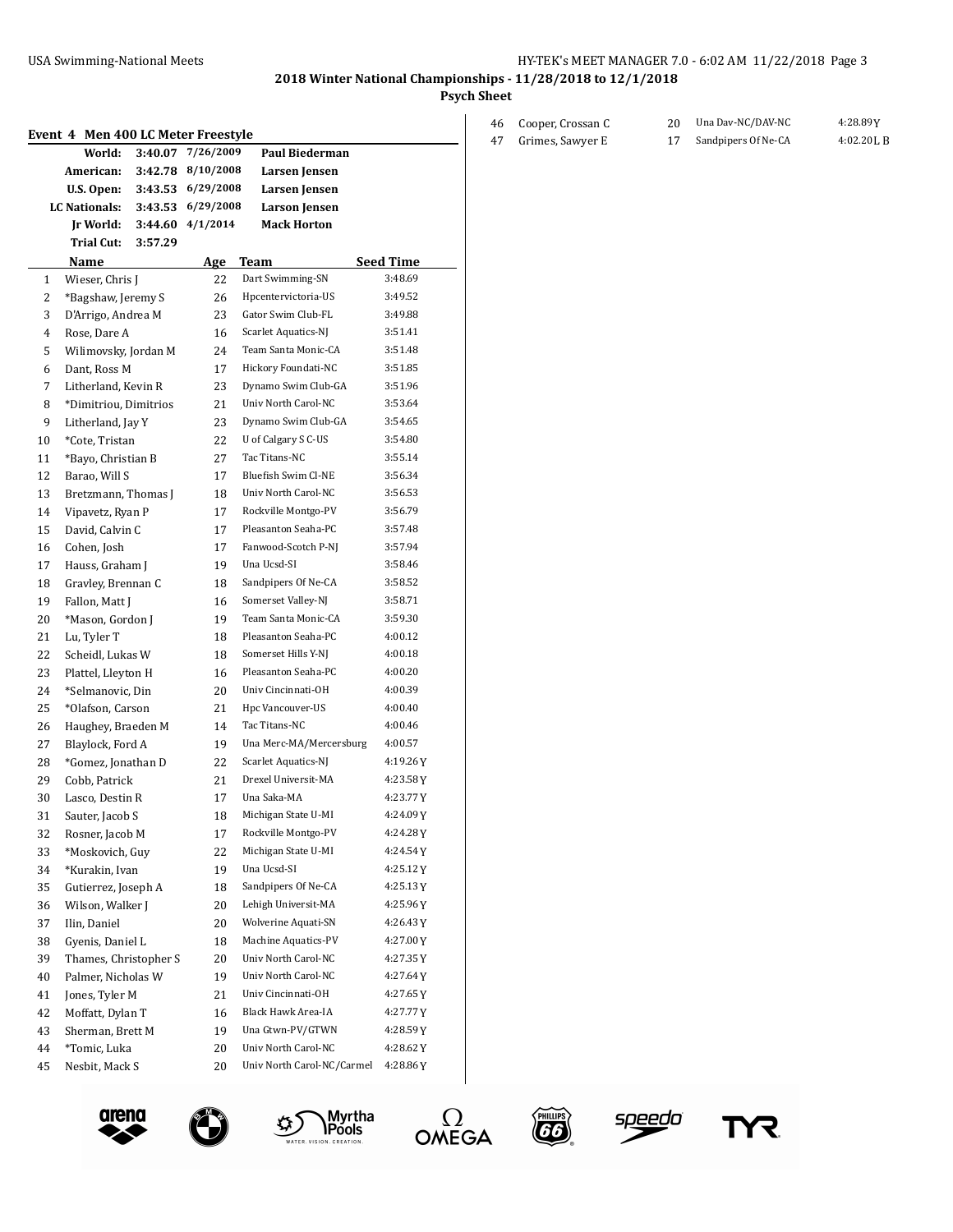**Psych Sheet**

## **Event 4 ...(Men 400 LC Meter Freestyle) Age Team Seed Time**<br>Becker, Dylan R 16 Sandpipers Of Ne-CA 4:04:211. R 48 Becker, Dylan R 16 Sandpipers Of Ne-CA

| 48 | вескег, џунап к               |                    | ΙO        | Sandpipers Of Ne-CA        | 4.04.41 L D      |
|----|-------------------------------|--------------------|-----------|----------------------------|------------------|
| 49 | Lawson, Nick A                |                    | 17        | Virginia Gators-VA         | 4:29.29 Y B      |
|    |                               |                    |           |                            |                  |
|    | Event 5 Women 200 LC Meter IM |                    |           |                            |                  |
|    | World:                        | $2:06.12$ 8/3/2015 |           | Katinka Hosszu             |                  |
|    | American:                     | 2:06.15            | 7/27/2009 | Ariana Kukors              |                  |
|    | U.S. Open:                    | 2:08.32            | 7/29/2018 | <b>Kathleen Baker</b>      |                  |
|    | LC Nationals:                 | 2:08.32            | 7/29/2018 | <b>Kathleen Baker</b>      |                  |
|    | Ir World:                     | 2:09.98            | 1/29/2017 | <b>Rikako Ikee</b>         |                  |
|    | Trial Cut:                    | 2:17.39            |           |                            |                  |
|    | Name                          |                    | Age       | Team                       | <b>Seed Time</b> |
| 1  | Cox, Madisyn L                |                    | 23        | Longhorn Aquatic-ST        | 2:10.98          |
| 2  | *Wog, Kelsey                  |                    | 20        | Manitoba Bisons-US         | 2:11.14          |
| 3  | *Seltenreich-Hodgson, Erika   |                    | 23        | Hpc Vancouver-US           | 2:11.74          |
| 4  | *Bailey, Meg E                |                    | 22        | Una Osu-OH                 | 2:13.28          |
| 5  | Raab, Meaghan M               |                    | 22        | Nashville Aquati-SE/UGA    | 2:13.33          |
| 6  | Wagner, Annika G              |                    | 16        | Nasa Wildcat Aqu-IL        | 2:16.24          |
| 7  | Hierath, Yara S               |                    | 17        | Badger Swim Club-MR        | 2:16.39          |
| 8  | Lynch, Meghan E               |                    | 15        | Greenwich Ywca D-CT        | 2:17.11          |
| 9  | *Overholt, Emily              |                    | 21        | Hpc Vancouver-US           | 2:17.12          |
| 10 | Huske, Torri J                |                    | 15        | Arlington Aquati-PV        | 2:17.80          |
| 11 | Bacon, Phoebe M               |                    | 16        | Nation's Capital-PV        | 2:18.01          |
| 12 | Harter, Abby E                |                    | 16        | Nation's Capital-PV        | 2:18.04          |
| 13 | *Minnes. Asia C               |                    | 15        | Virginia Gators-VA         | 2:18.13          |
| 14 | Kulp, Caroline G              |                    | 17        | Virginia Gators-VA         | 2:18.21          |
| 15 | Wilhelm, Kiley B              |                    | 13        | SwimMAC Carolina-NC        | 2:18.49          |
| 16 | *Dalke, Megan                 |                    | 20        | Hpc Vancouver-US           | 2:18.61          |
| 17 | Brophy, Morgan T              |                    | 15        | <b>BlueFin Aquatics-CA</b> | 2:18.87          |
| 18 | Weyant, Emma J                |                    | 16        | Sarasota YMCA Sh-FL        | 2:18.87          |
| 19 | *Yeo, Samantha L              |                    | 21        | Club Wolverine-MI          | 2:18.99          |
| 20 | Arens, Abby L                 |                    | 16        | Marlins of Ralei-NC        | 2:19.51          |
| 21 | Smith, Summer D               |                    | 15        | Bluefish Swim Cl-NE        | 2:19.63          |
| 22 | Kopas, Alli M                 |                    | 20        | Univ of Nebraska-MW        | 2:19.69          |
| 23 | Beeler, Tori K                |                    | 21        | Univ of Nebraska-MW        | 2:19.77          |
| 24 | Sebring, Carly A              |                    | 14        | Nation's Capital-PV        | 2:20.04          |
| 25 | Stanley, Shelby A             |                    | 17        | Virginia Gators-VA         | 2:20.24          |
| 26 | Cavanagh, Erin G              |                    | 16        | Jersey Wahoos-MA           | 2:20.28          |
| 27 | Brinton, Emma E               |                    | 19        | Duquesne Univeri-AM        | 2:20.40          |
| 28 | Downey, Haley F               |                    | 20        | Una Kans-MV/KANS           | 2:20.46          |
| 29 | Kuwata, Paige A               |                    | 14        | Sandpipers Of Ne-CA        | 2:20.57          |
| 30 | Goettler, Laura B             |                    | 16        | Lake Erie Silver-LE        | 2:20.65          |
| 31 | Kaufmann, Noelle E            |                    | 16        | Badger Swim Club-MR        | 2:20.77          |
| 32 | Hazan, Reese A                |                    | 17        | Sandpipers Of Ne-CA        | 2:20.82          |
| 33 | Wyngowski, Maggie F           |                    | 19        | Bucknell Univers-MA/SSSC   | 2:21.01          |
| 34 | Keating, Anna E               |                    | 16        | Machine Aquatics-PV        | 2:21.06          |
| 35 | Henry, Allison R              |                    | 16        | Nrg Swimming-MA            | 2:21.17          |
| 36 | Carlson, Sydney E             |                    | 18        | Phoenix Swim Clu-AZ        | 2:21.37          |
| 37 | Kingsley, Megan M             |                    | 22        | Athens Bulldog S-GA        | 1:55.88Y         |
| 38 | Bonnett, Bailey A             |                    | 20        | Una Kya-KY/UKY             | 1:58.32 Y        |
| 39 | Weiss, Emily N                |                    | 17        | Cardinal Communi-IN        | 1:58.50Y         |
| 40 | Alexander, Bridgette K        |                    | 22        | Kentucky Aquatic-KY        | 1:58.66Y         |
| 41 | Nelson, Destiny M             |                    | 21        | Texas Ford Aquat-NT/Yale   | 1:59.29 Y        |
|    |                               |                    |           |                            |                  |











TYR

 Mack, Katie G 17 Nation's Capital-PV 1:59.61Y Angell, Sydney M 21 Univ Arkansas Sw-AR 1:59.84Y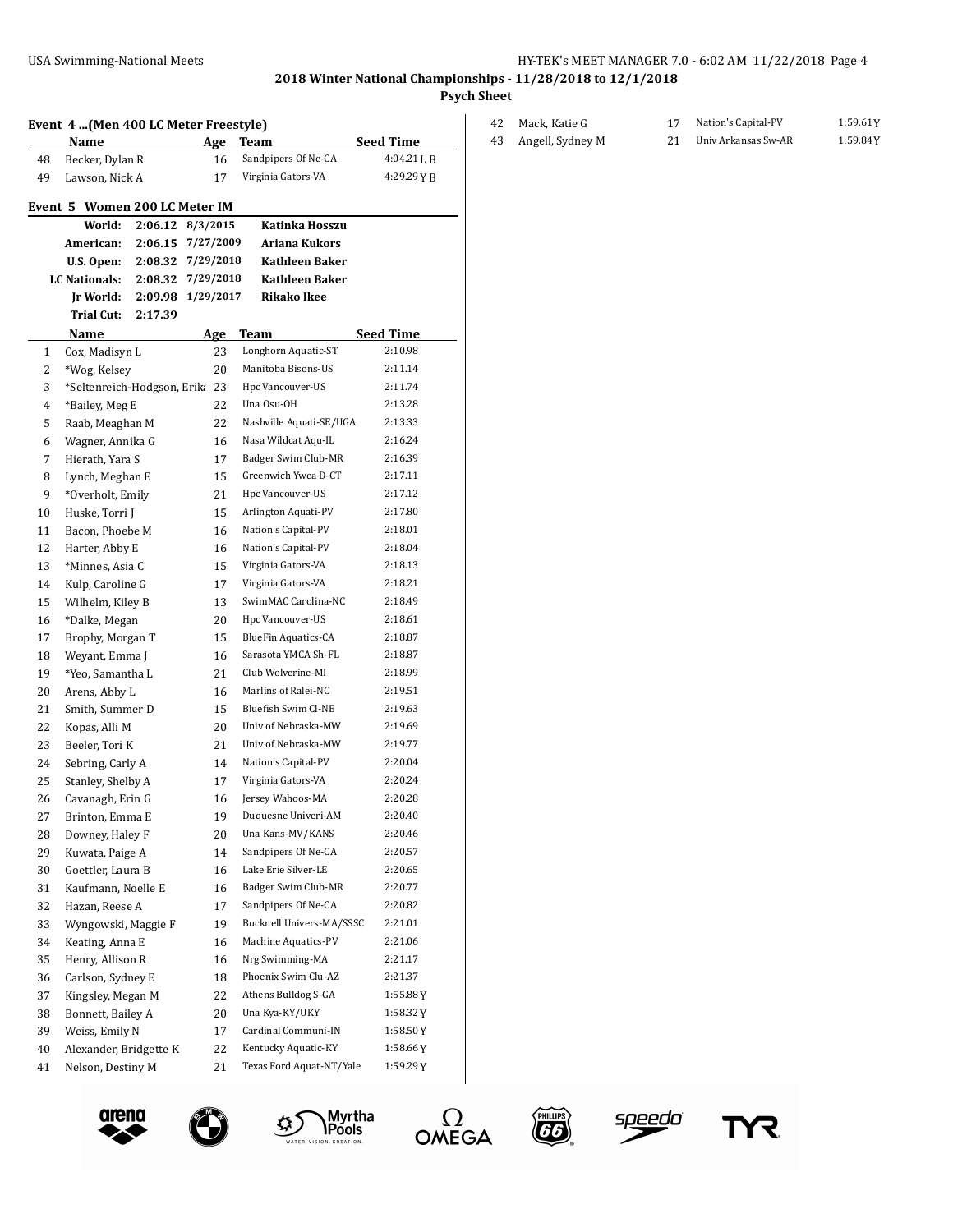#### **2018 Winter National Championships - 11/28/2018 to 12/1/2018 Psych Sheet**

| 44             | McDonald, Anna L            |         | 21        | Univ of Nebraska-MW             | 1:59.91Y         |
|----------------|-----------------------------|---------|-----------|---------------------------------|------------------|
| 45             | *Margitai, Lili             |         | 20        | <b>Bulldog Swimming-CT/YALE</b> | 2:00.45Y         |
| 46             | McCauley, Ashley E          |         | 17        | Marlins of Ralei-NC             | 2:00.46Y         |
| 47             | McCafferty, Morgan C        |         | 21        | Univ of Nebraska-MW             | 2:00.55Y         |
| 48             | Farley-Sepe, Kierston R     |         | 20        | Illinois State U-IL             | 2:00.67Y         |
| 49             | Amato-Hanner, Elizabeth A   |         | 20        | Una Kans-MV/KANS                | 2:00.83Y         |
| 50             | Weiler, Matilda             |         | 20        | Unattached-NE                   | $2:00.83$ Y      |
| 51             | Letrari, Arianna            |         | 23        | Unattached-OR                   | 2:00.94Y         |
| 52             | Skirboll, Zoe M             |         | 14        | Racer X Aquatics-AM             | 2:21.42 L B      |
| 53             | Freeman, Chloe M            |         | 16        | Sandpipers Of Ne-CA             | 2:21.50 L B      |
| 54             | Steward, Kate A             |         | 18        | Una Kans-MV/KANS                | 2:21.53 L B      |
| 55             | Richardson, Audrey F        |         | 16        | Una Wild-IL                     | 2:21.70 L B      |
| 56             | Yoon, Grace S               |         | 16        | Jersey Wahoos-MA                | 2:21.76 L B      |
| 57             | Fry, Elizabeth G            |         | 17        | Eagle Swim Team-MD              | 2:21.95 L B      |
| 58             | Kang, Sydney J              |         | 14        | Una Solo-NE                     | 2:22.11 L B      |
| 59             | Travis, Brooke S            |         | 18        | Nation's Capital-PV             | 2:22.13 L B      |
| 60             | Newby, Hanna K              |         | 18        | American Energy-OK              | 2:01.46 Y B      |
| 61             | Herrmann, Vanessa L         |         | 18        | Univ Arkansas Sw-AR             | 2:01.73 Y B      |
| 62             | Winters, Sydney M           |         | 18        | Una Abf-NE                      | 2:01.93 Y B      |
| 63             | Panitz, Josie H             |         | 17        | <b>Empire Swimming-MR</b>       | 2:01.96YB        |
| 64             | Belyakov, Catherine I       |         | 16        | Rockville Montgo-PV             | 2:02.08 Y B      |
| 65             | Parkinson, Maxine M         |         | 16        | Delta Aquatics-IL               | 2:02.37YB        |
| 66             | Gravell, Kaitlin M          |         | 17        | Rockville Montgo-PV             | 2:02.62YB        |
| 67             | Garfield, Emma M            |         | 18        | Univ Arkansas Sw-AR             | 2:02.95 Y B      |
|                | Event 6 Men 200 LC Meter IM |         |           |                                 |                  |
|                | World:                      | 1:54.00 | 7/28/2011 | <b>Ryan Lochte</b>              |                  |
|                | American:                   | 1:54.00 | 7/28/2011 | <b>Ryan Lochte</b>              |                  |
|                | U.S. Open:                  | 1:54.56 | 7/10/2009 | <b>Ryan Lochte</b>              |                  |
|                | <b>LC</b> Nationals:        | 1:54.56 | 7/10/2009 | <b>Ryan Lochte</b>              |                  |
|                | Ir World:                   | 1:57.06 | 7/27/2017 | <b>Qin Haiyang</b>              |                  |
|                | <b>Trial Cut:</b>           | 2:04.09 |           |                                 |                  |
|                | Name                        |         | Age       | Team                            | <b>Seed Time</b> |
| $\mathbf{1}$   | Kalisz, Chase T             |         | 24        | Athens Bulldog S-GA             | 1:55.40          |
| 2              | Aydin, Metin                |         | 23        | Unattached-HI                   | 2:02.34          |
| 3              | Wright, River S             |         | 17        | Bluefish Swim Cl-NE             | 2:02.75          |
| $\overline{4}$ | Conway, Sean Y              |         | 17        | Nation's Capital-PV             | 2:03.01          |
| 5              | *Cote, Tristan              |         | 22        | U of Calgary S C-US             | 2:03.09          |

 \*Pratt, Cole 16 Cascade-US 2:03.30 \*Rutter, Jonathan D 22 Una Prvt-VA 2:03.53 8 \*Polling, Dom J 21 Univ Cincinnati-OH 2:04.01 Tybur, Jonathan C 22 Aggie Swim Club-GU 2:04.06 10 Louser, Jason C 17 Long Island Aqua-MR 2:04.21 11 Lasco, Destin R 17 Una Saka-MA 2:04.42 Bonetti, Brock W 23 Una Ags-GU 2:04.64 \*Carazo Barbero, Alonso 18 Grand Canyon Uni-AZ 2:04.83 14 \*Tan, Zachary I 15 Phoenix Swim Clu-AZ 2:04.87 Homans, Harry A 18 Bluefish Swim Cl-NE 2:04.99 16 Tuitama, Tama F 18 Una Byu-UT 2:05.26 17 Rose, Dare A 16 Scarlet Aquatics-NJ 2:05.57 \*Nicolas, Javier 18 Una Byu-UT 2:05.62 19 Fink, Nic K 25 Athens Bulldog S-GA 2:05.66 20 Brown, Jace C 18 Rockwall Aquatic-NT 2:05.85 21 Grant, Will G 17 Heart of Texas A-ST 2:06.04

| 22 Fallon, Matt J   | 16 Somerset Valley-NJ  | 2:06.47 |
|---------------------|------------------------|---------|
| 23 Scheidl, Lukas W | 18 Somerset Hills Y-NJ | 2:06.85 |









œ,

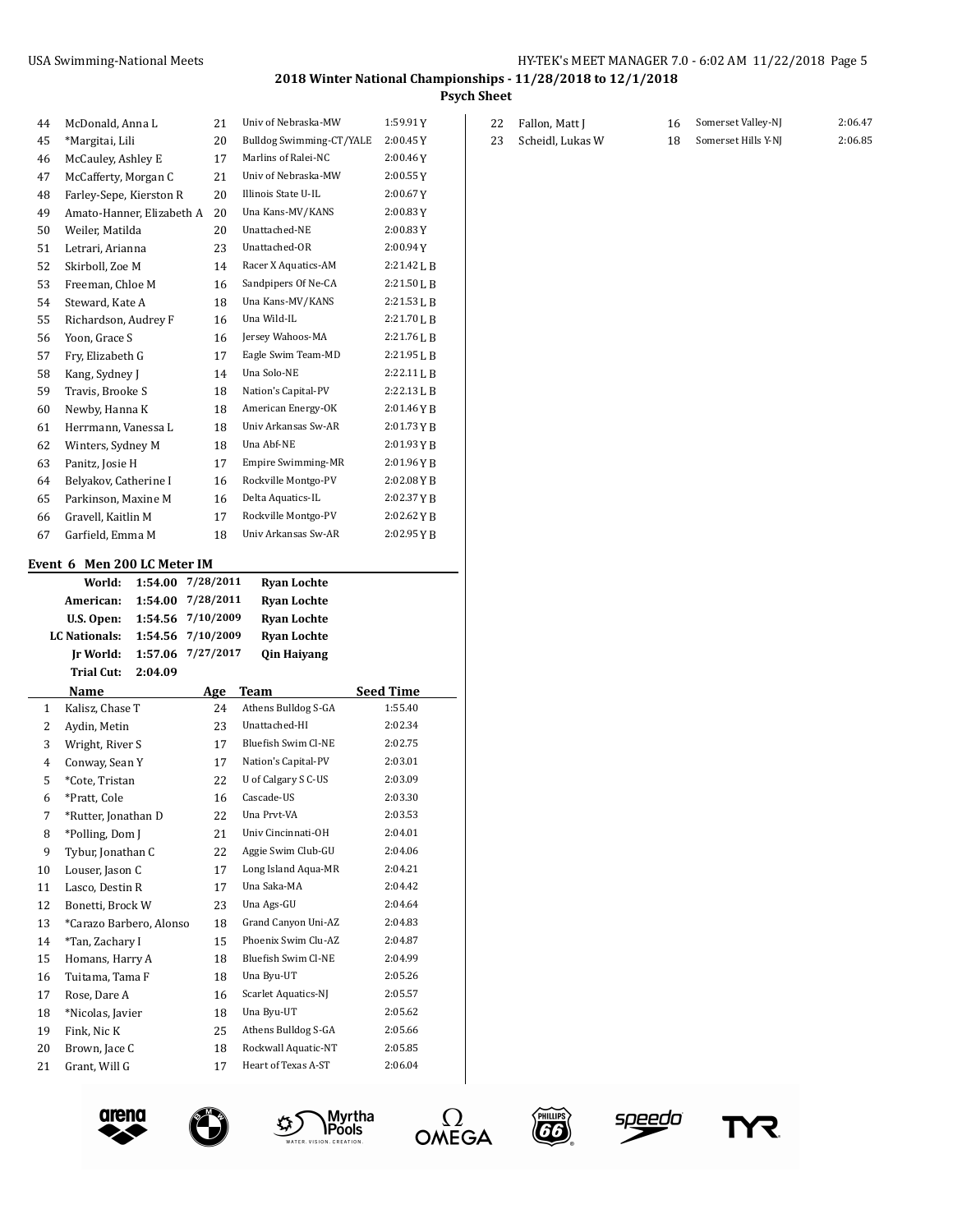**2018 Winter National Championships - 11/28/2018 to 12/1/2018**

**Psych Sheet**

#### **Event 6 ...(Men 200 LC Meter IM)**

|    | Name                  | Age | <b>Team</b>               | <b>Seed Time</b> |
|----|-----------------------|-----|---------------------------|------------------|
| 24 |                       | 15  | Truckee-Tahoe Sw-SN       | 2:07.09          |
|    | Crews, Kai B          |     | Una Merc-MA/Mercersburg   |                  |
| 25 | Salig, Matt C         | 27  |                           | 2:07.18          |
| 26 | Boone, Garrett O      | 16  | Aquatic Team Of-NC        | 2:07.22          |
| 27 | *Gomez, Jonathan D    | 22  | Scarlet Aquatics-NJ       | 2:07.42          |
| 28 | Regan, Billy T        | 18  | Regional YMCA of-CT       | 2:07.74          |
| 29 | Piper, Scott J        | 21  | Michigan State U-MI       | 2:07.74          |
| 30 | Zito, Nick A          | 24  | West Swim Club-IL         | 2:07.97          |
| 31 | Colson, Alex L        | 17  | Rockville Montgo-PV       | 2:07.98          |
| 32 | Vance, Nick M         | 17  | West Chicago Sha-IL       | 2:08.02          |
| 33 | Hammond, Brennan C    | 17  | Berkeley Aquatic-NJ       | 2:08.04          |
| 34 | Gallagher, Tim K      | 17  | Poulsbo Piranha-PN        | 2:08.14          |
| 35 | Edlefsen, Tyler B     | 17  | Sandpipers Of Ne-CA       | 2:08.16          |
| 36 | *Reid, Christopher P  | 22  | Crimson Tide Aqu-SE       | 1:44.51 Y        |
| 37 | Bowers, Noah L        | 17  | Virginia Gators-VA        | 1:46.77Y         |
| 38 | Krusch, Tjaard P      | 20  | Bonaventure Swim-NI       | 1:47.39Y         |
| 39 | *Osina, Marek         | 20  | East Carolina U-NC        | 1:47.42Y         |
| 40 | McGoey, Matthew R     | 20  | Bucknell Univers-MA/Eagle | 1:47.84Y         |
| 41 | Carbone, Drew M       | 19  | Una Gtwn-PV/GTWN          | 1:48.32Y         |
| 42 | O'Brien, Collin P     | 20  | Saint Louis Univ-OZ/FAST  | 1:48.59Y         |
| 43 | Phillips, Chris J     | 20  | Una Lyon-IL/SIU           | 1:48.75 Y        |
| 44 | *Andersen, Magnus S   | 23  | East Carolina U-NC        | 1:48.75 Y        |
| 45 | Backes, Zane V        | 19  | Team Rebel Aquat-CA       | 1:48.87Y         |
| 46 | Follows, Kane B       | 21  | Unattached-HI             | 1:48.94Y         |
| 47 | Wilburn, Cason J      | 17  | East Coast Aquat-VA       | 1:49.13Y         |
| 48 | Lillibridge, Dalton J | 18  | Univ Cincinnati-OH        | 1:49.17Y         |
| 49 | Clado, John M         | 18  | Rockville Montgo-PV       | 2:08.24 L B      |
| 50 | Maas, Derek E         | 17  | West Ottawa Swim-MI       | 2:08.97 J, B     |
| 51 | Giraudeau, Joel G     | 18  | Virginia Gators-VA        | 2:09.04 L B      |
| 52 | Bitz, Colin A         | 16  | Eagle Swim Team-MD        | 2:09.36 L B      |
| 53 | daCosta, Paige P      | 17  | Pleasanton Seaha-PC       | 2:09.76LB        |
| 54 | Gravley, Brennan C    | 18  | Sandpipers Of Ne-CA       | 2:09.94 L B      |
| 55 | Feyerick, Brett W     | 15  | Nation's Capital-PV       | 2:10.21 L B      |
| 56 | Hoshall, Brent R      | 18  | Univ North Carol-NC/SSS   | 1:51.26YB        |

### **Event 7 Women 50 LC Meter Freestyle**

|    | World:             | 23.67 | 7/29/2017 | <b>Sarah Sjostrom</b>      |                  |
|----|--------------------|-------|-----------|----------------------------|------------------|
|    | American:          | 23.97 | 7/30/2017 | <b>Simone Manuel</b>       |                  |
|    | U.S. Open:         | 24.10 | 7/29/2018 | <b>Simone Manuel</b>       |                  |
|    | LC Nationals:      | 24.10 | 7/29/2018 | <b>Simone Manuel</b>       |                  |
|    | Ir World:          | 24.33 | 9/16/2017 | <b>Rikako Ikee</b>         |                  |
|    | <b>Trial Cut:</b>  | 25.99 |           |                            |                  |
|    | Name               |       | Age       | Team                       | <b>Seed Time</b> |
| 1  | Manuel, Simone A   |       | 22        | Alto Swim Club-PC/First Co | 24.10            |
| 2  | Geer, Margo M      |       | 26        | Mission Viejo Na-CA        | 24.72            |
| 3  | Kennedy, Madison J |       | 30        | SwimMAC Carolina-NC        | 24.88            |
| 4  | Perry, Ky-lee L    |       | 20        | NC State Univers-NC        | 25.19            |
| 5  | *Hopkin, Anna E    |       | 22        | Univ Arkansas Sw-AR        | 25.28            |
| 6  | Huske, Torri J     |       | 15        | Arlington Aquati-PV        | 25.43            |
| 7  | Rowe, Sirena C     |       | 20        | NC State Univers-NC        | 25.49            |
| 8  | Bauer, Brooke E    |       | 21        | Univ North Carol-NC        | 25.50            |
| 9  | Kendall, Amanda E  |       | 27        | Mission Viejo Na-CA        | 25.52            |
| 10 | *Smith. Rebecca    |       | 18        | Scarborough-US             | 25.57            |









û)



| 11 Cooper, Grace H | 16 Delta Aquatics-IL | 25.65 |
|--------------------|----------------------|-------|
| 12 DeLoof. Ali M   | 24 Una TE-NC         | 25.75 |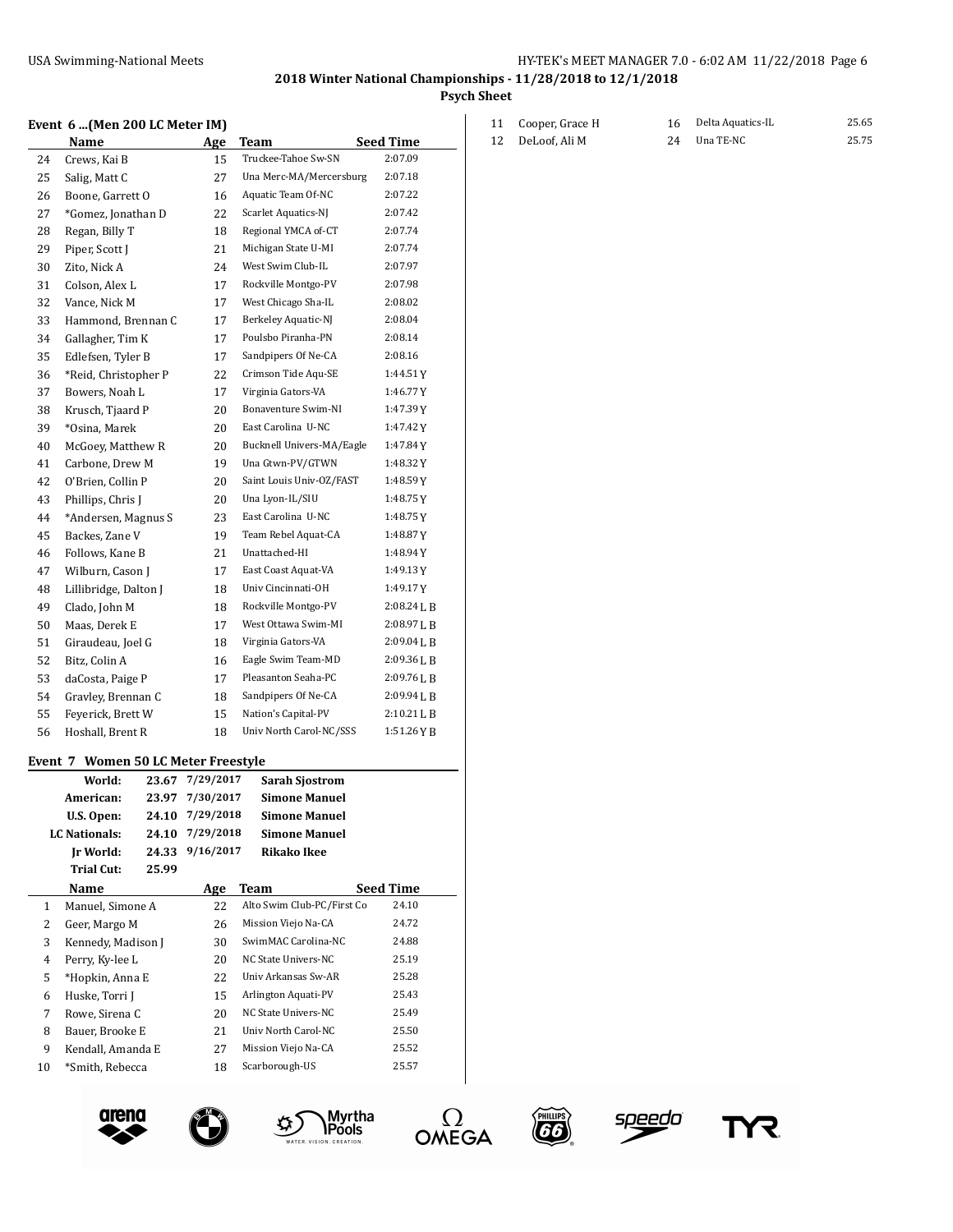**2018 Winter National Championships - 11/28/2018 to 12/1/2018**

**Psych Sheet**

 $\overline{\phantom{0}}$ 

| 13 | Countie, Grace K             | 19 | Univ North Carol-NC        | 25.83     |
|----|------------------------------|----|----------------------------|-----------|
| 14 | Fields, Zhada L              | 21 | Univ North Carol-NC        | 25.89     |
| 15 | Hazlett, Kate G              | 18 | Greenwich Ywca D-CT        | 25.93     |
| 16 | Deloof, Gabby M              | 22 | Club Wolverine-MI          | 25.98     |
| 17 | *Michailoff-Russell, Kiera C | 21 | Univ Arkansas Sw-AR        | 26.13     |
| 18 | Gemmell, Erin M              | 13 | Nation's Capital-PV        | 26.14     |
| 19 | Mulvihill. Lexie O           | 15 | Team Velocity-FL           | 26.15     |
| 20 | Grimme, Chloe D              | 16 | Una Berk-FL                | 26.20     |
| 21 | Romney, Brieanna E           | 16 | South Eastern Vi-VA/Rookie | 26.20     |
| 22 | Stone, Mckenna Q             | 15 | Fox Valley Swim-IL         | 26.21     |
| 23 | Mack, Katie G                | 17 | Nation's Capital-PV        | 26.27     |
| 24 | Gingrich, Leah N             | 28 | Columbus Aquatic-GA        | 26.32     |
| 25 | Mack. Linnea K               | 23 | Osprey Aquatics-PC         | 26.32     |
| 26 | Sebring, Carly A             | 14 | Nation's Capital-PV        | 26.39     |
| 27 | *Baka, Vasiliki S            | 19 | NC State Univers-NC        | 26.40     |
| 28 | Arsenault, Evan E            | 19 | Univ North Carol-NC/GOLD   | 26.40     |
| 29 | Johnson, Catherine E         | 20 | East Carolina U-NC         | 26.46     |
| 30 | Saurborn, Kathryn R          | 27 | Planet Swim Aqua-FL        | 26.47     |
| 31 | Gustafson, Gwen C            | 18 | Una Byu-UT                 | 26.47     |
| 32 | Novelline, Carly G           | 14 | Nasa Wildcat Aqu-IL        | 26.48     |
| 33 | Stepanek, Chloe M            | 16 | Long Island Aqua-MR        | 26.48     |
| 34 | *Jaruseviciute, Diana        | 19 | Grand Canyon Uni-AZ        | 26.50     |
| 35 | Schmelzer, Olivia            | 18 | Univ Cincinnati-OH         | 26.50     |
| 36 | Smithbaker, Meredith A       | 16 | Team Vortex-CO             | 26.51     |
| 37 | Kelly, Erin E                | 22 | Univ Arkansas Sw-AR        | 26.52     |
| 38 | Skirboll, Zoe M              | 14 | Racer X Aquatics-AM        | 26.52     |
| 39 | Glass, Megan E               | 17 | Blue Ash YMCA Sw-OH        | 26.55     |
| 40 | Howley, Tess O               | 13 | Long Island Aqua-MR        | 26.55     |
| 41 | Mundy, Sarah E               | 17 | South Carolina S-SC        | 26.56     |
| 42 | Kang, Sydney J               | 14 | Una Solo-NE                | 26.58     |
| 43 | Heckman, Miranda D           | 17 | Pleasanton Seaha-PC        | 26.62     |
| 44 | Hetrick, Paige M             | 16 | Bradford Family-NI         | 26.62     |
| 45 | Woody, Julie J               | 25 | Savannah Swim Te-GA        | 26.65     |
| 46 | *Mao, Xiaoran                | 18 | Etobicoke Swim C-US        | 26.67     |
| 47 | Livingston, Olivia M         | 17 | Jewish Community-AM        | 26.67     |
| 48 | Hartlieb, Megan E            | 15 | Schroeder YMCA S-WI        | 26.68     |
| 49 | Tang, Amy Y                  | 15 | Unattached-PN              | 26.68     |
| 50 | Cuomo, Lexi M                | 17 | Mason Makos Swim-PV        | 26.69     |
| 51 | Winters, Sydney M            | 18 | Una Abf-NE                 | 26.69     |
| 52 | McCarty, Eboni F             | 15 | Madison Swimming-SE        | 26.69     |
| 53 | Melton, Kobie M              | 18 | Univ Arkansas Sw-AR        | 22.67Y    |
| 54 | Bray, Olivia G               | 17 | Virginia Gators-VA         | 22.78Y    |
| 55 | *Kutsko, Lina                | 21 | Univ Cincinnati-OH         | 22.79 Y   |
| 56 | Moore, Molly A               | 18 | Univ Arkansas Sw-AR        | 22.88Y    |
| 57 | Brophy, Morgan T             | 15 | <b>BlueFin Aquatics-CA</b> | 26.72 L B |
| 58 | Mazurek, Ella M              | 15 | Quicksilver Swim-PC        | 26.77LB   |
| 59 | Gibbons, Abby G              | 16 | <b>Blue Dolfins-FL</b>     | 26.93LB   |
| 60 | *Forrest, Kyra E             | 18 | Grand Canyon Uni-AZ        | 26.95 L B |
| 61 | Luther, Maddie R             | 17 | Saline Swim Team-MI        | 23.47 Y B |

|    | Event 8 Men 50 LC Meter Freestyle |       |            |                                 |                  |
|----|-----------------------------------|-------|------------|---------------------------------|------------------|
|    | World:                            | 20.91 | 12/18/2009 | <b>Cesar Cielo Filho</b>        |                  |
|    | American:                         | 21.15 | 7/29/2017  | <b>Caeleb Dressel</b>           |                  |
|    | U.S. Open:                        | 21.14 | 7/9/2009   | <b>Cesar Cielo</b>              |                  |
|    | <b>LC Nationals:</b>              | 21.47 | 6/29/2013  | Nathan Adrian/Garret WeberGale  |                  |
|    | Ir World:                         | 21.75 | 8/25/2017  | <b>Michael Andrew</b>           |                  |
|    | <b>Trial Cut:</b>                 | 23.19 |            |                                 |                  |
|    | Name                              |       | Age        | Team                            | <b>Seed Time</b> |
| 1  | Adrian, Nathan G                  |       | 29         | California Aquat-PC             | 21.85            |
| 2  | Chadwick, Michael H               |       | 23         | Team Elite-NC                   | 22.00            |
| 3  | Risolvato, Erik J                 |       | 24         | Unattached-SE                   | 22.34            |
| 4  | *Korstanje, Nyls J                |       | 19         | NC State Univers-NC             | 22.38            |
| 5  | Greenberg, Aaron S                |       | 23         | Team Elite-NC                   | 22.61            |
| 6  | *Izzo, Giovanni                   |       | 20         | NC State Univers-NC             | 22.72            |
| 7  | *Thormeyer, Markus                |       | 21         | Hpc Vancouver-US                | 22.80            |
| 8  | Novak, Jesse D                    |       | 23         | Trojan Swim Club-CA             | 22.90            |
| 9  | Fleagle, Josh W                   |       | 24         | Unattached-OH                   | 22.95            |
| 10 | *McGillivray, Scott               |       | 23         | Team Elite-NC                   | 23.00            |
| 11 | *Hammer. Martin H                 |       | 25         | Performance Aqua-FG             | 23.02            |
| 12 | *Martinez Scarpe, Enzo M          |       | 24         | Gator Swim Club-FL              | 23.04            |
| 13 | Lasco, Destin R                   |       | 17         | Una Saka-MA                     | 23.06            |
| 14 | *Shoukri, Mazen                   |       | 19         | Grand Canyon Uni-AZ             | 23.07 *          |
| 15 | Benson, Andrew T                  |       | 16         | Solo Aquatics-NE                | 23.09            |
| 16 | Gregory, Kimani J                 |       | 17         | Racer X Aquatics-AM             | 23.14            |
| 17 | *Main, Corey C                    |       | 23         | Gator Swim Club-FL              | 23.14            |
| 18 | *Wetzlar, Peter C                 |       | 21         | Una Kya-KY/UKY                  | 23.14            |
| 19 | *Borgen, Runar                    |       | 25         | Performance Aqua-FG             | 23.18            |
| 20 | Gaissert, Henry A                 |       | 20         | Una Bull-CT/YALE                | 23.20            |
| 21 | Woods, Payton R                   |       | 20         | Michigan State U-MI             | 23.23            |
| 22 | Heveroh, Sam S                    |       | 21         | Truman Aquatics-MV/PKWY-        | 23.24            |
| 23 | Jiang, Alvin P                    |       | 19         | Univ North Carol-NC             | 23.33            |
| 24 | Zito, Nick A                      |       | 24         | West Swim Club-IL               | 23.34            |
| 25 | *Torres, Daniel G                 |       | 27         | Una Prvt-VA                     | 23.34            |
| 26 | Daily, Spencer A                  |       | 18         | Una Ucsd-SI                     | 23.36            |
| 27 | Dietze, Pierce A                  |       | 17         | Wind N' Sea Swim-SI             | 23.38            |
| 28 | *Kidd, Cameron                    |       | 22         | Toronto Swim Clu-US             | 23.41            |
| 29 | *Olafson, Carson                  |       | 21         | Hpc Vancouver-US                | 23.45            |
| 30 | *Plavin, Bogdan                   |       | 23         | Grand Canyon Uni-AZ             | 23.47            |
| 31 | Joyce, Dawson J                   |       | 15         | Seminole Aquatic-FL             | 23.51            |
| 32 | Olsen-Stavrakas, Kent H           |       | 27         | Colorado Stars-CO               | 23.54            |
| 33 | Sorenson, Payton M                |       | 25         | Una Byu-UT                      | 19.19 Y          |
| 34 | Mataxas, John W                   |       | 20         | Una Sst-GA                      | 19.76Y           |
| 35 | Casev. IT T                       |       | 23         | North Carolina A-NC             | 19.87Y           |
| 36 | Beesley, Forrest T                |       | 23         | Team Rebel Aquat-CA             | 19.93 Y          |
| 37 | Bureau, Lucas A                   |       | 24         | H <sub>2</sub> okie Aquatics-VA | 19.95Y           |
| 38 | *Antipov, Daniil                  |       | 21         | Grand Canyon Uni-AZ             | 19.96 Y          |
| 39 | *Coster, Julian                   |       | 23         | Nova Southeaster-FG             | 19.97Y           |
| 40 | Kaliszak, Lucas J                 |       | 23         | Unattached-SE                   | 19.97Y           |
| 41 | Stirling, Connor C                |       | 22         | Una Byu-UT                      | 20.07Y           |
| 42 | *McKenzie, Samuel J               |       | 19         | Grand Canyon Uni-AZ             | 20.23Y           |
| 43 | Smith, Giles P                    |       | 27         | Phoenix Swim Clu-AZ             | 20.26Y           |
| 44 | Cannon, Sean D                    |       | 20         | Univ North Carol-NC/Team S      | 20.30Y           |
| 45 | Harp, Parker J                    |       | 19         | Unattached-VA                   | 20.35Y           |
|    |                                   |       |            |                                 |                  |









<u>speedo</u>

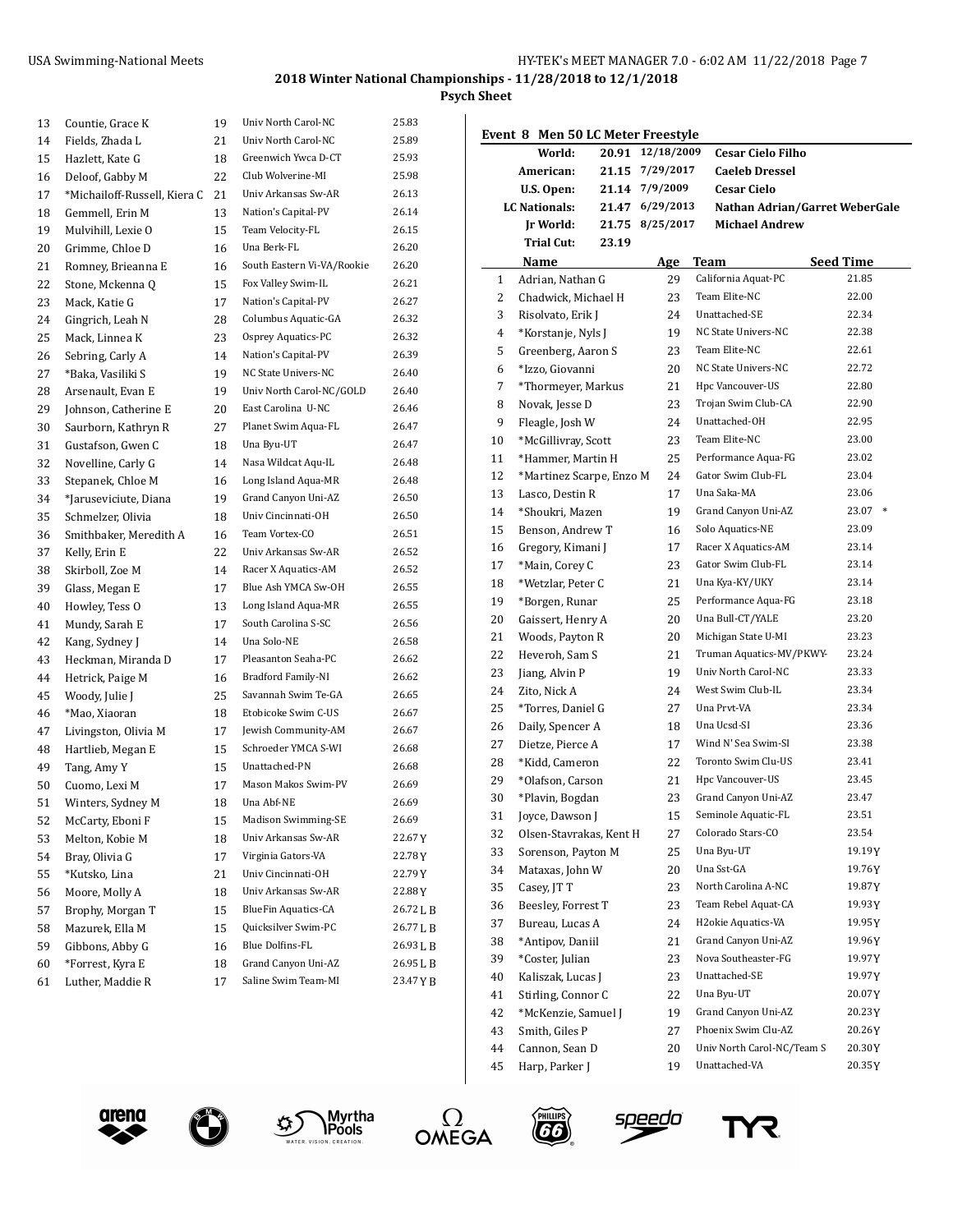**Psych Sheet**

| 46 | *Janin, Florent | 19 | Grand Canyon Uni-AZ | 20.37Y | 48 | *Tibazi, Yoessef               |         | 22                | Los Angeles Swim-CA      | 20.39Y           |
|----|-----------------|----|---------------------|--------|----|--------------------------------|---------|-------------------|--------------------------|------------------|
| 47 | *Costa, Yuri A  | 29 | Coastal Aquatic-SC  | 20.39Y | 49 | Maslowski, Seth R              |         | 21                | Georgetown Unive-PV/GTWN | 20.42Y           |
|    |                 |    |                     |        | 50 | Wilburn, Cason J               |         | 17                | East Coast Aquat-VA      | 20.42Y           |
|    |                 |    |                     |        | 51 | Forbes, Alex K                 |         | 31                | Ntc Aquatics-FL          | 20.42Y           |
|    |                 |    |                     |        | 52 | Fleagle, Justin T              |         | 17                | Unattached-OH            | 20.43Y           |
|    |                 |    |                     |        | 53 | Bowers, Noah L                 |         | 17                | Virginia Gators-VA       | 20.45Y           |
|    |                 |    |                     |        | 54 | Carney, Cameron J              |         | 20                | Grand Canyon Uni-AZ      | 20.46Y           |
|    |                 |    |                     |        | 55 | *Malamas, Stathis              |         | 20                | Drexel Universit-MA      | 20.46Y           |
|    |                 |    |                     |        | 56 | Shakhnazarov, David            |         | 22                | Bonaventure Swim-NI      | 20.48Y           |
|    |                 |    |                     |        | 57 | *Nikolaev, Mark                |         | 21                | Grand Canyon Uni-AZ      | 20.53Y           |
|    |                 |    |                     |        | 58 | *Polling, Dom J                |         | 21                | Univ Cincinnati-OH       | 20.53Y           |
|    |                 |    |                     |        | 59 | Mork, Nehemiah S               |         | 20                | Michigan State U-MI      | 20.55Y           |
|    |                 |    |                     |        | 60 | Mills, Austin A                |         | 19                | Michigan State U-MI      | 20.55Y*          |
|    |                 |    |                     |        | 61 | Wilson, Walker J               |         | 20                | Lehigh Universit-MA      | 20.56Y           |
|    |                 |    |                     |        | 62 | Taylor, Ben S                  |         | 24                | Team Charlotte S-NC      | 20.56Y           |
|    |                 |    |                     |        | 63 | Ivy, Michael J                 |         | 17                | Raleigh Swimming-NC      | 20.58Y           |
|    |                 |    |                     |        | 64 | Wright, River S                |         | 17                | Bluefish Swim Cl-NE      | 23.95 L B        |
|    |                 |    |                     |        |    |                                |         |                   | Colorado Stars-CO        | 24.20 L B        |
|    |                 |    |                     |        | 65 | Wilton, Blake S                |         | 18                | Poulsbo Piranha-PN       |                  |
|    |                 |    |                     |        | 66 | Gallagher, Tim K               |         | 17                |                          | 24.26LB          |
|    |                 |    |                     |        |    | Event 9 Women 400 LC Meter IM  |         |                   |                          |                  |
|    |                 |    |                     |        |    | World:                         |         | 4:26.36 8/6/2016  | Katinka Hosszu           |                  |
|    |                 |    |                     |        |    | American:                      |         | 4:31.12 6/29/2008 | <b>Katie Hoff</b>        |                  |
|    |                 |    |                     |        |    | U.S. Open:                     |         | 4:31.07 6/19/2015 | Katinka Hosszu           |                  |
|    |                 |    |                     |        |    | <b>LC Nationals:</b>           |         | 4:31.12 6/29/2008 | <b>Katie Hoff</b>        |                  |
|    |                 |    |                     |        |    |                                |         |                   |                          |                  |
|    |                 |    |                     |        |    | Jr World:                      |         | 4:39.01 8/25/2015 | <b>Rosie Rudin</b>       |                  |
|    |                 |    |                     |        |    | <b>Trial Cut:</b>              | 4:51.79 |                   |                          |                  |
|    |                 |    |                     |        |    | Name                           |         | Age               | <b>Team</b>              | <b>Seed Time</b> |
|    |                 |    |                     |        | 1  | *Seltenreich-Hodgson, Erik; 23 |         |                   | Hpc Vancouver-US         | 4:38.51          |
|    |                 |    |                     |        | 2  | Flickinger, Hali A             |         | 24                | Athens Bulldog S-GA      | 4:39.04          |
|    |                 |    |                     |        | 3  | *Overholt, Emily               |         | 21                | Hpc Vancouver-US         | 4:39.48          |
|    |                 |    |                     |        | 4  | Sargent, Makayla N             |         | 20                | NC State Univers-NC      | 4:40.24          |
|    |                 |    |                     |        | 5  | Weyant, Emma J                 |         | 16                | Sarasota YMCA Sh-FL      | 4:40.64          |
|    |                 |    |                     |        | 6  | *Bailey, Meg E                 |         | 22                | Una Osu-OH               | 4:41.46          |
|    |                 |    |                     |        | 7  | Cox, Madisyn L                 |         | 23                | Longhorn Aquatic-ST      | 4:42.22          |
|    |                 |    |                     |        | 8  | Hierath, Yara S                |         | 17                | Badger Swim Club-MR      | 4:45.75          |
|    |                 |    |                     |        | 9  | *Dalke, Megan                  |         | 20                | Hpc Vancouver-US         | 4:47.51          |
|    |                 |    |                     |        | 10 | Hazan, Reese A                 |         | 17                | Sandpipers Of Ne-CA      | 4:50.79          |
|    |                 |    |                     |        | 11 | Lynch, Meghan E                |         | 15                | Greenwich Ywca D-CT      | 4:51.23          |
|    |                 |    |                     |        | 12 | Zavaros, Mabel                 |         | 18                | Unattached-FL            | 4:51.70          |
|    |                 |    |                     |        | 13 | Smith, Summer D                |         | 15                | Bluefish Swim Cl-NE      | 4:51.74          |
|    |                 |    |                     |        | 14 | Wagner, Annika G               |         | 16                | Nasa Wildcat Aqu-IL      | 4:52.12          |
|    |                 |    |                     |        | 15 | Arens, Abby L                  |         | 16                | Marlins of Ralei-NC      | 4:52.92          |
|    |                 |    |                     |        | 16 | Freeman, Chloe M               |         | 16                | Sandpipers Of Ne-CA      | 4:53.04          |
|    |                 |    |                     |        | 17 | Bonnett, Bailey A              |         | 20                | Una Kya-KY/UKY           | 4:53.44          |
|    |                 |    |                     |        | 18 | Sullivan, Erica M              |         | 18                | Sandpipers Of Ne-CA      | 4:53.60          |
|    |                 |    |                     |        | 19 | Palsha, Peyton L               |         | 19                | Univ Arkansas Sw-AR      | 4:54.61          |
|    |                 |    |                     |        | 20 | Gravell, Kaitlin M             |         | 17                | Rockville Montgo-PV      | 4:54.78          |
|    |                 |    |                     |        | 21 | Harter, Abby E                 |         | 16                | Nation's Capital-PV      | 4:54.87          |
|    |                 |    |                     |        | 22 | Kuwata, Paige A                |         | 14                | Sandpipers Of Ne-CA      | 4:55.27          |
|    |                 |    |                     |        | 23 | Rankin, Mia T                  |         | 15                | Phoenix Swim Clu-AZ      | 4:55.50          |
|    |                 |    |                     |        | 24 | Mattes, Michaela A             |         | 13                | Sarasota YMCA Sh-FL      | 4:55.60          |
|    |                 |    |                     |        | 25 | Sabotin, Rachel A              |         | 16                | Club Olympia Swi-IN      | 4:55.72          |



Œ







<u>speedo</u>

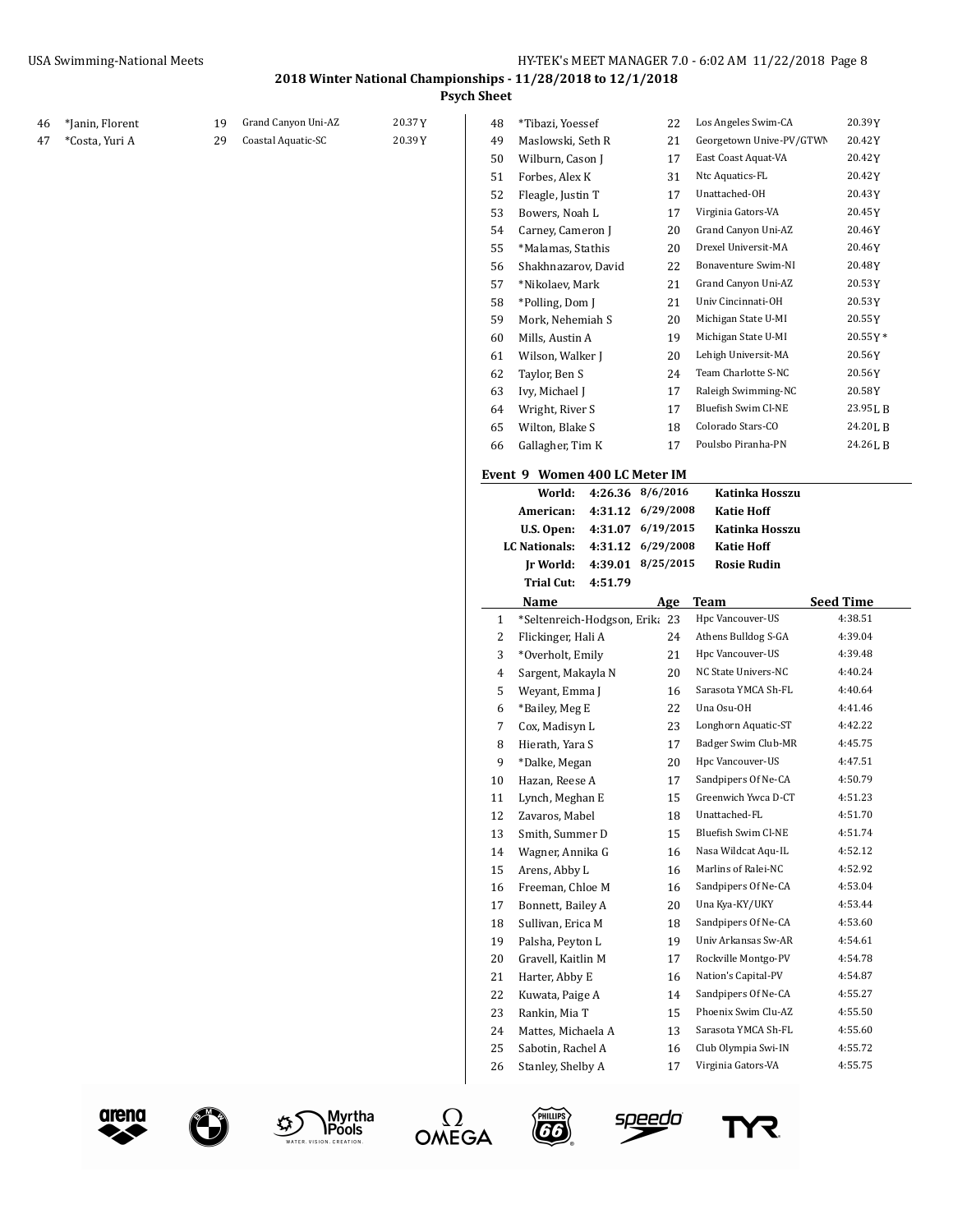**Psych Sheet**

#### 27 McCauley, Ashley E 17 Marlins of Ralei-NC 4:56.71 28 Travis, Brooke S 18 Nation's Capital-PV 4:56.76

|  |  | Event 9  (Women 400 LC Meter IM) |  |  |  |  |
|--|--|----------------------------------|--|--|--|--|
|--|--|----------------------------------|--|--|--|--|

|        | EVENT 9 [WOMEN 4UU LU METEL IMJ |         |                                                                                  |                          |                  |  |
|--------|---------------------------------|---------|----------------------------------------------------------------------------------|--------------------------|------------------|--|
|        | Name                            |         | Age                                                                              | <b>Team</b>              | <b>Seed Time</b> |  |
| 29     | Farris, Aislin M                |         | 14                                                                               | Bluefish Swim Cl-NE      | 4:57.26          |  |
| 30     | Kopas, Alli M                   |         | 20                                                                               | Univ of Nebraska-MW      | 4:57.29          |  |
| 31     | Keating, Anna E                 |         | 16                                                                               | Machine Aquatics-PV      | 4:57.31          |  |
| 32     | Morgan, Sydney A                |         | 16                                                                               | Tac Titans-NC            | 4:57.48          |  |
| 33     | Yoon, Grace S                   |         | 16                                                                               | Jersey Wahoos-MA         | 4:57.57          |  |
| 34     | Wyngowski, Maggie F             |         | 19                                                                               | Bucknell Univers-MA/SSSC | 4:57.81          |  |
| 35     | Cavanagh, Erin G                |         | 16                                                                               | Jersey Wahoos-MA         | 4:57.91          |  |
| 36     | Nelson, Destiny M               |         | 21                                                                               | Texas Ford Aquat-NT/Yale | 4:13.89 Y        |  |
| 37     | Thompson, Beatrix B             |         | 20                                                                               | Una Bull-CT/YALE         | 4:15.15 Y        |  |
| 38     | Mack, Katie G                   |         | 17                                                                               | Nation's Capital-PV      | 4:15.16Y         |  |
| 39     | Carlson, Sydney E               |         | 18                                                                               | Phoenix Swim Clu-AZ      | 4:58.51 L B      |  |
| 40     | Travis, Chase C                 |         | 16                                                                               | Nation's Capital-PV      | 4:58.57 L B      |  |
| 41     | Zavaros, Rosie                  |         | 18                                                                               | Unattached-FL            | 4:58.81 L B      |  |
| 42     | Wilhelm, Kiley B                |         | 13                                                                               | SwimMAC Carolina-NC      | 4:59.51 L B      |  |
| 43     | Henry, Allison R                |         | 16                                                                               | Nrg Swimming-MA          | 5:00.54 L B      |  |
| 44     | Sun, Eleanor                    |         | 13                                                                               | Nation's Capital-PV      | 5:00.80LB        |  |
| 45     | Rinn, Morgan                    |         | 17                                                                               | Long Island Expr-MR      | 5:01.63LB        |  |
| 46     | Cazier, Makayla N               |         | 18                                                                               | Una Byu-UT               | 4:18.74 Y B      |  |
| 47     | Herrmann, Vanessa L             |         | 18                                                                               | Univ Arkansas Sw-AR      | 4:19.68YB        |  |
| 48     | Garfield, Emma M                |         | 18                                                                               | Univ Arkansas Sw-AR      | 4:20.68Y B       |  |
| 49     | McConagha, Mackenzie B          |         | 15                                                                               | Nation's Capital-PV      | 4:22.30YB        |  |
| 50     | Lee, Meghan R                   |         | 16                                                                               | Eagle Swim Team-MD       | 4:22.81YB        |  |
|        |                                 |         |                                                                                  |                          |                  |  |
|        | Event 10 Men 400 LC Meter IM    |         |                                                                                  |                          |                  |  |
|        | World:                          | 4:03.84 | 8/10/2008                                                                        | <b>Michael Phelps</b>    |                  |  |
|        | American:                       | 4:03.84 | 8/10/2008                                                                        | <b>Michael Phelps</b>    |                  |  |
|        | U.S. Open:                      |         | 4:05.25 6/29/2008<br><b>Michael Phelps</b><br>6/29/2008<br><b>Michael Phelps</b> |                          |                  |  |
|        | LC Nationals:                   | 4:05.25 |                                                                                  |                          |                  |  |
|        | Jr World:                       |         | 4:14.00 6/26/2016                                                                | Sean Grieshop            |                  |  |
|        | <b>Trial Cut:</b>               | 4:25.99 |                                                                                  |                          |                  |  |
|        | Name                            |         | Age                                                                              | Team                     | <b>Seed Time</b> |  |
| 1      | Litherland, Jay Y               |         | 23                                                                               | Dynamo Swim Club-GA      | 4:10.21          |  |
| 2      | Louser, Jason C                 |         | 17                                                                               | Long Island Aqua-MR      | 4:18.59          |  |
| 3      | *Cote, Tristan                  |         | 22                                                                               | U of Calgary S C-US      | 4:18.73          |  |
| 4      | Dant, Ross M                    |         | 17                                                                               | Hickory Foundati-NC      | 4:22.35          |  |
| 5      | Fallon, Matt J                  |         | 16                                                                               | Somerset Valley-NJ       | 4:25.27          |  |
| 6      | *Gomez, Jonathan D              |         | 22                                                                               | Scarlet Aquatics-NJ      | 4:26.54          |  |
| 7      | *Tan, Zachary I                 |         | 15                                                                               | Phoenix Swim Clu-AZ      | 4:26.57          |  |
| 8      | Vance, Nick M                   |         | 17                                                                               | West Chicago Sha-IL      | 4:26.82          |  |
| 9      | *Rutter, Jonathan D             |         | 22                                                                               | Una Prvt-VA              | 4:27.47          |  |
| 10     | Blaylock, Ford A                |         | 19                                                                               | Una Merc-MA/Mercersburg  | 4:27.52          |  |
| 11     | Conway, Sean Y                  |         | 17                                                                               | Nation's Capital-PV      | 4:28.33          |  |
| 12     | daCosta, Paige P                |         | 17                                                                               | Pleasanton Seaha-PC      | 4:29.20          |  |
| 13     | Gravley, Brennan C              |         | 18                                                                               | Sandpipers Of Ne-CA      | 4:29.51          |  |
| 14     | Gutierrez, Joseph A             |         | 18                                                                               | Sandpipers Of Ne-CA      | 4:29.67          |  |
| 15     | Sherman, Brett M                |         | 19                                                                               | Una Gtwn-PV/GTWN         | 4:30.14          |  |
| 16     | Piper, Scott J                  |         | 21                                                                               | Michigan State U-MI      | 4:31.64          |  |
| 17     | Edlefsen, Tyler B               |         | 17                                                                               | Sandpipers Of Ne-CA      | 4:31.69          |  |
| 18     | Scheidl. Lukas W                |         | 18                                                                               | Somerset Hills Y-NJ      | 4:32.32          |  |
| 19     | Lasco, Destin R                 |         | 17                                                                               | Una Saka-MA              | 3:48.22 Y        |  |
|        |                                 |         | 20                                                                               | East Carolina U-NC       | 3:50.59Y         |  |
| $20\,$ | *Osina, Marek                   |         |                                                                                  | Unattached-VA            | 3:52.72Y         |  |
| 21     | Wukovits, Nicholas H            |         | 21                                                                               |                          |                  |  |











s<u>peed</u>o

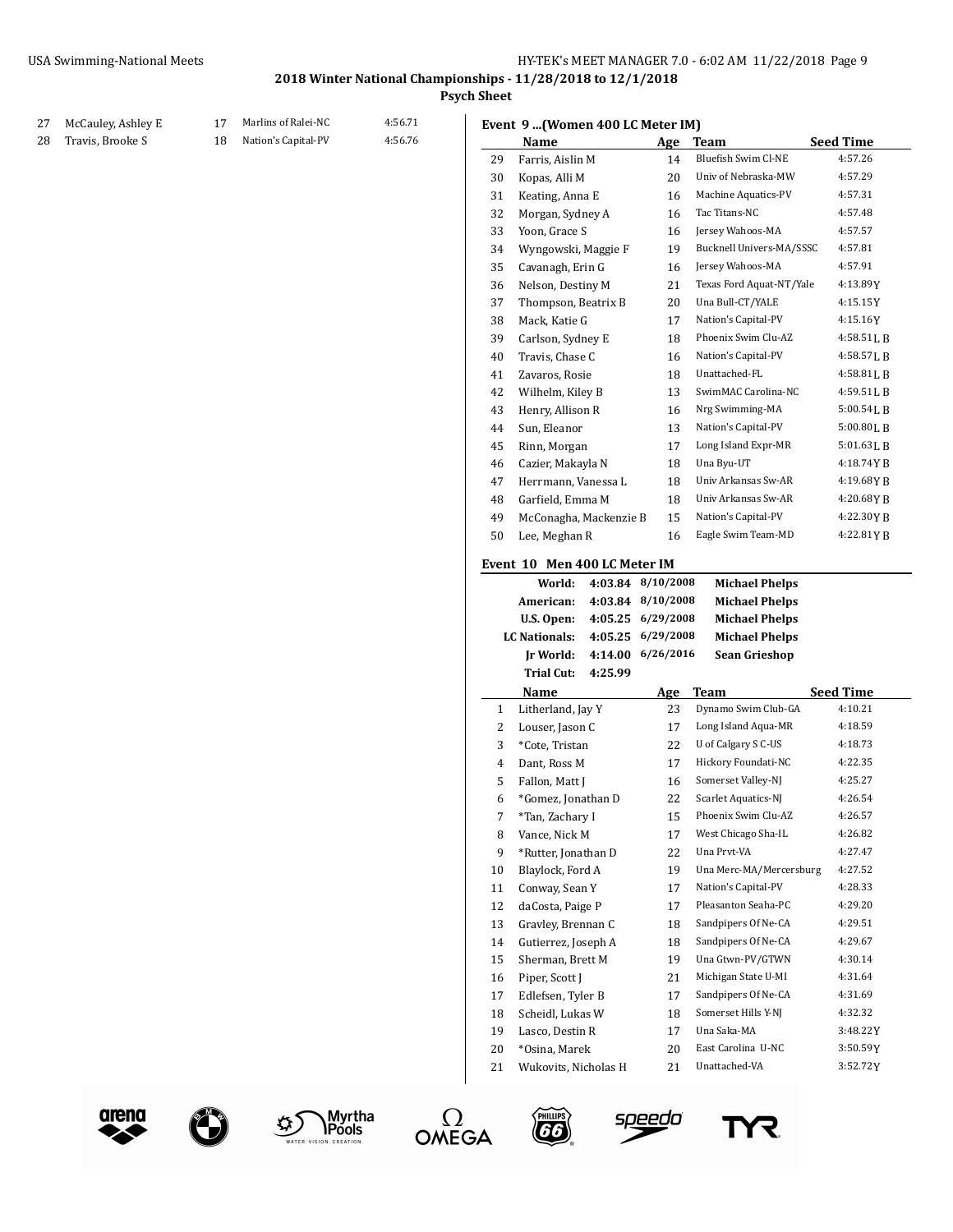## **Psych Sheet**

|  | 22 Cole, Christopher G | 21 |
|--|------------------------|----|
|--|------------------------|----|

- McGoey, Matthew R 20 Bucknell Univers-MA/Eagle 3:52.96Y
- Cole, Christopher G 21 Unattached-MI 3:52.94Y

| 24 | Lillibridge, Dalton J | 18 | Univ Cincinnati-OH  | $4:32.94$ J. R |
|----|-----------------------|----|---------------------|----------------|
| 25 | Regan, Billy T        | 18 | Regional YMCA of-CT | 4:33.84 L B    |
| 26 | Grimes, Sawyer E      | 17 | Sandpipers Of Ne-CA | $4:34.26$ J. R |
| 27 | Tuitama, Tama F       | 18 | Una Byu-UT          | 4:34.731. R    |
| 28 | Bretzmann, Thomas I   | 18 | Univ North Carol-NC | 4:36.08LB      |
| 29 | *Cyr, Mathieu R       | 16 | Cascade-US          | $4:36.11$ J, R |
| 30 | Becker, Dylan R       | 16 | Sandpipers Of Ne-CA | $4:36.32$ J. R |
| 31 | Temple, Carlson D     | 18 | Una Gtwn-PV/GTWN    | 4:36.99LB      |
| 32 | Knorr, Ethan C        | 18 | East Carolina U-NC  | 3:59.24YB      |
|    |                       |    |                     |                |

|                | Event 11 Women 100 LC Meter Butterfly |           |                            |                  |
|----------------|---------------------------------------|-----------|----------------------------|------------------|
|                | World:<br>55.48                       | 8/7/2016  | Sarah Sjostrom             |                  |
|                | American:<br>55.98                    | 7/29/2012 | Dana Vollmer               |                  |
|                | U.S. Open:<br>56.38                   | 1/15/2016 | <b>Sarah Sjostrom</b>      |                  |
|                | <b>LC Nationals:</b><br>56.42         | 6/25/2012 | Dana Vollmer               |                  |
|                | Ir World:<br>56.46                    | 8/7/2016  | Penny Oleksiak             |                  |
|                | <b>Trial Cut:</b><br>1:00.69          |           |                            |                  |
|                | Name                                  | Age       | Team                       | <b>Seed Time</b> |
| 1              | *Smith, Rebecca                       | 18        | Scarborough-US             | 57.77            |
| 2              | Kendall, Amanda E                     | 27        | Mission Viejo Na-CA        | 58.29            |
| 3              | Flickinger, Hali A                    | 24        | Athens Bulldog S-GA        | 58.48            |
| 4              | Zavaros, Mabel                        | 18        | Unattached-FL              | 58.62            |
| 5              | Vollmer, Dana W                       | 31        | California Aquat-PC        | 58.65            |
| 6              | Bray, Olivia G                        | 17        | Virginia Gators-VA         | 58.89            |
| $\overline{7}$ | Huske, Torri J                        | 15        | Arlington Aquati-PV        | 59.35            |
| 8              | Curzan, Claire M                      | 14        | Tac Titans-NC              | 59.85            |
| 9              | Lindner, Sophie M                     | 18        | Univ North Carol-NC        | 1:00.50          |
| 10             | Glass, Megan E                        | 17        | Blue Ash YMCA Sw-OH        | 1:00.52          |
| 11             | Tiltmann, Reilly A                    | 15        | Elmbrook Swim Cl-WI        | 1:00.53          |
| 12             | Gingrich, Leah N                      | 28        | Columbus Aquatic-GA        | 1:00.79          |
| 13             | Freeman, Chloe M                      | 16        | Sandpipers Of Ne-CA        | 1:00.92          |
| 14             | Harter, Abby E                        | 16        | Nation's Capital-PV        | 1:00.98          |
| 15             | Posthuma, Dana M                      | 22        | Univ of Nebraska-MW        | 1:01.06          |
| 16             | Letrari, Arianna                      | 23        | Unattached-OR              | 1:01.10          |
| 17             | Brophy, Morgan T                      | 15        | <b>BlueFin Aquatics-CA</b> | 1:01.17          |
| 18             | Gibbons, Abby G                       | 16        | Blue Dolfins-FL            | 1:01.17          |
| 19             | Bacon, Phoebe M                       | 16        | Nation's Capital-PV        | 1:01.36          |
| 20             | Cuomo, Lexi M                         | 17        | Mason Makos Swim-PV        | 1:01.38          |
| 21             | Stanley, Shelby A                     | 17        | Virginia Gators-VA         | 1:01.47          |
| 22             | Vannote, Ellie A                      | 17        | SwimMAC Carolina-NC        | 1:01.57          |
| 23             | Jones, Raime S                        | 18        | Una Bull-CT/YALE           | 1:01.62          |
| 24             | Johnson, Lauryn M                     | 17        | Long Island Aqua-MR        | 1:01.66          |
| 25             | Pigliacampi, Marlena A                | 21        | Univ Arkansas Sw-AR        | 1:01.68          |
| 26             | McConagha, Mackenzie B                | 15        | Nation's Capital-PV        | 1:01.72          |
| 27             | Stotler, Sara B                       | 15        | Planet Swim Aqua-FL        | 1:01.87          |
| 28             | Rinn, Morgan                          | 17        | Long Island Expr-MR        | 1:01.88          |
| 29             | Cooper, Grace H                       | 16        | Delta Aquatics-IL          | 1:01.90          |
| 30             | Skirboll, Zoe M                       | 14        | Racer X Aquatics-AM        | 1:01.91          |
| 31             | Melton, Kobie M                       | 18        | Univ Arkansas Sw-AR        | 1:02.04          |
| 32             | *Hopkin, Anna E                       | 22        | Univ Arkansas Sw-AR        | 1:02.04          |
| 33             | Wilhelm, Kiley B                      | 13        | SwimMAC Carolina-NC        | 1:02.04          |
| 34             | Parkinson, Maxine M                   | 16        | Delta Aquatics-IL          | 1:02.19          |
| 35             | Sebring, Carly A                      | 14        | Nation's Capital-PV        | 1:02.22          |
| 36             | Menkhaus, Madeline G                  | 15        | SwimMAC Carolina-NC        | 1:02.23          |











s<u>peed</u>o

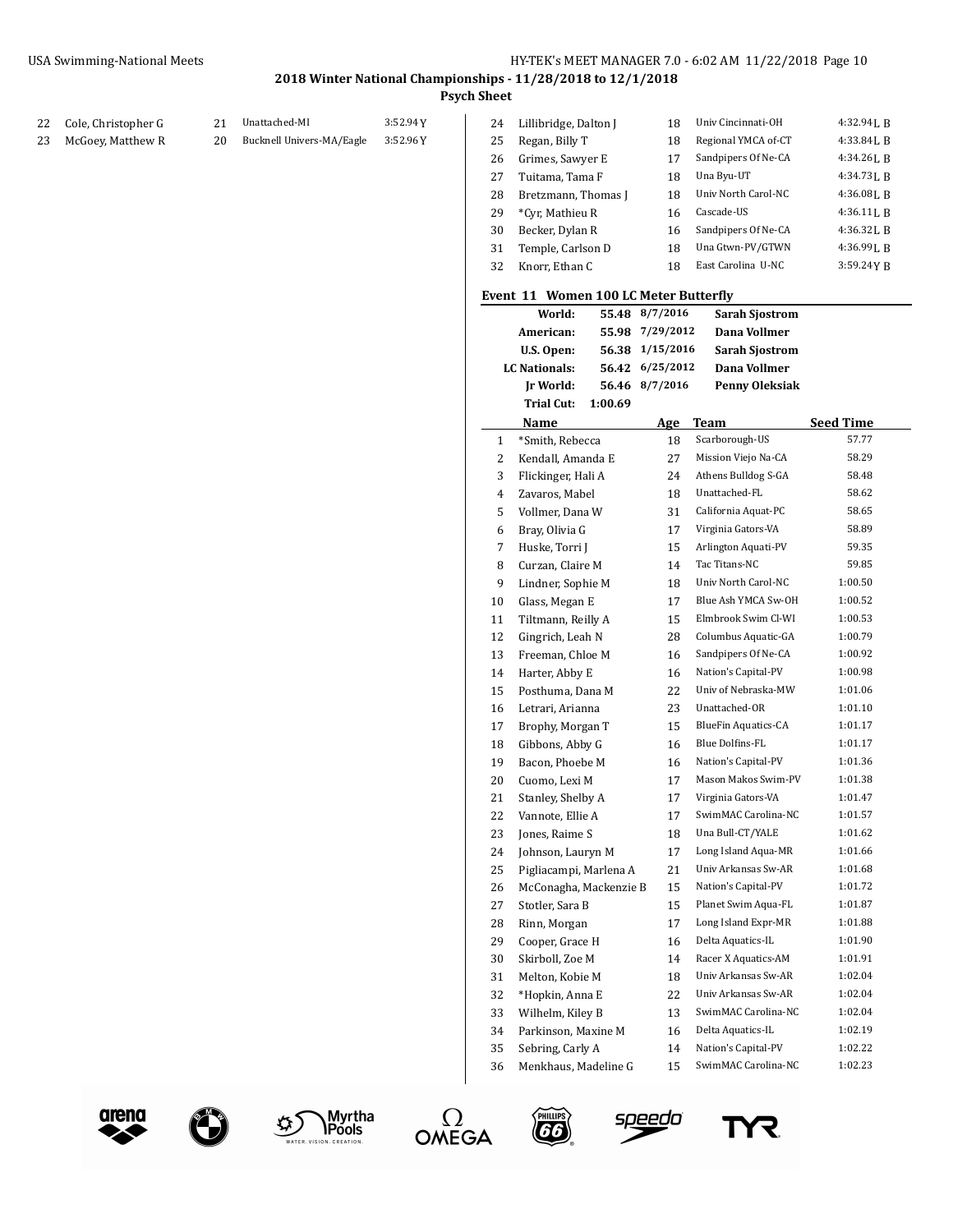**Psych Sheet**

## \*Forrest, Kyra E 18 Grand Canyon Uni-AZ 1:02.27 Kuwata, Paige A 14 Sandpipers Of Ne-CA 1:02.33

### **Event 11 ...(Women 100 LC Meter Butterfly)**

|    | Name                                |       | Age       | Team                            | <b>Seed Time</b> |
|----|-------------------------------------|-------|-----------|---------------------------------|------------------|
| 39 | Hefner, Faith E                     |       | 17        | SwimMAC Carolina-NC             | 1:02.34          |
| 40 | Traba, Isabel F                     |       | 17        | Sarasota YMCA Sh-FL             | 1:02.41          |
| 41 | *Stott, Shannon                     |       | 18        | East Carolina U-NC              | 1:02.43          |
| 42 | Howley, Tess O                      |       | 13        | Long Island Aqua-MR             | 1:02.45          |
| 43 | Burwitz, Sophia M                   |       | 16        | Flyers Aquatic S-OZ             | 1:02.50          |
| 44 | Kingsley, Megan M                   |       | 22        | Athens Bulldog S-GA             | 51.56Y           |
| 45 | Kwok, Joyce B                       |       | 24        | Laguardia Aquati-MR             | 52.98Y           |
| 46 | *Kutsko, Lina                       |       | 21        | Univ Cincinnati-OH              | 53.61Y           |
| 47 | Murray, Isabelle E                  |       | 19        | Univ of Nebraska-MW             | 53.72Y           |
| 48 | *Margitai, Lili                     |       | 20        | <b>Bulldog Swimming-CT/YALE</b> | 53.79Y           |
| 49 | Tang, Amy Y                         |       | 15        | Unattached-PN                   | 54.18Y           |
| 50 | Hazlett, Kate G                     |       | 18        | Greenwich Ywca D-CT             | $1:02.63$ J, B   |
| 51 | Sowards, Elizabeth J                |       | 15        | SwimMAC Carolina-NC             | $1:02.99$ J, B   |
| 52 | Worden, Ashley E                    |       | 17        | Marlins of Ralei-NC             | 1:03.05 L B      |
| 53 | Smith, Summer D                     |       | 15        | <b>Bluefish Swim Cl-NE</b>      | $1:03.22$ J, B   |
| 54 | Stone, Mckenna Q                    |       | 15        | Fox Valley Swim-IL              | 1:03.25L B       |
| 55 | Mulvihill, Lexie O                  |       | 15        | Team Velocity-FL                | $1:03.27$ J, B   |
| 56 | Belyakov, Catherine I               |       | 16        | Rockville Montgo-PV             | 54.44 Y B        |
| 57 | Ghine, Dani I                       |       | 15        | Eagle Swim Team-MD              | 54.55 Y B        |
| 58 | Schmelzer, Olivia                   |       | 18        | Univ Cincinnati-OH              | 54.88YB          |
| 59 | Kopac, Allison N                    |       | 16        | Nation's Capital-PV             | 55.51YB          |
|    | Event 12 Men 100 LC Meter Butterfly |       |           |                                 |                  |
|    | World:                              | 49.82 | 8/1/2009  | <b>Michael Phelps</b>           |                  |
|    | American:                           | 49.82 | 8/1/2009  | <b>Michael Phelps</b>           |                  |
|    | U.S. Open:                          | 50.22 | 7/9/2009  | <b>Michael Phelps</b>           |                  |
|    | <b>LC</b> Nationals:                | 50.22 | 7/9/2009  | <b>Michael Phelps</b>           |                  |
|    | Ir World:                           | 50.62 | 7/29/2017 | <b>Kristof Milak</b>            |                  |

|              | Trial Cut:<br>54.19 |     |                         |                  |
|--------------|---------------------|-----|-------------------------|------------------|
|              | Name                | Age | <b>Team</b>             | <b>Seed Time</b> |
| $\mathbf{1}$ | Stewart, Coleman M  | 20  | NC State Univers-NC     | 52.17            |
| 2            | Smith, Giles P      | 27  | Phoenix Swim Clu-AZ     | 52.55            |
| 3            | *Binnema, Josiah    | 21  | Hpc Vancouver-US        | 52.56            |
| 4            | *Antipov, Daniil    | 21  | Grand Canyon Uni-AZ     | 52.81            |
| 5            | *Olafson, Carson    | 21  | Hpc Vancouver-US        | 53.51            |
| 6            | Kalisz, Chase T     | 24  | Athens Bulldog S-GA     | 53.52            |
| 7            | Wright, River S     | 17  | Bluefish Swim Cl-NE     | 53.63            |
| 8            | Burns, Brendan A    | 17  | Upper Main Line-MA      | 53.72            |
| 9            | Bowers, Noah L      | 17  | Virginia Gators-VA      | 53.84            |
| 10           | Mendoza, Kevin J    | 22  | Unattached-SI           | 53.96            |
| 11           | Daily, Spencer A    | 18  | Una Ucsd-SI             | 53.97            |
| 12           | Rose, Dare A        | 16  | Scarlet Aquatics-NJ     | 54.14            |
| 13           | *Tibazi, Yoessef    | 22  | Los Angeles Swim-CA     | 54.20            |
| 14           | Henderson, Noah C   | 17  | Star Aquatics-NC        | 54.34            |
| 15           | Ornelas, Micah J    | 22  | Una Bryu-NE/bryu        | 54.46            |
| 16           | Jiang, Alvin P      | 19  | Univ North Carol-NC     | 54.48            |
| 17           | Schwers, Michael W  | 20  | Michigan State U-MI     | 54.51            |
| 18           | Bonetti, Brock W    | 23  | Una Ags-GU              | 54.60            |
| 19           | Salig, Matt C       | 27  | Una Merc-MA/Mercersburg | 54.62            |
| 20           | Brown, Jace C       | 18  | Rockwall Aquatic-NT     | 54.72            |
| 21           | Gregory, Kimani J   | 17  | Racer X Aquatics-AM     | 54.76            |
| 22           | *Nicolas, Javier    | 18  | Una Byu-UT              | 54.85            |





TER VISION







speedo

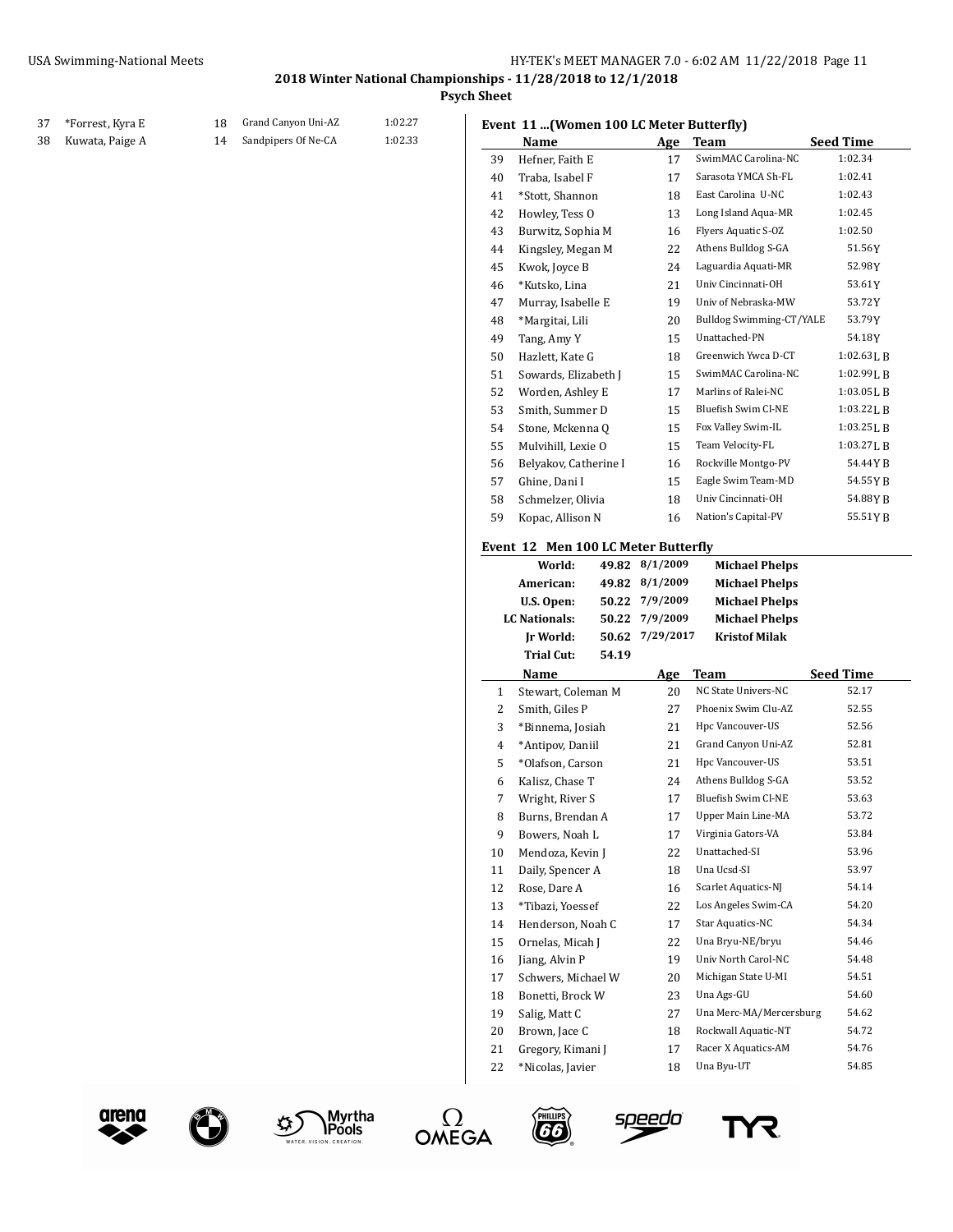**Psych Sheet**

| 23 | Bureau, Lucas A   | 24 | H2okie Aquatics-VA | 54.87 | 25           | *Lima, Edson S                                  |         | 24                                     | Azura Florida Aq-FG                                  | 55.01            |
|----|-------------------|----|--------------------|-------|--------------|-------------------------------------------------|---------|----------------------------------------|------------------------------------------------------|------------------|
| 24 | *Wetzlar, Peter C | 21 | Una Kya-KY/UKY     | 54.94 | 26           | Benson, Andrew T                                |         | 16                                     | Solo Aquatics-NE                                     | 55.08            |
|    |                   |    |                    |       | 27           | Svedberg, Filip A                               |         | 21                                     | Unattached-VA                                        | 55.28            |
|    |                   |    |                    |       | 28           | Homans, Harry A                                 |         | 18                                     | Bluefish Swim Cl-NE                                  | 55.33            |
|    |                   |    |                    |       | 29           | Risolvato, Erik J                               |         | 24                                     | Unattached-SE                                        | 55.58            |
|    |                   |    |                    |       | 30           | *Pratt, Cole                                    |         | 16                                     | Cascade-US                                           | 55.64            |
|    |                   |    |                    |       | 31           | Balcerak, Michael A                             |         | 19                                     | Unattached-OH                                        | 55.67            |
|    |                   |    |                    |       | 32           | Gaissert, Henry A                               |         | 20                                     | Una Bull-CT/YALE                                     | 55.69            |
|    |                   |    |                    |       | 33           | *Wratsangka, Adit R                             |         | 21                                     | Unattached-CA                                        | 55.73            |
|    |                   |    |                    |       | 34           | Hammond, Brennan C                              |         | 17                                     | Berkeley Aquatic-NJ                                  | 55.78            |
|    |                   |    |                    |       | 35           | Vipavetz, Ryan P                                |         | 17                                     | Rockville Montgo-PV                                  | 55.84            |
|    |                   |    |                    |       | 36           | Zito, Nick A                                    |         | 24                                     | West Swim Club-IL                                    | 55.85            |
|    |                   |    |                    |       | 37           | *Shoukri, Mazen                                 |         | 19                                     | Grand Canyon Uni-AZ                                  | 47.98Y           |
|    |                   |    |                    |       | 38           | Wilton, Blake S                                 |         | 18                                     | Colorado Stars-CO                                    | 48.18Y           |
|    |                   |    |                    |       | 39           | Wilburn, Cason J                                |         | 17                                     | East Coast Aquat-VA                                  | 48.19Y           |
|    |                   |    |                    |       | 40           | *Coster, Julian                                 |         | 23                                     | Nova Southeaster-FG                                  | 48.39Y           |
|    |                   |    |                    |       | 41           | Williams, Isaiah J                              |         | 21                                     | Saint Louis Univ-OZ                                  | 48.43 Y          |
|    |                   |    |                    |       | 42           | Hall, Colton M                                  |         | 20                                     | Kingfish Swimmin-NE                                  | 48.50Y           |
|    |                   |    |                    |       | 43           | Burhans, Tucker F                               |         | 19                                     | Univ North Carol-NC                                  | 48.50Y           |
|    |                   |    |                    |       | 44           | Alarcon, Andres A                               |         | 19                                     | George Mason Uni-PV                                  | 48.52Y           |
|    |                   |    |                    |       | 45           | Stirling, Connor C                              |         | 22                                     | Una Byu-UT                                           | 48.63Y           |
|    |                   |    |                    |       | 46           | *Slanschek, Tim M                               |         | 22                                     | Georgia Tech Swi-GA                                  | 48.68Y           |
|    |                   |    |                    |       | 47           | Short, Joe M                                    |         | 21                                     | Drexel Universit-MA                                  | 48.75Y           |
|    |                   |    |                    |       | 48           | Streid, Grant M                                 |         | 20                                     | Saint Louis Univ-OZ                                  | 48.88Y           |
|    |                   |    |                    |       | 49           | Colson, Alex L                                  |         | 17                                     | Rockville Montgo-PV                                  | 49.00Y           |
|    |                   |    |                    |       | 50           | Davis, Connor W                                 |         | 21                                     | Unattached-VA                                        | 49.00Y*          |
|    |                   |    |                    |       | 51           | Dietze, Pierce A                                |         | 17                                     | Wind N' Sea Swim-SI                                  | 56.17 L B        |
|    |                   |    |                    |       | 52           | Fleagle, Justin T                               |         | 17                                     | Unattached-OH                                        | 56.33LB          |
|    |                   |    |                    |       | 53           | Grant, Will G                                   |         | 17                                     | Heart of Texas A-ST                                  | 56.37LB          |
|    |                   |    |                    |       | 54           | Robey, Hugh M                                   |         | 18                                     | Una Merc-MA/Mercersburg                              | 56.59LB          |
|    |                   |    |                    |       | 55           | Giraudeau, Joel G                               |         | 18                                     | Virginia Gators-VA                                   | 57.03LB          |
|    |                   |    |                    |       | 56           | Ries, Joshua O                                  |         | 18                                     | Una Byu-UT                                           | 57.06LB          |
|    |                   |    |                    |       | 57           | Grimm, Anthony C                                |         | 16                                     | Mason Makos Swim-PV                                  | 49.24YB          |
|    |                   |    |                    |       | 58           | Childs, Kevin R                                 |         | 17                                     | Canyons Aquatic-CA                                   | 49.80YB          |
|    |                   |    |                    |       |              |                                                 |         |                                        |                                                      |                  |
|    |                   |    |                    |       |              | Event 13 Women 200 LC Meter Freestyle<br>World: |         | 1:52.98 7/29/2009                      |                                                      |                  |
|    |                   |    |                    |       |              | American:                                       |         | 1:53.61 7/31/2012                      | <b>Federica Pellegrini</b><br><b>Allison Schmitt</b> |                  |
|    |                   |    |                    |       |              | U.S. Open:                                      |         | 1:54.40 6/25/2012                      | <b>Allison Schmitt</b>                               |                  |
|    |                   |    |                    |       |              | LC Nationals:                                   |         |                                        | <b>Allison Schmitt</b>                               |                  |
|    |                   |    |                    |       |              | <b>Jr World:</b>                                |         | 1:54.40 6/28/2012<br>1:56.12 8/20/2014 | <b>Shen Duo</b>                                      |                  |
|    |                   |    |                    |       |              | Trial Cut:                                      | 2:01.69 |                                        |                                                      |                  |
|    |                   |    |                    |       |              | Name                                            |         | Age                                    | <b>Team</b>                                          | <b>Seed Time</b> |
|    |                   |    |                    |       | $\mathbf{1}$ | Ledecky, Katie G                                |         | 21                                     | Nation's Capital-PV/ALTO                             | 1:54.56          |
|    |                   |    |                    |       | 2            | Deloof, Gabby M                                 |         | 22                                     | Club Wolverine-MI                                    | 1:56.55          |
|    |                   |    |                    |       | 3            | Manuel, Simone A                                |         | 22                                     | Alto Swim Club-PC/First Co                           | 1:57.01          |
|    |                   |    |                    |       | 4            | *Smith, Rebecca                                 |         | 18                                     | Scarborough-US                                       | 1:57.72          |
|    |                   |    |                    |       | 5            | Flickinger, Hali A                              |         | 24                                     | Athens Bulldog S-GA                                  | 1:58.21          |
|    |                   |    |                    |       | 6            | Raab, Meaghan M                                 |         | 22                                     | Nashville Aquati-SE/UGA                              | 1:58.59          |
|    |                   |    |                    |       | 7            | *Goss, Kennedy A                                |         | 22                                     | Granite Gators-US                                    | 1:59.75          |
|    |                   |    |                    |       | 8            | Meitz, Kaersten F                               |         | 22                                     | Boilermaker Aqua-IN                                  | 2:00.11          |
|    |                   |    |                    |       | 9            | Sullivan, Erica M                               |         | 18                                     | Sandpipers Of Ne-CA                                  | 2:00.73          |
|    |                   |    |                    |       | 10           | Gemmell, Erin M                                 |         | 13                                     | Nation's Capital-PV                                  | 2:00.74          |
|    |                   |    |                    |       | 11           | Heckman, Miranda D                              |         | 17                                     | Pleasanton Seaha-PC                                  | 2:00.77          |
|    |                   |    |                    |       |              |                                                 |         |                                        |                                                      |                  |



 $\mathbf G$ 







<u>speedo</u>

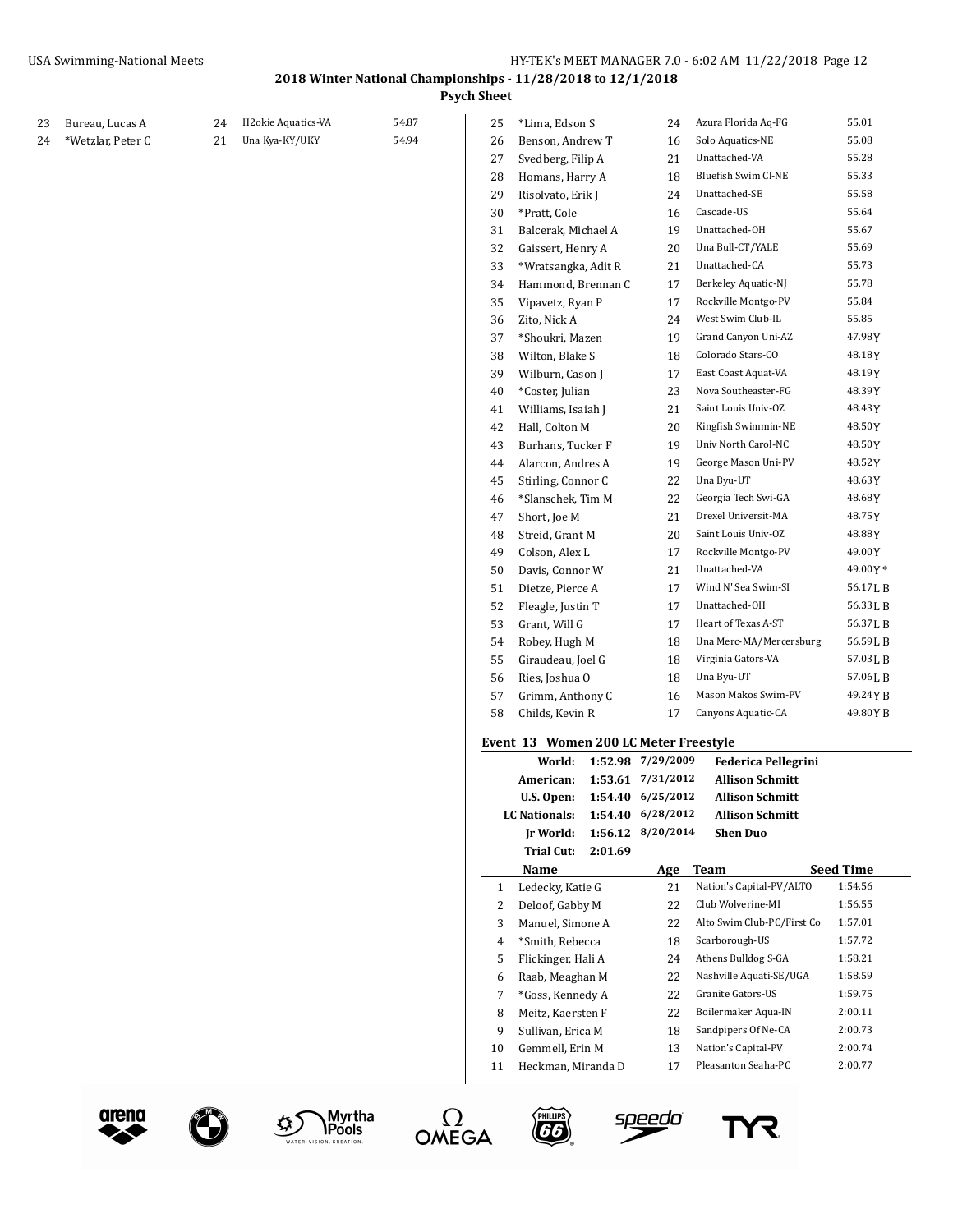**Psych Sheet**

## 12 \*Seltenreich-Hodgson, Erika 23 Hpc Vancouver-US 2:01.08 Hierath, Yara S 17 Badger Swim Club-MR 2:01.32

|  |  |  |  | Event 13  (Women 200 LC Meter Freestyle) |
|--|--|--|--|------------------------------------------|
|--|--|--|--|------------------------------------------|

|    | vent 13 (Women 200 LC Meter Freestyle) |     |                                            |                  |
|----|----------------------------------------|-----|--------------------------------------------|------------------|
|    | Name                                   | Age | <b>Team</b>                                | <b>Seed Time</b> |
| 14 | Geer, Margo M                          | 26  | Mission Viejo Na-CA                        | 2:02.00          |
| 15 | *Overholt, Emily                       | 21  | Hpc Vancouver-US                           | 2:02.52          |
| 16 | Glass, Megan E                         | 17  | Blue Ash YMCA Sw-OH                        | 2:02.55          |
| 17 | Stepanek, Chloe M                      | 16  | Long Island Aqua-MR                        | 2:02.79          |
| 18 | Nusbaum, Jenny F                       | 20  | Kansas Swimming-MV/YOTA                    | 2:02.81          |
| 19 | Weyant, Emma J                         | 16  | Sarasota YMCA Sh-FL                        | 2:02.82          |
| 20 | *Baka, Vasiliki S                      | 19  | NC State Univers-NC                        | 2:02.89          |
| 21 | Palsha, Peyton L                       | 19  | Univ Arkansas Sw-AR                        | 2:03.01          |
| 22 | Freeman. Chloe M                       | 16  | Sandpipers Of Ne-CA                        | 2:03.05          |
| 23 | Haebig, Autumn D                       | 20  | Univ of Nebraska-MW                        | 2:03.08          |
| 24 | *Hassler, Julia                        | 25  | Wolfpack Elite-NC                          | 2:03.11          |
| 25 | Fields, Zhada L                        | 21  | Univ North Carol-NC                        | 2:03.12          |
| 26 | Barczyk, Jillian G                     | 17  | City Of Lafayett-LA                        | 2:03.23          |
| 27 | Rauch, Katie I                         | 16  | Aquatic Team Of-NC                         | 2:03.27          |
| 28 | Huske, Torri J                         | 15  | Arlington Aquati-PV                        | 2:03.31          |
| 29 | *Lippert Vignoli, Mariana              | 19  | East Carolina U-NC                         | 2:03.34          |
| 30 | Jones, Raime S                         | 18  | Una Bull-CT/YALE                           | 2:03.40          |
| 31 | Hetrick, Paige M                       | 16  | <b>Bradford Family-NI</b>                  | 2:03.50          |
| 32 | Donohoe, Madelyn E                     | 17  | The Fish-PV                                | 2:03.56          |
| 33 | Kudryashova, Sophia R                  | 17  | Berkeley Aquatic-NJ                        | 2:03.70          |
| 34 | Wagner, Annika G                       | 16  | Nasa Wildcat Aqu-IL                        | 2:03.72          |
| 35 | Stotler, Sara B                        | 15  | Planet Swim Aqua-FL                        | 2:03.75          |
| 36 | Lynch, Meghan E                        | 15  | Greenwich Ywca D-CT                        | 2:03.87          |
| 37 | Cornish, Kristin A                     | 14  | Westchester Aqua-MR                        | 2:04.03          |
| 38 | Marquardt, Ellie K                     | 17  | Aquatic Team Of-NC                         | 2:04.09          |
| 39 | Hefner, Faith E                        | 17  | SwimMAC Carolina-NC                        | 2:04.10          |
| 40 | Hawkins, Daniella D                    | 17  | Pleasanton Seaha-PC                        | 2:04.19          |
| 41 | Treydte, Casslyn E                     | 17  | <b>Fusion Aquatics-CA</b>                  | 2:04.21          |
| 42 | Johnson, Lauryn M                      | 17  | Long Island Aqua-MR                        | 2:04.21          |
| 43 | Miller, Morgan A                       | 18  | Coast Guard Blue-VA                        | 2:04.24          |
| 44 | Razewski, Morgan N                     | 14  | SwimMAC Carolina-NC                        | 2:04.26          |
|    | Antoniuk, Bella S                      | 16  | Long Island Aqua-MR                        | 2:04.28          |
| 45 |                                        |     | Long Island Aqua-MR                        | 2:04.28          |
| 46 | Howley, Tess O                         | 13  | Nation's Capital-PV                        | 2:04.36          |
| 47 | Travis, Brooke S                       | 18  | SwimMAC Carolina-NC                        | 2:04.36          |
| 48 | Sowards, Elizabeth J                   | 15  |                                            |                  |
| 49 | Gingrich, Leah N                       | 28  | Columbus Aquatic-GA<br>Rockwall Aquatic-NT | 2:04.38          |
| 50 | Hultquist, Emma K                      | 17  |                                            | 2:04.50          |
| 51 | Kulp, Caroline G                       | 17  | Virginia Gators-VA                         | 2:04.52          |
| 52 | Arzave, Juli                           | 16  | South Bay Aquati-SI                        | 2:04.54          |
| 53 | Cox, Madisyn L                         | 23  | Longhorn Aquatic-ST                        | 1:44.82Y         |
| 54 | *Hopkin, Anna E                        | 22  | Univ Arkansas Sw-AR                        | 1:45.48Y         |
| 55 | *Sundstedt, Emma                       | 20  | Nova Southeaster-FG                        | 1:47.49 Y        |
| 56 | Luther, Maddie R                       | 17  | Saline Swim Team-MI                        | 1:47.69Y         |
| 57 | Novelline, Carly G                     | 14  | Nasa Wildcat Aqu-IL                        | 2:04.77LB        |
| 58 | Kaufmann, Noelle E                     | 16  | Badger Swim Club-MR                        | 2:04.78LB        |
| 59 | Travis, Chase C                        | 16  | Nation's Capital-PV                        | 2:04.80LB        |
| 60 | Mazurek, Ella M                        | 15  | Quicksilver Swim-PC                        | 2:04.80LB        |
| 61 | Cavanagh, Erin G                       | 16  | Jersey Wahoos-MA                           | 2:04.89LB        |
| 62 | Kopac, Allison N                       | 16  | Nation's Capital-PV                        | 2:04.95LB        |
| 63 | *Mao, Xiaoran                          | 18  | Etobicoke Swim C-US                        | 2:05.00LB        |
| 64 | McKenna, Paige S                       | 15  | Nation's Capital-PV                        | 2:05.39LB        |
| 65 | Haney, Kenna L                         | 17  | Una Mor-NC                                 | 1:47.87YB        |













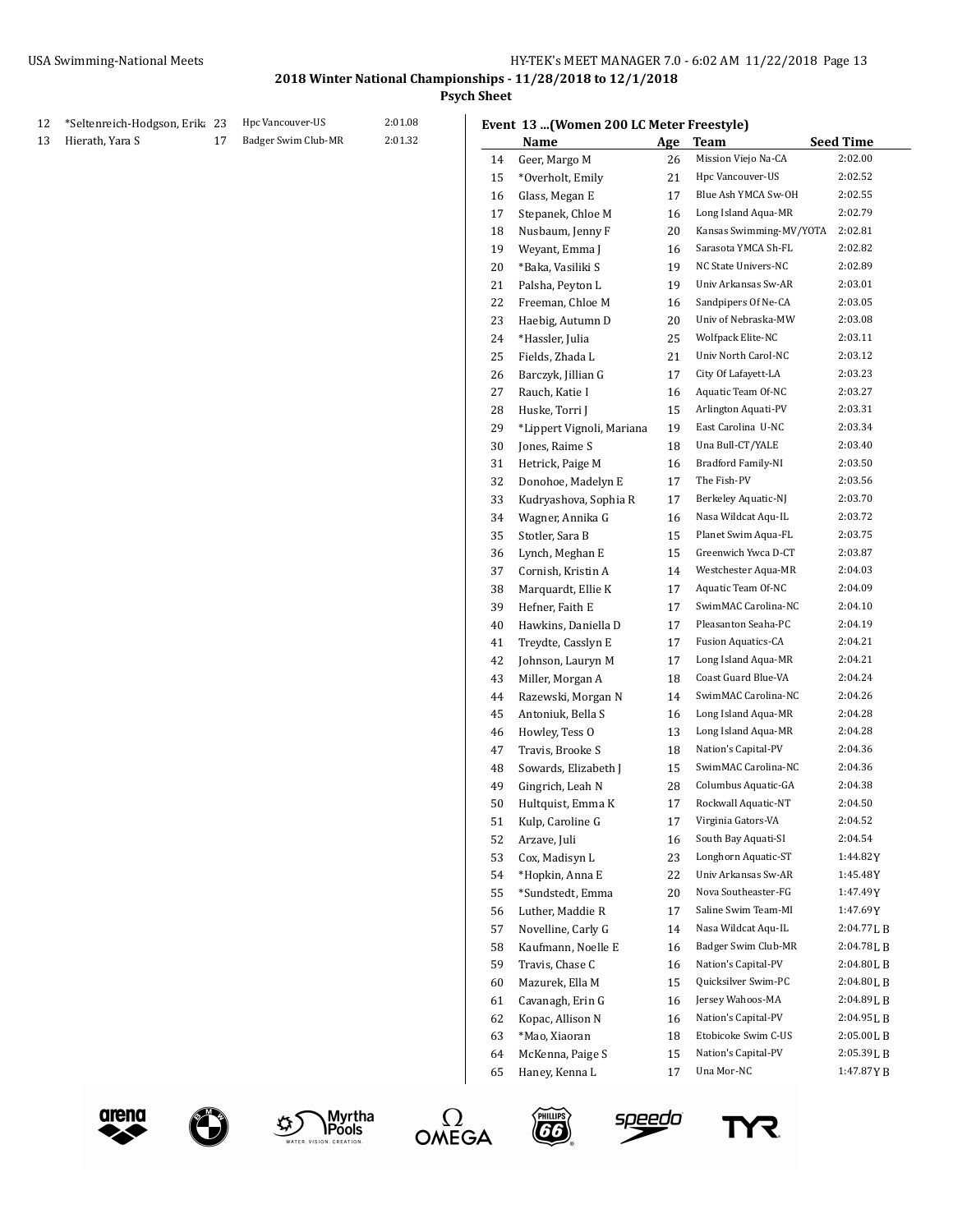#### **2018 Winter National Championships - 11/28/2018 to 12/1/2018 Psych Sheet**

| 66 | Cooper, Grace H | 16 | Delta Aquatics-IL   | 1:48.22 Y B* | 68           | Lowe, Heidi D                                    | 18                | Univ North Carol-NC                               | $1:48.68$ YB     |
|----|-----------------|----|---------------------|--------------|--------------|--------------------------------------------------|-------------------|---------------------------------------------------|------------------|
|    | Mack, Katie G   | 17 | Nation's Capital-PV | 1:48.34 Y B  | 69           | Schmelzer, Olivia                                | 18                | Univ Cincinnati-OH                                | 1:49.29YB        |
|    |                 |    |                     |              | 70           | Livingston, Olivia M                             | 17                | Jewish Community-AM                               | 1:49.59YB        |
|    |                 |    |                     |              |              | Event 14 Men 200 LC Meter Freestyle              |                   |                                                   |                  |
|    |                 |    |                     |              |              | World:                                           | 1:42.00 7/28/2009 | <b>Paul Biedermann</b>                            |                  |
|    |                 |    |                     |              |              | American:                                        | 1:42.96 8/12/2008 | <b>Michael Phelps</b>                             |                  |
|    |                 |    |                     |              |              | U.S. Open:                                       | 1:44.10 7/1/2008  | <b>Michael Phelps</b>                             |                  |
|    |                 |    |                     |              |              | LC Nationals:                                    | 1:44.10 7/1/2008  | <b>Michael Phelps</b>                             |                  |
|    |                 |    |                     |              |              | <b>Jr World:</b><br><b>Trial Cut:</b><br>1:50.79 | 1:46.40 8/24/2017 | <b>Ivan Girev</b>                                 |                  |
|    |                 |    |                     |              |              | Name                                             | <b>Age</b>        | <b>Team</b>                                       | <b>Seed Time</b> |
|    |                 |    |                     |              | $\mathbf{1}$ | Litherland, Jay Y                                | 23                | Dynamo Swim Club-GA                               | 1:47.58          |
|    |                 |    |                     |              | 2            | *Thormeyer, Markus                               | 21                | Hpc Vancouver-US                                  | 1:47.66          |
|    |                 |    |                     |              | 3            | D'Arrigo, Andrea M                               | 23                | Gator Swim Club-FL                                | 1:48.78          |
|    |                 |    |                     |              | 4            | *Bagshaw, Jeremy S                               | 26                | Hpcentervictoria-US                               | 1:48.88          |
|    |                 |    |                     |              | 5            | *Olafson, Carson                                 | 21                | Hpc Vancouver-US                                  | 1:49.14          |
|    |                 |    |                     |              | 6            | Wieser, Chris J                                  | 22                | Dart Swimming-SN                                  | 1:49.38          |
|    |                 |    |                     |              | 7            | Rose, Dare A                                     | 16                | Scarlet Aquatics-NJ                               | 1:49.65          |
|    |                 |    |                     |              | 8            | *Dimitriou, Dimitrios                            | 21                | Univ North Carol-NC                               | 1:50.15          |
|    |                 |    |                     |              | 9            | Litherland, Kevin R                              | 23                | Dynamo Swim Club-GA                               | 1:50.19          |
|    |                 |    |                     |              | 10           | Lasco, Destin R                                  | 17                | Una Saka-MA                                       | 1:50.53          |
|    |                 |    |                     |              | 11           | Pebley, Jacob M                                  | 25                | Team Elite-NC                                     | 1:50.54          |
|    |                 |    |                     |              | 12           | *Vazaios, Andreas                                | 24                | NC State Univers-NC                               | 1:50.54          |
|    |                 |    |                     |              | 13           | Walker, Jack W                                   | 17                | SwimMAC Carolina-NC                               | 1:50.78          |
|    |                 |    |                     |              | 14           | Bowers, Noah L                                   | 17                | Virginia Gators-VA                                | 1:50.92          |
|    |                 |    |                     |              | 15           | Hauss, Graham J                                  | 19                | Una Ucsd-SI                                       | 1:51.00          |
|    |                 |    |                     |              | 16           | *Bayo, Christian B                               | 27                | Tac Titans-NC                                     | 1:51.22          |
|    |                 |    |                     |              | 17           | Burns, Brendan A                                 | 17                | Upper Main Line-MA                                | 1:51.29          |
|    |                 |    |                     |              | 18           |                                                  | 22                | Una Prvt-VA                                       | 1:51.31          |
|    |                 |    |                     |              |              | *Rutter, Jonathan D<br>Dietze, Pierce A          | 17                | Wind N' Sea Swim-SI                               | 1:51.38          |
|    |                 |    |                     |              | 19           |                                                  |                   | SwimMAC Carolina-NC                               | 1:51.61          |
|    |                 |    |                     |              | 20           | Svendsen, Hugh J                                 | 17                | Bluefish Swim Cl-NE                               | 1:51.87          |
|    |                 |    |                     |              | 21           | Barao, Will S                                    | 17                | Unattached-OH                                     | 1:51.88          |
|    |                 |    |                     |              | 22           | Fleagle, Josh W                                  | 24                |                                                   |                  |
|    |                 |    |                     |              | 23           | Plattel, Lleyton H                               | 16                | Pleasanton Seaha-PC<br><b>Bluefish Swim Cl-NE</b> | 1:51.91          |
|    |                 |    |                     |              | 24           | Homans, Harry A                                  | 18                |                                                   | 1:52.02          |
|    |                 |    |                     |              | 25           | David, Calvin C                                  | 17                | Pleasanton Seaha-PC                               | 1:52.14          |
|    |                 |    |                     |              | 26           | Brown, Jace C                                    | 18                | Rockwall Aquatic-NT                               | 1:52.31          |
|    |                 |    |                     |              | 27           | Cohen, Josh                                      | 17                | Fanwood-Scotch P-NJ                               | 1:52.60          |
|    |                 |    |                     |              | 28           | *Nannucci, Pietro                                | 19                | East Carolina U-NC                                | 1:52.60          |
|    |                 |    |                     |              | 29           | *Cote, Tristan                                   | 22                | U of Calgary S C-US                               | 1:52.78          |
|    |                 |    |                     |              | 30           | *Siokos, Konstantinos N                          | 31                | Oly Swimming-MI                                   | 1:53.12          |
|    |                 |    |                     |              | 31           | Jenkins, Preston R                               | 24                | Brigham Young Un-UT                               | 1:35.00Y         |
|    |                 |    |                     |              | 32           | *Main, Corey C                                   | 23                | Gator Swim Club-FL                                | 1:35.25Y         |
|    |                 |    |                     |              | 33           | *Selmanovic, Din                                 | 20                | Univ Cincinnati-OH                                | 1:36.43Y         |
|    |                 |    |                     |              | 34           | Gaissert, Henry A                                | 20                | Una Bull-CT/YALE                                  | 1:36.82Y         |
|    |                 |    |                     |              | 35           | *Tomic, Luka                                     | 20                | Univ North Carol-NC                               | 1:37.09Y         |
|    |                 |    |                     |              | 36           | Balcerak, Michael A                              | 19                | Unattached-OH                                     | 1:37.09Y         |
|    |                 |    |                     |              | 37           | Ward, Lee D                                      | 25                | Walnut Creek Aqu-PC                               | 1:37.20Y         |
|    |                 |    |                     |              | 38           | Wilburn, Cason J                                 | 17                | East Coast Aquat-VA                               | 1:37.22Y         |
|    |                 |    |                     |              | 39           | *Gomez, Jonathan D                               | 22                | Scarlet Aquatics-NJ                               | 1:37.40Y         |
|    |                 |    |                     |              | 40           | *Malamas, Stathis                                | 20                | Drexel Universit-MA                               | 1:37.55Y         |
|    |                 |    |                     |              | 41           | *McKenzie, Samuel J                              | 19                | Grand Canyon Uni-AZ                               | 1:37.69Y         |
|    |                 |    |                     |              | 42           | Dauksher, Walt J                                 | 21                | Una Dav-NC/DAV-NC                                 | 1:37.77Y         |





 $\bigodot$ 







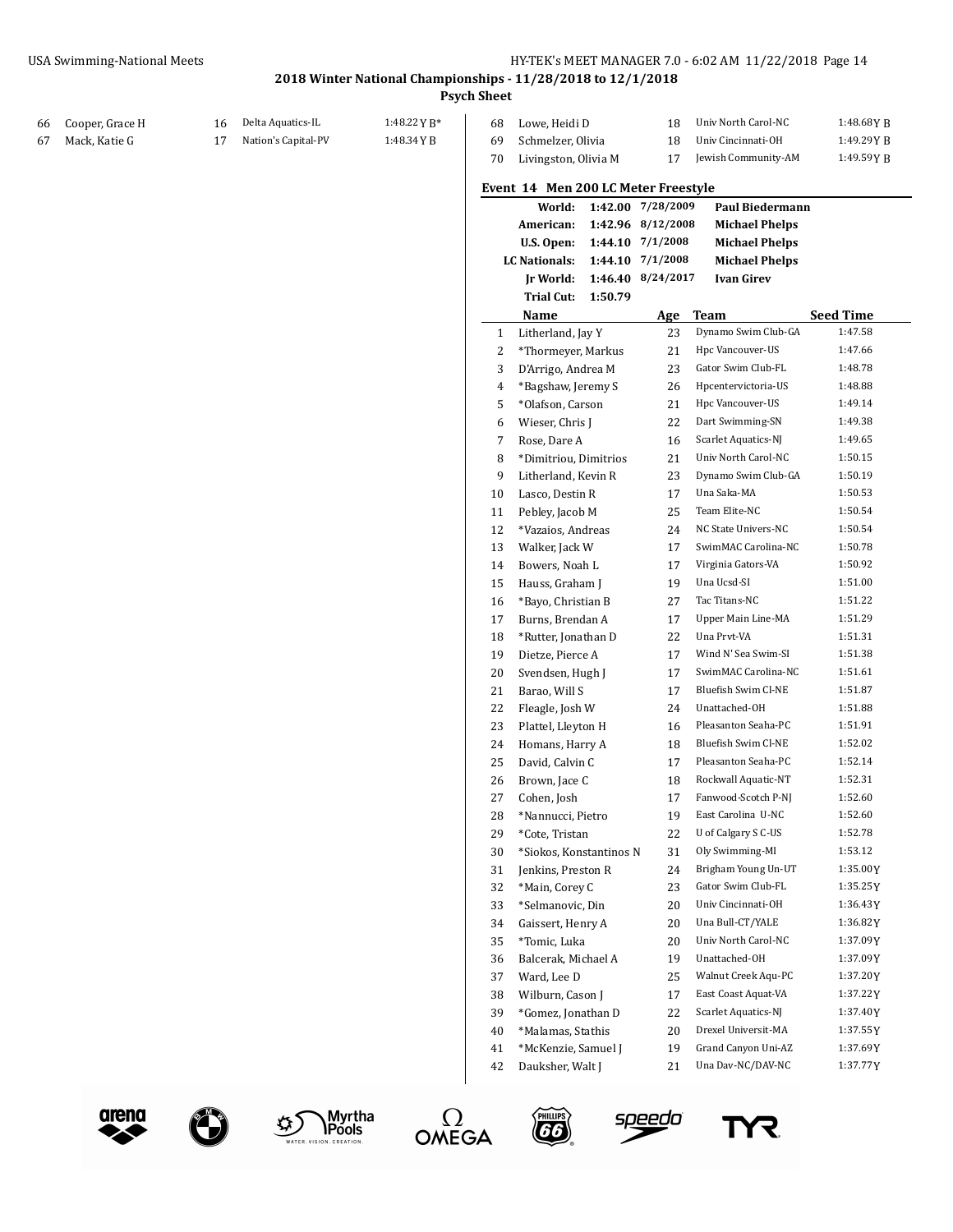## **Psych Sheet**

# Conway, Sean Y 17 Nation's Capital-PV 1:37.93Y

Lu, Tyler T 18 Pleasanton Seaha-PC 1:38.00Y

|  |  |  |  |  |  | Event 14  (Men 200 LC Meter Freestyle) |  |
|--|--|--|--|--|--|----------------------------------------|--|
|--|--|--|--|--|--|----------------------------------------|--|

|    | Event 17  (Men 200 LC Meter Preestyle)   |         |            |                          |                  |
|----|------------------------------------------|---------|------------|--------------------------|------------------|
|    | Name                                     |         | Age        | Team                     | <b>Seed Time</b> |
| 45 | Shakhnazarov, David                      |         | 22         | Bonaventure Swim-NI      | 1:38.05Y         |
| 46 | Lasco, Glenn S                           |         | 19         | Lehigh Universit-MA      | 1:38.12 Y        |
| 47 | *Kurakin, Ivan                           |         | 19         | Una Ucsd-SI              | 1:38.18Y         |
| 48 | Cosgrove, Jack T                         |         | 20         | Univ North Carol-NC/RMSC | 1:38.18Y         |
| 49 | *Janin, Florent                          |         | 19         | Grand Canyon Uni-AZ      | 1:38.20 Y        |
| 50 | Burdo, Nick S                            |         | 21         | Bonaventure Swim-NI      | 1:38.39Y         |
| 51 | Gyenis, Daniel L                         |         | 18         | Machine Aquatics-PV      | 1:38.42Y         |
| 52 | Cobb, Patrick                            |         | 21         | Drexel Universit-MA      | 1:38.52Y         |
| 53 | Wilson, Walker J                         |         | 20         | Lehigh Universit-MA      | 1:38.56Y         |
| 54 | Sauter, Jacob S                          |         | 18         | Michigan State U-MI      | 1:38.57 Y        |
| 55 | Vipavetz, Ryan P                         |         | 17         | Rockville Montgo-PV      | 1:53.73 L B      |
| 56 | Scheidl, Lukas W                         |         | 18         | Somerset Hills Y-NJ      | 1:53.98 L B      |
| 57 | Rosner, Jacob M                          |         | 17         | Rockville Montgo-PV      | 1:54.24 L B      |
| 58 | Bretzmann, Thomas J                      |         | 18         | Univ North Carol-NC      | 1:54.46 L B      |
| 59 | Gutierrez, Joseph A                      |         | 18         | Sandpipers Of Ne-CA      | 1:55.56LB        |
|    |                                          |         |            |                          |                  |
|    | Event 15 Women 100 LC Meter Breaststroke |         |            |                          |                  |
|    | World:                                   | 1:04.13 | 7/25/2017  | Lilly King               |                  |
|    | American:                                | 1:04.13 | 7/25/2017  | Lilly King               |                  |
|    | U.S. Open:                               | 1:04.45 | 8/7/2009   | <b>Jessica Hardy</b>     |                  |
|    | <b>LC</b> Nationals:                     | 1:04.95 | 6/30/2017  | <b>Lilly King</b>        |                  |
|    | Jr World:                                | 1:05.39 | 8/20/2014  | <b>Ruta Meilutyte</b>    |                  |
|    | <b>Trial Cut:</b>                        | 1:10.99 |            |                          |                  |
|    | Name                                     |         | <b>Age</b> | Team                     | <b>Seed Time</b> |
| 1  | Sumrall, Micah L                         |         | 28         | Chattahoochee Go-GA      | 1:06.34          |
| 2  | Weiss, Emily N                           |         | 17         | Cardinal Communi-IN      | 1:07.55          |
| 3  | *Hansson, Sophie E                       |         | 20         | NC State Univers-NC      | 1:07.61          |
| 4  | *Wog, Kelsey                             |         | 20         | Manitoba Bisons-US       | 1:07.91          |
| 5  | Bernhardt, Rachel E                      |         | 23         | Gamecock Aquatic-SC      | 1:08.28          |
| 6  | Arens, Abby L                            |         | 16         | Marlins of Ralei-NC      | 1:08.91          |
| 7  | Mathews, Janessa C                       |         | 18         | Ohio State Swim-OH       | 1:09.10          |
| 8  | Keating, Anna E                          |         | 16         | Machine Aquatics-PV      | 1:09.45          |
| 9  | Cox, Madisyn L                           |         | 23         | Longhorn Aquatic-ST      | 1:09.47          |
| 10 | Goettler, Laura B                        |         | 16         | Lake Erie Silver-LE      | 1:10.03          |
| 11 | Bonnett, Bailey A                        |         | 20         | Una Kya-KY/UKY           | 1:10.23          |
| 12 | Strathman, Madison E                     |         | 21         | Univ Arkansas Sw-AR      | 1:10.24          |
| 13 | Steele, Taylor L                         |         | 18         | Coastal Aquatic-SC       | 1:10.41          |
| 14 | Roberts, Liz T                           |         | 30         | Savannah Swim Te-GA      | 1:10.61          |
| 15 | Kleinsmith, Maggie T                     |         | 17         | Bgc-N. Westchest-MR      | 1:10.64          |
| 16 | Gridley, Kaelyn M                        |         | 14         | New Trier Aquati-IL      | 1:10.74          |
| 17 | Beeler, Tori K                           |         | 21         | Univ of Nebraska-MW      | 1:10.79          |
| 18 | Jacoby, Lydia A                          |         | 14         | Seward Tsunami S-AK      | 1:11.05          |
| 19 | Mangaoang, Desirae E                     |         | 16         | SwimMAC Carolina-NC      | 1:11.12          |
| 20 | *Yeo, Samantha L                         |         | 21         | Club Wolverine-MI        | 1:11.29          |
| 21 | Nelson, Emme K                           |         | 17         | SwimMAC Carolina-NC      | 1:11.29          |
| 22 | Higgs, Lilly L                           |         | 18         | Univ North Carol-NC      | 1:11.32          |
| 23 | Newby, Hanna K                           |         | 18         | American Energy-OK       | 1:11.43          |
| 24 | Buckley, MaryKate K                      |         | 19         | Una Bull-CT/YALE         | 1:11.55          |
| 25 | Skirboll, Zoe M                          |         | 14         | Racer X Aquatics-AM      | 1:11.61          |
| 26 | Rainey, Grace A                          |         | 14         | SwimMAC Carolina-NC      | 1:11.65          |
| 27 | McMurray, Jessie L                       |         | 17         | York YMCA-MA             | 1:11.67          |
| 28 | Szara, Erin S                            |         | 20         | Michigan State U-MI      | 1:11.74          |











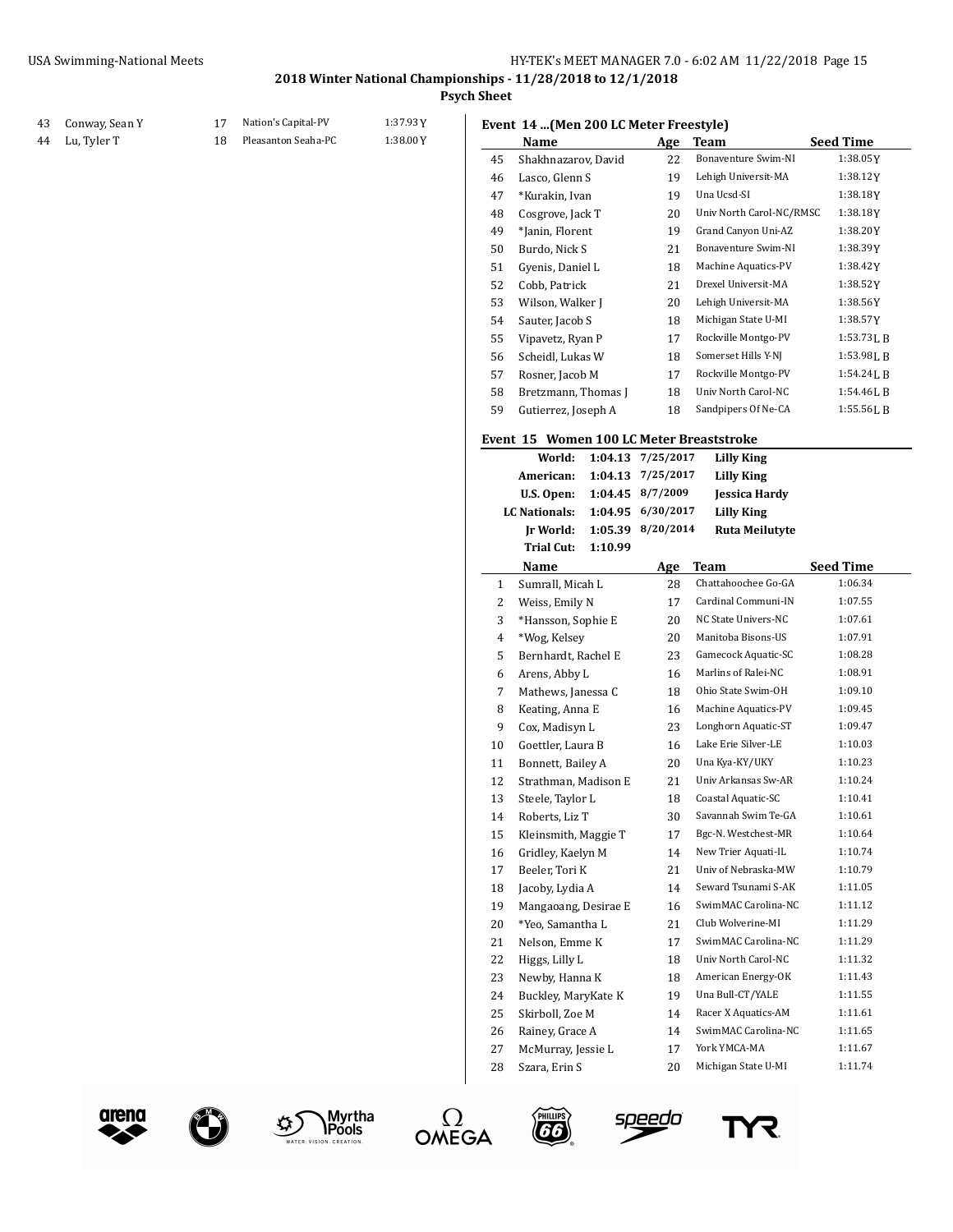**Psych Sheet**

|    | Reiter, Allie A | 19 | Univ North Carol-NC | 1:11.83 | 31 | Downey, Haley F                        |         | 20              | Una Kans-MV/KANS          | 1:11.96          |
|----|-----------------|----|---------------------|---------|----|----------------------------------------|---------|-----------------|---------------------------|------------------|
| 29 |                 |    | Una Kans-MV/KANS    | 1:11.89 |    |                                        |         |                 | Nrg Swimming-MA           | 1:11.98          |
| 30 | Steward, Kate A | 18 |                     |         | 32 | Henry, Allison R                       |         | 16              | Michigan State U-MI       | 1:12.04          |
|    |                 |    |                     |         | 33 | Roche, Ellie A                         |         | 21              |                           |                  |
|    |                 |    |                     |         | 34 | *Minnes, Asia C                        |         | 15              | Virginia Gators-VA        | 1:12.08          |
|    |                 |    |                     |         | 35 | Sabin, Clarissa D                      |         | 15              | Berkeley Aquatic-NJ       | 1:12.12          |
|    |                 |    |                     |         | 36 | Herrmann, Vanessa L                    |         | 18              | Univ Arkansas Sw-AR       | 1:12.13          |
|    |                 |    |                     |         | 37 | McCauley, Ashley E                     |         | 17              | Marlins of Ralei-NC       | 1:12.22          |
|    |                 |    |                     |         | 38 | Venn, Kasey M                          |         | 17              | Una Wild-IL               | 1:12.22          |
|    |                 |    |                     |         | 39 | Belyakov, Catherine I                  |         | 16              | Rockville Montgo-PV       | 1:12.26          |
|    |                 |    |                     |         | 40 | Panitz, Josie H                        |         | 17              | <b>Empire Swimming-MR</b> | 1:12.43          |
|    |                 |    |                     |         | 41 | Lynch, Meghan E                        |         | 15              | Greenwich Ywca D-CT       | 1:12.46          |
|    |                 |    |                     |         | 42 | Whang, Jessica                         |         | 17              | Long Island Expr-MR       | 1:12.72          |
|    |                 |    |                     |         | 43 | Altman, Haley E                        |         | 17              | Barracuda Swim C-SE       | 1:12.72          |
|    |                 |    |                     |         | 44 | Fry, Elizabeth G                       |         | 17              | Eagle Swim Team-MD        | 1:12.76          |
|    |                 |    |                     |         | 45 | Yoon, Grace S                          |         | 16              | Jersey Wahoos-MA          | 1:12.87          |
|    |                 |    |                     |         | 46 | Curtis, Brynn M                        |         | 16              | York Swim Club-PV         | 1:12.90          |
|    |                 |    |                     |         | 47 | *Casellas, Patricia M                  |         | 28              | Azura Florida Aq-FG       | 1:13.05          |
|    |                 |    |                     |         | 48 | Stauffer, Abby E                       |         | 21              | Duquesne Univeri-AM       | 1:13.08          |
|    |                 |    |                     |         | 49 | Wu, Joyce                              |         | 14              | Rockville Montgo-PV       | 1:13.09          |
|    |                 |    |                     |         | 50 | Smith, Ella J                          |         | 14              | Bluefish Swim Cl-NE       | 1:13.10          |
|    |                 |    |                     |         | 51 | Sun, Eleanor                           |         | 13              | Nation's Capital-PV       | 1:13.20          |
|    |                 |    |                     |         | 52 | Keck, Jensen S                         |         | 20              | Illinois State U-IL       | 1:13.23          |
|    |                 |    |                     |         | 53 | Wagner, Annika G                       |         | 16              | Nasa Wildcat Aqu-IL       | 1:13.31          |
|    |                 |    |                     |         | 54 | Smithbaker, Meredith A                 |         | 16              | Team Vortex-CO            | 1:13.38          |
|    |                 |    |                     |         | 55 | Winters, Sydney M                      |         | 18              | Una Abf-NE                | 1:13.39          |
|    |                 |    |                     |         | 56 | Hauder, Caroline O                     |         | 19              | Univ North Carol-NC       | 59.81Y           |
|    |                 |    |                     |         | 57 | Sortland, Ana C                        |         | 21              | Michigan State U-MI       | 1:00.72Y         |
|    |                 |    |                     |         | 58 | Angell, Sydney M                       |         | 21              | Univ Arkansas Sw-AR       | 1:01.36Y         |
|    |                 |    |                     |         | 59 | Garfield, Emma M                       |         | 18              | Univ Arkansas Sw-AR       | 1:01.74Y         |
|    |                 |    |                     |         | 60 | Galluzzo, Natalie L                    |         | 19              | Una Trmn-MV/DMSF-IA       | 1:01.75Y         |
|    |                 |    |                     |         | 61 | Rudy, Gab R                            |         | 19              | Drexel Universit-MA       | 1:01.78Y         |
|    |                 |    |                     |         | 62 | Juliusson, Klara                       |         | 21              | Unattached-NE             | 1:01.94Y         |
|    |                 |    |                     |         | 63 | Johnson, Meagan P                      |         | 21              | Univ North Carol-NC/MOR   | 1:02.07Y         |
|    |                 |    |                     |         | 64 | Fullerton, Mikaela C                   |         | 17              | New Wave Swim Te-NC       | 1:02.28Y         |
|    |                 |    |                     |         | 65 | *Serniute, Gabriele K                  |         | 22              | Univ Illinois Sw-IL       | 1:02.40Y         |
|    |                 |    |                     |         | 66 | Rowland, Cali M                        |         | 18              | Unattached-OR             | 1:02.58Y         |
|    |                 |    |                     |         | 67 | Harter, Abby E                         |         | 16              | Nation's Capital-PV       | $1:02.68$ Y      |
|    |                 |    |                     |         | 68 | Parkinson, Maxine M                    |         | 16              | Delta Aquatics-IL         | 1:02.90Y         |
|    |                 |    |                     |         | 69 | Park, Kayle A                          |         | 17              | Arlington Aquati-PV       | 1:02.94Y         |
|    |                 |    |                     |         |    | 70 Joyce, Genna E                      |         | 16              | Marlins of Ralei-NC       | 1:13.50LB        |
|    |                 |    |                     |         |    | Event 16 Men 100 LC Meter Breaststroke |         |                 |                           |                  |
|    |                 |    |                     |         |    | World:                                 |         | 57.10 8/4/2018  | <b>Adam Peaty</b>         |                  |
|    |                 |    |                     |         |    | American:                              |         | 58.64 7/23/2017 | <b>Kevin Cordes</b>       |                  |
|    |                 |    |                     |         |    | U.S. Open:                             |         | 58.74 6/30/2017 | <b>Kevin Cordes</b>       |                  |
|    |                 |    |                     |         |    | <b>LC Nationals:</b>                   |         | 58.74 6/30/2017 | <b>Kevin Cordes</b>       |                  |
|    |                 |    |                     |         |    | Jr World:                              |         | 59.01 8/23/2017 | Nicolo Martinenghi        |                  |
|    |                 |    |                     |         |    | Trial Cut:                             | 1:03.29 |                 |                           |                  |
|    |                 |    |                     |         |    | Name                                   |         | Age             | <b>Team</b>               | <b>Seed Time</b> |
|    |                 |    |                     |         | 1  | Cordes, Kevin W                        |         | 25              | Phoenix Swim Clu-AZ       | 59.72            |
|    |                 |    |                     |         | 2  | Miller, Cody W                         |         | 26              | Sandpipers Of Ne-CA       | 59.77            |
|    |                 |    |                     |         | 3  | Fink, Nic K                            |         | 25              | Athens Bulldog S-GA       | 59.86            |
|    |                 |    |                     |         | 4  | Tybur, Jonathan C                      |         | 22              | Aggie Swim Club-GU        | 1:00.76          |
|    |                 |    |                     |         | 5  | *Castillo Luna, Mauro                  |         | 23              | Aggie Swim Club-GU        | 1:00.77          |
|    |                 |    |                     |         |    |                                        |         |                 |                           |                  |



E







speedo

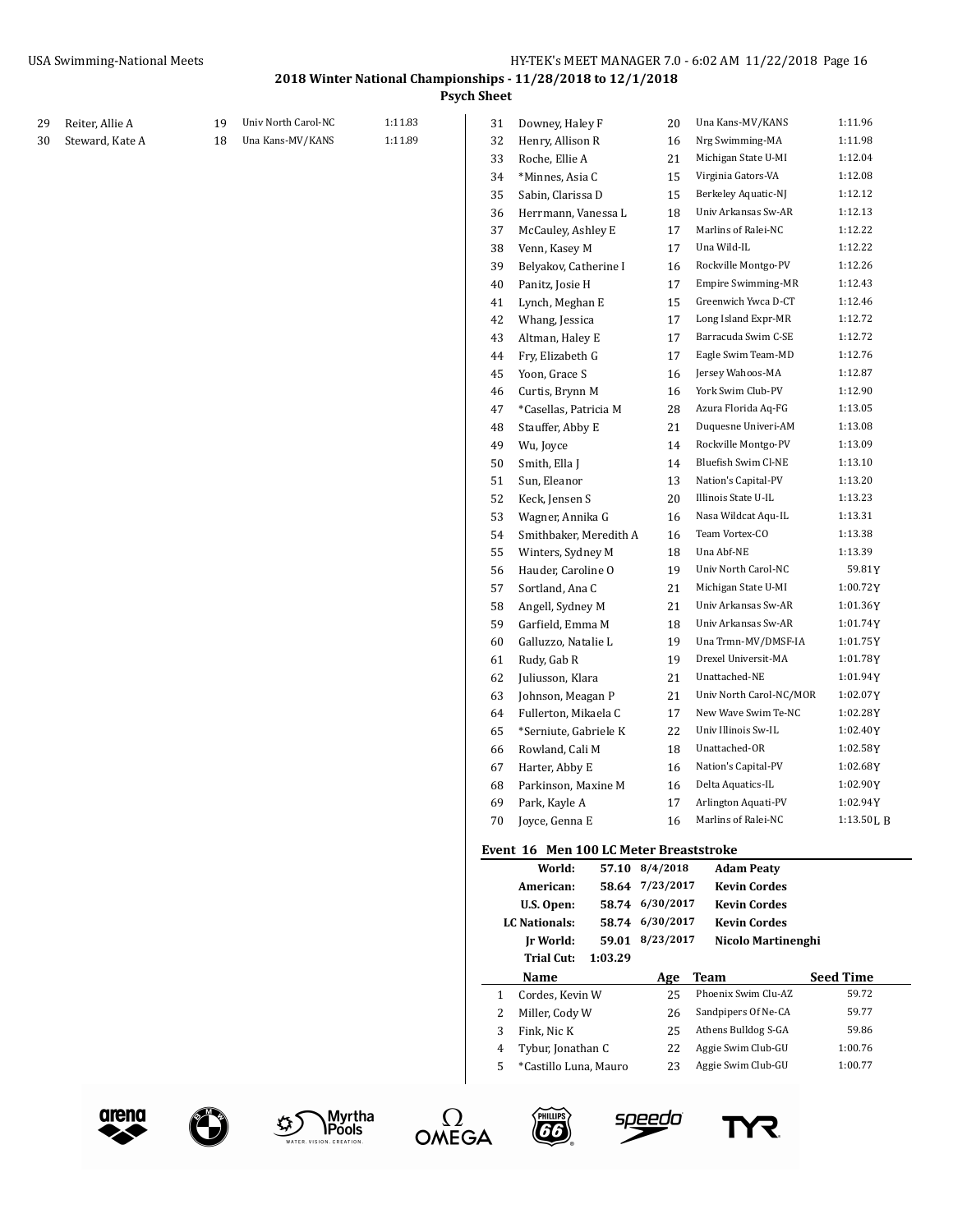**Psych Sheet**

#### Katis, Chuck W 25 Pinnacle Racing-VA 1:01.09

7 McHugh, Conner A 23 Unattached-MN 1:01.21

## **Event 16 ...(Men 100 LC Meter Breaststroke)**

|    | Name                     | <u>Age</u> | Team                                              | <b>Seed Time</b> |
|----|--------------------------|------------|---------------------------------------------------|------------------|
| 8  | *Wall, Eli               | 23         | Toronto Swim Clu-US                               | 1:01.47          |
| 9  | *Crespo, Edgar R         | 29         | SwimAtlanta-GA                                    | 1:01.60          |
| 10 | Kalisz, Chase T          | 24         | Athens Bulldog S-GA                               | 1:01.64          |
| 11 | *Loschi, Moises D        | 24         | Una Gtch-GA                                       | 1:01.65          |
| 12 | Backes, Zane V           | 19         | Team Rebel Aquat-CA                               | 1:01.82          |
| 13 | Cono, Ben J              | 22         | Una Nbac-MD                                       | 1:01.96          |
| 14 | Zito, Nick A             | 24         | West Swim Club-IL                                 | 1:02.08          |
| 15 | Kokko, Olli              | 24         | Unattached-HI                                     | 1:02.40          |
| 16 | *Polling, Dom J          | 21         | Univ Cincinnati-OH                                | 1:02.48          |
| 17 | Evdokimov, Alex          | 22         | Pinnacle Racing-VA                                | 1:02.71          |
| 18 | Wilcox, Matt D           | 18         | Walnut Creek Aqu-PC                               | 1:02.73          |
| 19 | Eriksson, Nic E          | 25         | SwimMAC Carolina-NC                               | 1:02.77          |
| 20 | Mikuta, Reid R           | 17         | Swim Gsa-NC                                       | 1:03.05          |
| 21 | Louser, Jason C          | 17         | Long Island Aqua-MR                               | 1:03.14          |
| 22 | Wright, River S          | 17         | Bluefish Swim Cl-NE                               | 1:03.19          |
| 23 | Flores, Alejandro M      | 16         | West Coast Aquat-PN                               | 1:03.37          |
| 24 | *Rutter, Jonathan D      | 22         | Una Prvt-VA                                       | 1:03.40          |
| 25 | Jensen, Levi L           | 22         | Brigham Young Un-UT                               | 1:03.40          |
| 26 | *Wich-Glasen, Nils       | 24         | Una Game-SC                                       | 1:03.59          |
| 27 | Pike, Jared C            | 27         | Riptide Aquatics-FL                               | 1:03.95          |
| 28 | Rauch, Jacob G           | 18         | Univ North Carol-NC                               | 1:04.18          |
| 29 | Kealiher, AJ J           | 22         | Punahou Aquatics-HI                               | 1:04.51          |
|    |                          | 20         | Unattached-PC                                     | 1:04.54          |
| 30 | Tolman, Scott S          |            |                                                   | 1:04.57          |
| 31 | Queen, Jacob W           | 20         | Catawba Valley A-NC/UNAT L<br>Phoenix Swim Clu-AZ |                  |
| 32 | *Tan, Zachary I          | 15         |                                                   | 1:04.62          |
| 33 | Lillibridge, Dalton J    | 18         | Univ Cincinnati-OH                                | 1:04.63          |
| 34 | Chang, Michael           | 17         | Long Island Expr-MR                               | 1:04.78          |
| 35 | *Martinez Scarpe, Enzo M | 24         | Gator Swim Club-FL                                | 1:04.91          |
| 36 | Hatoum, Ryaan M          | 17         | Berkeley Barracu-FL                               | 1:05.21          |
| 37 | Niayesh, Preston M       | 18         | Tule Nation Trit-CC                               | 1:05.25          |
| 38 | Meehan, Jack P           | 16         | Aquatic Team Of-NC                                | 1:05.51          |
| 39 | Greene, Parker J         | 19         | Grand Canyon Uni-AZ                               | 1:05.55          |
| 40 | Pusateri, Luke Anthony N | 16         | Unattached-PN                                     | 1:05.56          |
| 41 | Fallon, Matt J           | 16         | Somerset Valley-NJ                                | 1:05.59          |
| 42 | Chadwick, Michael H      | 23         | Team Elite-NC                                     | 53.51 Y          |
| 43 | Pettinichi, Michael A    | 22         | George Mason Uni-PV                               | 53.76Y           |
| 44 | Wukovits, Nicholas H     | 21         | Unattached-VA                                     | 54.10Y           |
| 45 | D'Alessandro, Gianmichel | 20         | Univ North Carol-NC/Potoma                        | 54.56 Y          |
| 46 | Brown, Joseph M          | 23         | Drexel Universit-MA                               | 54.59Y           |
| 47 | Cannarozzi, Ralph        | 22         | Drexel Universit-MA                               | 54.75Y           |
| 48 | Stankiewicz, Chris G     | 20         | George Mason Uni-PV                               | 54.76Y           |
| 49 | Mars, Justin R           | 21         | Saint Louis Univ-OZ/FAST                          | 54.85Y           |
| 50 | Franz, Mark              | 21         | Truman Aquatics-MV/FAST-C                         | 54.98Y           |
| 51 | *Plavin, Bogdan          | 23         | Grand Canyon Uni-AZ                               | 55.06Y           |
| 52 | O'Brien, Collin P        | 20         | Saint Louis Univ-OZ/FAST                          | 55.07Y           |
| 53 | Heveroh, Sam S           | 21         | Truman Aquatics-MV/PKWY-                          | 55.09Y           |
| 54 | Rigsbee, Josh D          | 20         | Univ North Carol-NC/CAT                           | 55.28 Y          |
| 55 | *Dominguez, Josue        | 22         | Una Byu-UT                                        | 55.41Y           |
| 56 | *Chao, Kai               | 21         | Walnut Creek Aqu-PC                               | 55.52Y           |
| 57 | Trammell, Ryan E         | 21         | Una PC-NE                                         | 55.52 Y          |
| 58 | Phillips, Chris J        | 20         | Una Lyon-IL/SIU                                   | 55.58Y           |
| 59 | March, Christian M       | 22         | Performance Aqua-FG                               | 55.75Y           |









speedo

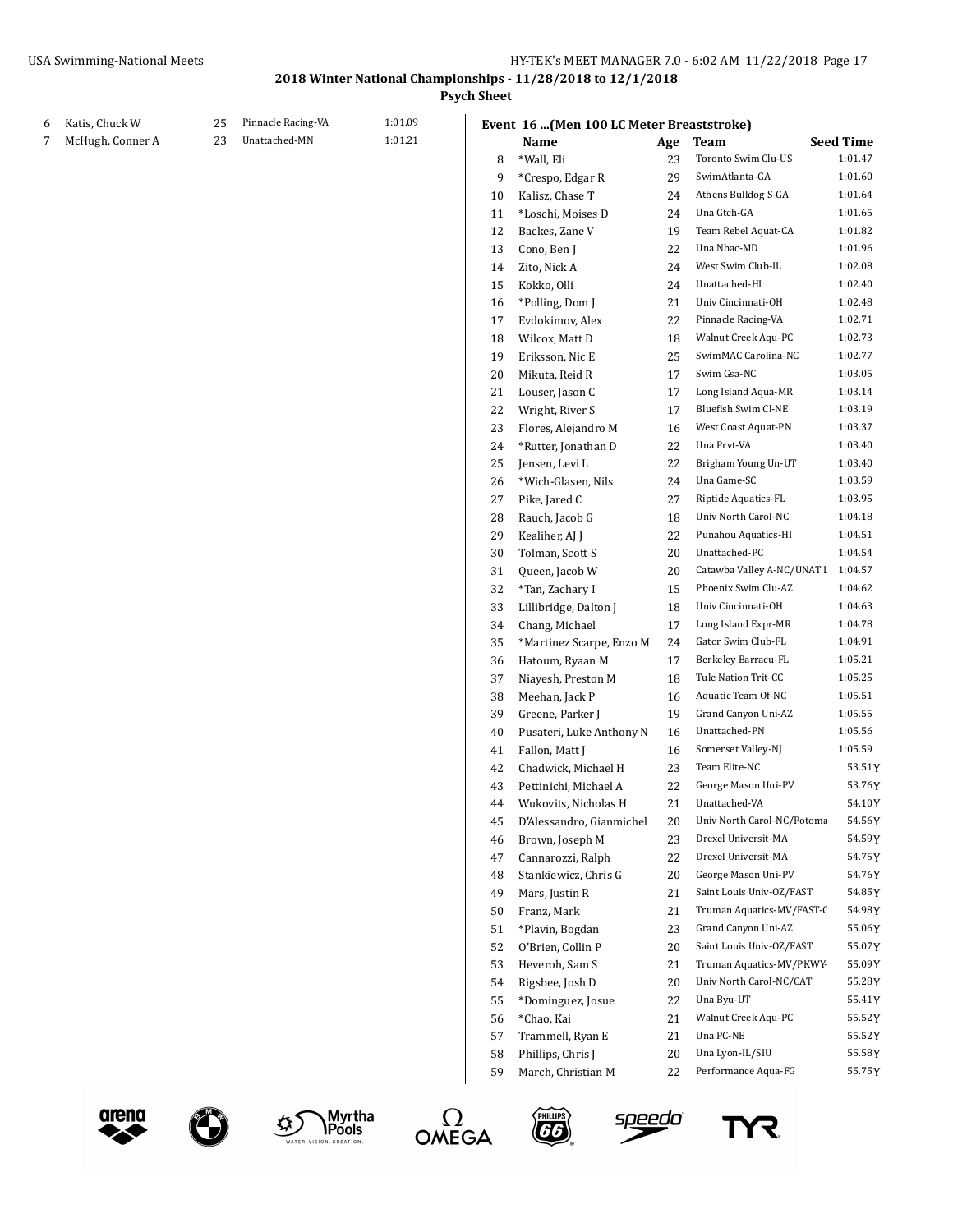**Psych Sheet**

 $\overline{\phantom{a}}$ 

| 60 | *Blazevski, Marko     |    | Team Charlotte S-NC | 55.94 Y |
|----|-----------------------|----|---------------------|---------|
|    | 61 Soderlund, Jacob P | 16 | Triggerfish Aqua-PC | 55.97 Y |

|                         |                   |                     | $1:05.61$ J, R   |
|-------------------------|-------------------|---------------------|------------------|
|                         |                   |                     |                  |
| Culbert, Harvey W       | 17                | Greater Columbus-OH | $1:06.50$ J, B   |
| Benson, Andrew T        | 16                | Solo Aquatics-NE    | $1:07.17$ J. R   |
| Edlefsen, Tyler B       | 17                | Sandpipers Of Ne-CA | $1:07.18$ J. R   |
| *Carazo Barbero, Alonso | 18                | Grand Canyon Uni-AZ | 56.14YB          |
| Gregory, Kimani J       |                   | Racer X Aquatics-AM | 57.17YR          |
|                         | Temple, Carlson D | 18                  | Una Gtwn-PV/GTWN |

### **Event 17 Women 100 LC Meter Backstroke**

|              | World:                 | 58.00   | 7/28/2018 | Kathleen Baker           |           |
|--------------|------------------------|---------|-----------|--------------------------|-----------|
|              | American:              | 58.00   | 7/28/2018 | <b>Kathleen Baker</b>    |           |
|              | U.S. Open:             | 58.00   | 7/28/2018 | <b>Kathleen Baker</b>    |           |
|              | <b>LC Nationals:</b>   | 58.00   | 7/28/2018 | Kathleen Baker           |           |
|              | Ir World:              | 58.83   | 7/28/2018 | <b>Regan Smith</b>       |           |
|              | <b>Trial Cut:</b>      | 1:02.69 |           |                          |           |
|              | Name                   |         | Age       | <b>Team</b>              | Seed Time |
| $\mathbf{1}$ | Mack, Linnea K         |         | 23        | Osprey Aquatics-PC       | 54.43     |
| 2            | *Masse, Kylie          |         | 22        | Toronto Swim Clu-US      | 58.29     |
| 3            | Bacon, Phoebe M        |         | 16        | Nation's Capital-PV      | 59.12     |
| 4            | Haan, Elise M          |         | 21        | NC State Univers-NC      | 59.73     |
| 5            | DeLoof, Ali M          |         | 24        | Una TE-NC                | 59.79     |
| 6            | Alexander, Bridgette K |         | 22        | Kentucky Aquatic-KY      | 1:01.10   |
| 7            | *Galyer, Ali J         |         | 20        | Una Kya-KY/UKY           | 1:01.61   |
| 8            | Deloof, Gabby M        |         | 22        | Club Wolverine-MI        | 1:01.79   |
| 9            | Harper, Olivia M       |         | 17        | Long Reach Swim-ME       | 1:02.21   |
| 10           | Kutch, Alexa L         |         | 20        | Drexel Universit-MA      | 1:02.26   |
| 11           | Bray, Olivia G         |         | 17        | Virginia Gators-VA       | 1:02.58   |
| 12           | Lindner, Sophie M      |         | 18        | Univ North Carol-NC      | 1:02.74   |
| 13           | Shuppert, Emma K       |         | 17        | Blue Ash YMCA Sw-OH      | 1:02.82   |
| 14           | Hetrick, Paige M       |         | 16        | Bradford Family-NI       | 1:02.83   |
| 15           | Anderson, Felicia M    |         | 20        | Unattached-OR            | 1:02.93   |
| 16           | Flickinger, Maddy L    |         | 17        | SwimMAC Carolina-NC      | 1:02.98   |
| 17           | Mack. Katie G          |         | 17        | Nation's Capital-PV      | 1:03.00   |
| 18           | Curzan, Claire M       |         | 14        | Tac Titans-NC            | 1:03.06   |
| 19           | *Minnes, Asia C        |         | 15        | Virginia Gators-VA       | 1:03.09   |
| 20           | Haebig, Autumn D       |         | 20        | Univ of Nebraska-MW      | 1:03.12   |
| 21           | Countie, Grace K       |         | 19        | Univ North Carol-NC      | 1:03.19   |
| 22           | Wilhelm, Kiley B       |         | 13        | SwimMAC Carolina-NC      | 1:03.22   |
| 23           | Fields, Zhada L        |         | 21        | Univ North Carol-NC      | 1:03.27   |
| 24           | Hazlett, Kate G        |         | 18        | Greenwich Ywca D-CT      | 1:03.30   |
| 25           | Tang, Amy Y            |         | 15        | Unattached-PN            | 1:03.60   |
| 26           | Whitmire, Liza P       |         | 16        | Aquatic Team Of-NC       | 1:03.65   |
| 27           | Bentz, Caroline G      |         | 16        | Una Ncap-PV              | 1:03.72   |
| 28           | Zavaros, Rosie         |         | 18        | Unattached-FL            | 1:03.72   |
| 29           | McCafferty, Morgan C   |         | 21        | Univ of Nebraska-MW      | 1:03.80   |
| 30           | Huizinga, Danika       |         | 19        | NC State Univers-NC      | 1:03.80   |
| 31           | Blose, Dewi T          |         | 18        | Kansas Swimming-MV/AESC  | 1:03.91   |
| 32           | *Butler, Alexandra     |         | 16        | Cascade-US               | 1:03.93   |
| 33           | Nelson, Destiny M      |         | 21        | Texas Ford Aquat-NT/Yale | 1:04.09   |
| 34           | Ghine, Dani I          |         | 15        | Eagle Swim Team-MD       | 1:04.09   |
| 35           | Razewski, Morgan N     |         | 14        | SwimMAC Carolina-NC      | 1:04.12   |
| 36           | Sproul, Brynn J        |         | 18        | Una Byu-UT               | 1:04.13   |
| 37           | *Mao, Xiaoran          |         | 18        | Etobicoke Swim C-US      | 1:04.17   |
| 38           | Sebring, Carly A       |         | 14        | Nation's Capital-PV      | 1:04.18   |
| 39           | Tiltmann, Reilly A     |         | 15        | Elmbrook Swim Cl-WI      | 1:04.20   |

**OMEGA** 

o)









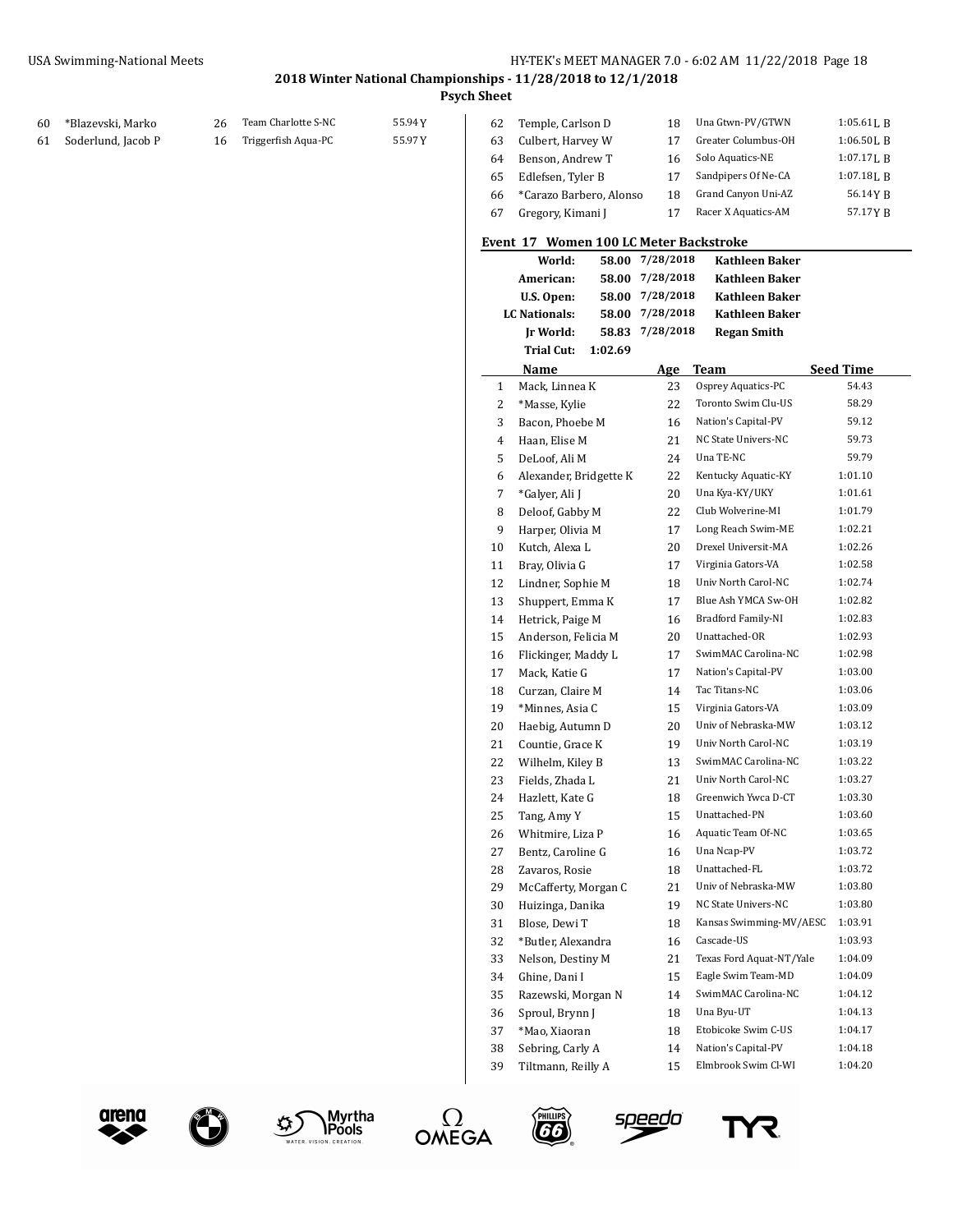**Psych Sheet**

| 40 | Melton, Kobie M | 18 Univ Arkansas Sw-AR | 1:04.22 |
|----|-----------------|------------------------|---------|
|    |                 |                        |         |

41 Miller, Ella M 17 Edge Swim Club-NE 1:04.28

|    | Lietu 17  (WOMEN 100 LC MEter Daenströne) |       |                 |                            |                  |
|----|-------------------------------------------|-------|-----------------|----------------------------|------------------|
|    | Name                                      |       | Age             | Team                       | <b>Seed Time</b> |
| 42 | *Manning, Manon                           |       | 19              | Kansas Swimming-MV         | 1:04.31          |
| 43 | Behm, Annie E                             |       | 15              | Jersey Wahoos-MA           | 1:04.32          |
| 44 | *Varga, Ella                              |       | 14              | Cascade-US                 | 1:04.41          |
| 45 | Cusano, Ashley L                          |       | 16              | Barracuda Swim C-SE        | 1:04.47          |
| 46 | Parrish, Lauryn L                         |       | 19              | Una Kans-MV/KANS           | 1:04.49          |
| 47 | Cuomo, Lexi M                             |       | 17              | Mason Makos Swim-PV        | 53.48Y           |
| 48 | Helferich, Lindsay K                      |       | 21              | Univ of Nebraska-MW        | 53.83Y           |
| 49 | Winters, Sydney M                         |       | 18              | Una Abf-NE                 | 54.07Y           |
| 50 | Moore, Molly A                            |       | 18              | Univ Arkansas Sw-AR        | 54.39Y           |
| 51 | McConagha, Mackenzie B                    |       | 15              | Nation's Capital-PV        | 54.41Y           |
| 52 | Amato-Hanner, Elizabeth A                 |       | 20              | Una Kans-MV/KANS           | 54.51Y           |
| 53 | Weiss, Emily N                            |       | 17              | Cardinal Communi-IN        | 54.65Y           |
| 54 | Korbly, Isabella A                        |       | 15              | Patriot Swim Clu-NE        | 1:04.62 L B      |
| 55 | Sand, Adair B                             |       | 17              | <b>Bolles School Sh-FL</b> | 1:04.65 L B      |
| 56 | Lee, Meghan R                             |       | 16              | Eagle Swim Team-MD         | $1:04.73$ J, B   |
| 57 | Richardson, Audrey F                      |       | 16              | Una Wild-IL                | 1:04.98LB        |
| 58 | Vannote, Ellie A                          |       | 17              | SwimMAC Carolina-NC        | 1:05.07LB        |
| 59 | Sowards, Elizabeth J                      |       | 15              | SwimMAC Carolina-NC        | $1:05.10$ J, B   |
| 60 | Miller, Morgan A                          |       | 18              | Coast Guard Blue-VA        | 1:05.17LB        |
| 61 | Stepanek, Chloe M                         |       | 16              | Long Island Aqua-MR        | 1:05.24L B       |
| 62 | Smith, Summer D                           |       | 15              | Bluefish Swim Cl-NE        | 1:05.26LB        |
| 63 | Novelline, Carly G                        |       | 14              | Nasa Wildcat Aqu-IL        | 1:05.49LB        |
| 64 | Lowe, Heidi D                             |       | 18              | Univ North Carol-NC        | 55.15YB          |
| 65 | Hazan, Reese A                            |       | 17              | Sandpipers Of Ne-CA        | 55.34YB          |
| 66 | Bartis, Olwyn J                           |       | 17              | SwimMAC Carolina-NC        | 55.58YB          |
| 67 | Livingston, Olivia M                      |       | 17              | Jewish Community-AM        | 55.90YB          |
| 68 | Mulvihill, Lexie O                        |       | 15              | Team Velocity-FL           | 55.98YB          |
|    |                                           |       |                 |                            |                  |
|    | Event  18   Men 100 LC Meter Backstroke   |       |                 |                            |                  |
|    | World:                                    |       | 51.85 8/13/2016 | <b>Ryan Murphy</b>         |                  |
|    | American:                                 |       | 51.85 8/13/2016 | <b>Ryan Murphy</b>         |                  |
|    | U.S. Open:                                |       | 51.94 7/8/2009  | <b>Aaron Peirsol</b>       |                  |
|    | <b>LC</b> Nationals:                      | 51.94 | 7/8/2009        | <b>Aaron Peirsol</b>       |                  |
|    | Jr World:                                 | 52.53 | 8/6/2018        | <b>Kliment Kolesnikov</b>  |                  |
|    | Trial Cut:                                | 56.59 |                 |                            |                  |
|    | Name                                      |       | <u>Age</u>      | Team                       | <b>Seed Time</b> |
| 1  | *Nikolaev, Mark                           |       | 21              | Grand Canyon Uni-AZ        | 53.68            |
| 2  | *Thormeyer, Markus                        |       | 21              | Hpc Vancouver-US           | 53.86            |
| 3  | Pebley, Jacob M                           |       | 25              | Team Elite-NC              | 53.93            |
| 4  | Stewart, Coleman M                        |       | 20              | NC State Univers-NC        | 54.03            |
| 5  | *Reid, Christopher P                      |       | 22              | Crimson Tide Aqu-SE        | 54.16            |
| 6  | *Main, Corey C                            |       | 23              | Gator Swim Club-FL         | 54.88            |
| 7  | Kaliszak, Lucas J                         |       | 23              | Unattached-SE              | 54.96            |
| 8  | Stuart, Hennessey P                       |       | 23              | Wolfpack Elite-NC          | 54.99            |

9 Grant, Will G 17 Heart of Texas A-ST 55.02 10 Lasco, Destin R 17 Una Saka-MA 55.52 Aydin, Metin 23 Unattached-HI 55.85 Bonetti, Brock W 23 Una Ags-GU 55.93 \*Binnema, Josiah 21 Hpc Vancouver-US 55.98 14 Follows, Kane B 21 Unattached-HI 56.14 \*Torres, Daniel G 27 Una Prvt-VA 56.35 16 \*Pratt, Cole 16 Cascade-US 56.51

arena









PHILLIPS

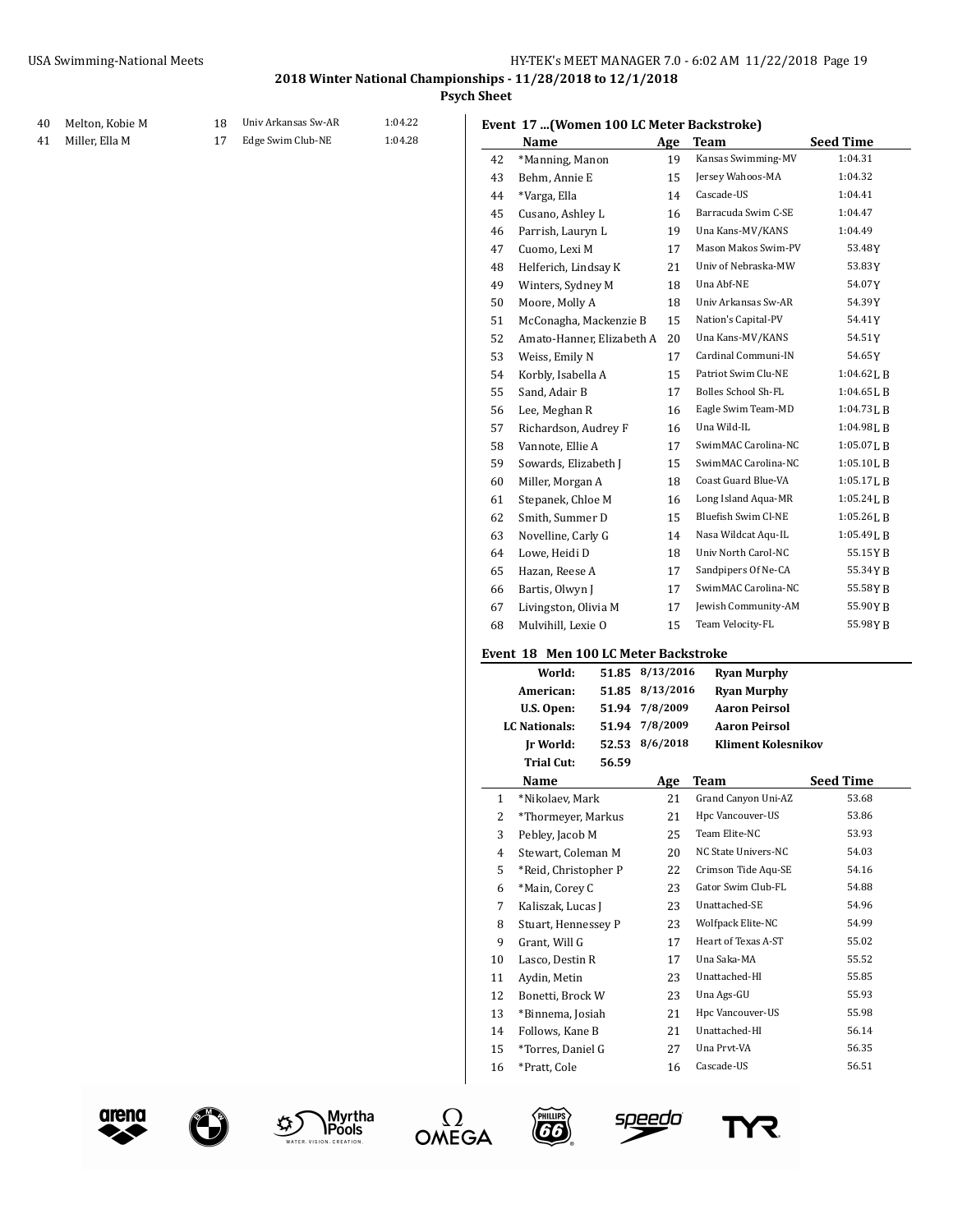**Psych Sheet**

| 17 | Gallagher, Tim K      | 17 | Poulsbo Piranha-PN  | 56.53 | 19 | *Rocha De Murga, Juan | 23 | Aggie Swim Club-GU       | 57.04     |
|----|-----------------------|----|---------------------|-------|----|-----------------------|----|--------------------------|-----------|
| 18 | Thames, Christopher S | 20 | Univ North Carol-NC | 56.74 | 20 | Conway, Sean Y        | 17 | Nation's Capital-PV      | 57.06     |
|    |                       |    |                     |       | 21 | Puglessi, Joey M      | 20 | Univ Cincinnati-OH       | 57.16     |
|    |                       |    |                     |       | 22 | Fleagle, Justin T     | 17 | Unattached-OH            | 57.53     |
|    |                       |    |                     |       | 23 | *Shoukri, Mazen       | 19 | Grand Canyon Uni-AZ      | 57.54 *   |
|    |                       |    |                     |       | 24 | Nelson, Erek L        | 18 | Fins Swim Team-SC        | 57.55     |
|    |                       |    |                     |       | 25 | Feyerick, Brett W     | 15 | Nation's Capital-PV      | 57.59     |
|    |                       |    |                     |       | 26 | Jiang, Alvin P        | 19 | Univ North Carol-NC      | 57.59     |
|    |                       |    |                     |       | 27 | *Lima, Edson S        | 24 | Azura Florida Aq-FG      | 57.75     |
|    |                       |    |                     |       | 28 | Rauch, Jacob G        | 18 | Univ North Carol-NC      | 57.78     |
|    |                       |    |                     |       | 29 | Ryan, Charlie C       | 19 | Michigan State U-MI      | 57.81     |
|    |                       |    |                     |       | 30 | Vance, Nick M         | 17 | West Chicago Sha-IL      | 57.88     |
|    |                       |    |                     |       | 31 | Carbone, Drew M       | 19 | Una Gtwn-PV/GTWN         | 57.93     |
|    |                       |    |                     |       | 32 | Crews, Kai B          | 15 | Truckee-Tahoe Sw-SN      | 57.99     |
|    |                       |    |                     |       | 33 | daCosta, Paige P      | 17 | Pleasanton Seaha-PC      | 58.02     |
|    |                       |    |                     |       | 34 | Homans, Harry A       | 18 | Bluefish Swim Cl-NE      | 58.02     |
|    |                       |    |                     |       | 35 | Svendsen, Hugh J      | 17 | SwimMAC Carolina-NC      | 58.13     |
|    |                       |    |                     |       | 36 | Grimm, Anthony C      | 16 | Mason Makos Swim-PV      | 58.25     |
|    |                       |    |                     |       | 37 | Ornelas, Micah J      | 22 | Una Bryu-NE/bryu         | 58.29     |
|    |                       |    |                     |       | 38 | Taylor, Tristan T     | 21 | East Carolina U-NC       | 58.34     |
|    |                       |    |                     |       | 39 | Halliburton, T.J. J   | 20 | Saint Louis Univ-OZ/FAST | 58.37     |
|    |                       |    |                     |       | 40 | Ries, Joshua O        | 18 | Una Byu-UT               | 58.43     |
|    |                       |    |                     |       | 41 | Mackellar, Colin S    | 17 | Panther Aquatic-CT       | 58.44     |
|    |                       |    |                     |       | 42 | Webb, Forest H        | 17 | H2okie Aquatics-VA       | 58.47     |
|    |                       |    |                     |       | 43 | Schwers, Michael W    | 20 | Michigan State U-MI      | 58.53     |
|    |                       |    |                     |       | 44 | Krusch, Tjaard P      | 20 | Bonaventure Swim-NI      | 47.76Y    |
|    |                       |    |                     |       | 45 | Countie, Will M       | 20 | Univ North Carol-NC/MOR  | 48.01 Y   |
|    |                       |    |                     |       | 46 | Sorenson, Payton M    | 25 | Una Byu-UT               | 48.54Y    |
|    |                       |    |                     |       | 47 | Eubanks, Logan T      | 20 | George Mason Uni-PV      | 48.93Y    |
|    |                       |    |                     |       | 48 | Paulson, Keegan       | 20 | Saint Louis Univ-OZ      | 49.01Y    |
|    |                       |    |                     |       | 49 | Danilewski, Maciej    | 20 | Bonaventure Swim-NI      | 49.10Y    |
|    |                       |    |                     |       | 50 | Donnelly, Ryan M      | 20 | George Mason Uni-PV      | 49.15Y    |
|    |                       |    |                     |       | 51 | Dant, Ross M          | 17 | Hickory Foundati-NC      | 49.35Y    |
|    |                       |    |                     |       | 52 | Walker, Jack W        | 17 | SwimMAC Carolina-NC      | 49.37Y    |
|    |                       |    |                     |       | 53 | Beesley, Forrest T    | 23 | Team Rebel Aquat-CA      | 49.45Y    |
|    |                       |    |                     |       | 54 | Brown, Jace C         | 18 | Rockwall Aquatic-NT      | 49.46 Y   |
|    |                       |    |                     |       | 55 | Hanson, Joshua E      | 24 | Swim Club of Rid-CA      | 49.50 Y   |
|    |                       |    |                     |       | 56 | Carney, Cameron J     | 20 | Grand Canyon Uni-AZ      | 49.55Y    |
|    |                       |    |                     |       | 57 | Mendoza, Kevin J      | 22 | Unattached-SI            | 49.71Y    |
|    |                       |    |                     |       | 58 | *Ber, Eran            | 23 | Grand Canyon Uni-AZ      | 49.78Y    |
|    |                       |    |                     |       | 59 | Childs, Kevin R       | 17 | Canyons Aquatic-CA       | 49.81Y    |
|    |                       |    |                     |       | 60 | Gregory, Kimani J     | 17 | Racer X Aquatics-AM      | 49.86Y    |
|    |                       |    |                     |       | 61 | Taylor, Ben S         | 24 | Team Charlotte S-NC      | 49.86Y    |
|    |                       |    |                     |       | 62 | Tuitama, Tama F       | 18 | Una Byu-UT               | 49.87Y    |
|    |                       |    |                     |       | 63 | Boone, Garrett O      | 16 | Aquatic Team Of-NC       | 58.64LB   |
|    |                       |    |                     |       | 64 | Bitz, Colin A         | 16 | Eagle Swim Team-MD       | 58.64LB   |
|    |                       |    |                     |       | 65 | *Cyr, Mathieu R       | 16 | Cascade-US               | 58.74LB   |
|    |                       |    |                     |       | 66 | Maas, Derek E         | 17 | West Ottawa Swim-MI      | 59.37 L B |
|    |                       |    |                     |       | 67 | Benson, Andrew T      | 16 | Solo Aquatics-NE         | 59.62 L B |
|    |                       |    |                     |       | 68 | Hoshall, Brent R      | 18 | Univ North Carol-NC/SSS  | 50.43YB   |
|    |                       |    |                     |       |    |                       |    |                          |           |









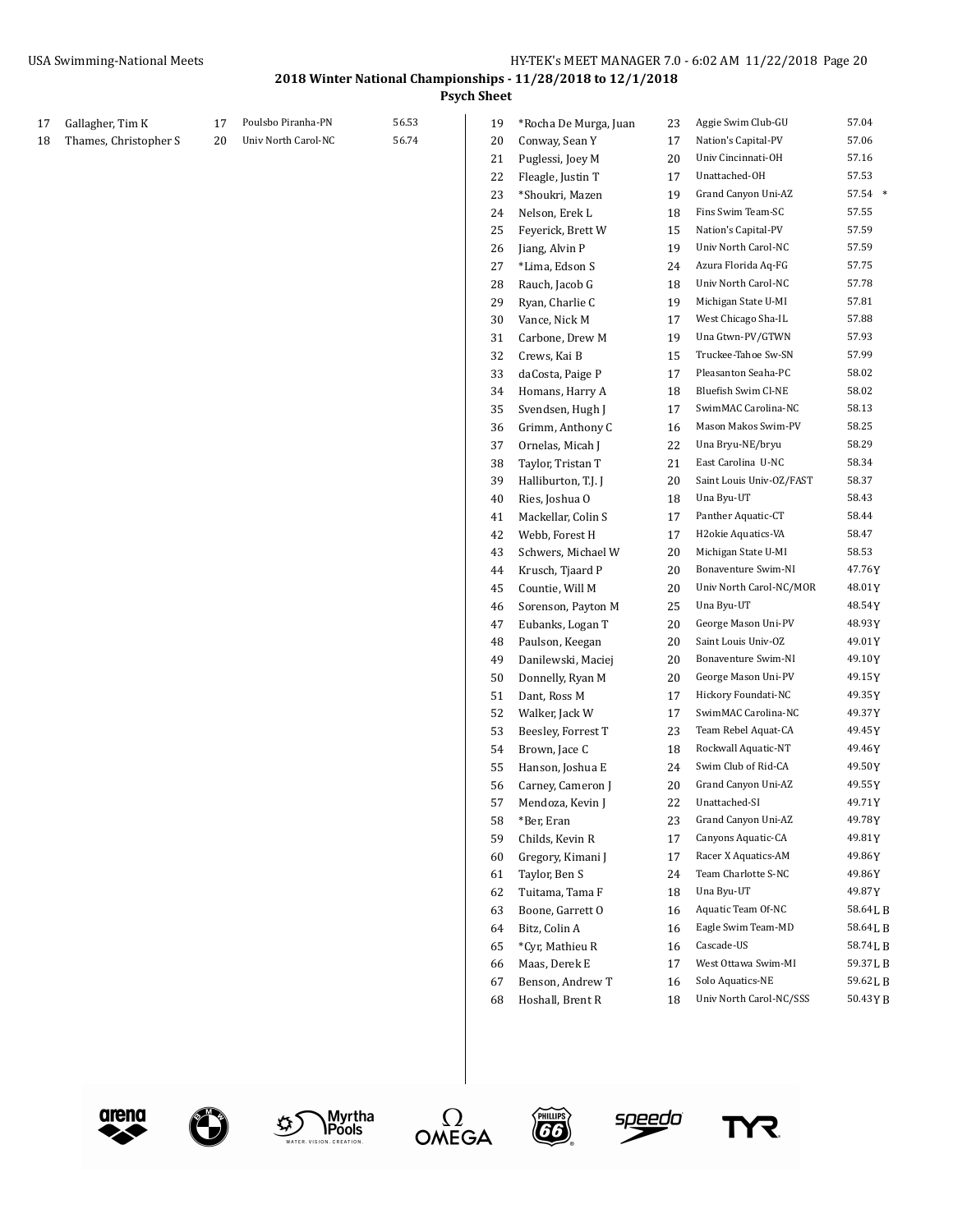**Psych Sheet**

|          | Event 19 Women 1500 LC Meter Freestyle |                 |           |                                            |                      |
|----------|----------------------------------------|-----------------|-----------|--------------------------------------------|----------------------|
|          |                                        | World: 15:20.48 | 5/17/2018 | <b>Katie Ledecky</b>                       |                      |
|          | American: 15:20.48                     |                 | 5/17/2018 | <b>Katie Ledecky</b>                       |                      |
|          | U.S. Open: 15:20.48                    |                 | 5/17/2018 | <b>Katie Ledecky</b>                       |                      |
|          | LC Nationals: 15:47.15                 |                 | 6/29/2013 | <b>Katie Ledecky</b>                       |                      |
|          | Jr World: 15:28.36                     |                 | 8/24/2014 | <b>Katie Ledecky</b>                       |                      |
|          | Trial Cut: 16:49.19                    |                 |           |                                            |                      |
|          | Name                                   |                 | Age       | Team                                       | Seed Time            |
| 1        | Lovell, Kayleigh E                     |                 | 14        | Academy Bullets-IL                         | 8:48.01              |
| 2        | Cornish, Kristin A                     |                 | 14        | Westchester Aqua-MR                        | 8:53.69              |
| 3        | Twichell, Ashley G                     |                 | 29        | Tac Titans-NC                              | 15:55.68             |
| 4        | Sullivan, Erica M                      |                 | 18        | Sandpipers Of Ne-CA                        | 16:02.88             |
| 5        | Moore, Hannah M                        |                 | 22        | Una Tac-NC                                 | 16:12.24             |
| 6        | *Hassler, Julia                        |                 | 25        | Wolfpack Elite-NC                          | 16:14.15             |
| 7        | Travis, Chase C                        |                 | 16        | Nation's Capital-PV                        | 16:21.66             |
| 8        | Donohoe, Madelyn E                     |                 | 17        | The Fish-PV                                | 16:26.94             |
| 9        | McKenna, Paige S                       |                 | 15        | Nation's Capital-PV                        | 16:39.96             |
| 10       | Hierath, Yara S                        |                 | 17        | Badger Swim Club-MR                        | 16:41.00             |
| 11       | Arzave, Juli                           |                 | 16        | South Bay Aquati-SI                        | 16:45.10             |
| 12       | Campbell, Katy T                       |                 | 24        | Team Santa Monic-CA                        | 16:47.85             |
| 13       | Bauer, Elise C                         |                 | 16        | Central Florida-FL                         | 16:49.84             |
| 14       | Brent, Kendall J                       |                 | 20        | Bulldog Swimming-CT/YALE 16:50.44          |                      |
| 15       | Travis, Brooke S                       |                 | 18        | Nation's Capital-PV                        | 16:53.49             |
| 16       | Weyant, Emma J                         |                 | 16        | Sarasota YMCA Sh-FL                        | 16:58.35<br>16:58.64 |
| 17       | *Horner, Stephanie                     |                 | 29        | Hpcentervictoria-US<br>Bluefish Swim Cl-NE | 17:01.47             |
| 18       | Smith, Summer D                        |                 | 15        | Los Alamitos Swo-CA                        | 17:03.71             |
| 19       | Su, Stephanie D                        |                 | 17        | Univ Arkansas Sw-AR                        | 17:03.89             |
| 20<br>21 | Palsha, Peyton L                       |                 | 19<br>14  | Sandpipers Of Ne-CA                        | 17:05.14             |
| 22       | Kuwata, Paige A<br>Haney, Kenna L      |                 | 17        | Una Mor-NC                                 | 9:55.54Y             |
| 23       | Eid, Nathalie A                        |                 | 19        | Bulldog Swimming-CT/YALE                   | 9:56.09Y             |
| 24       | Rankin, Mia T                          |                 | 15        | Phoenix Swim Clu-AZ                        | 9:58.77Y             |
| 25       | Laabs, Rocky A                         |                 | 21        | Univ Cincinnati-OH                         | 16:27.15Y            |
| 26       | *Sundstedt. Emma                       |                 | 20        | Nova Southeaster-FG                        | 16:27.40Y            |
| 27       | Handley, Bryn C                        |                 | 22        | Una Kya-KY/KYA                             | 16:31.96Y            |
| 28       | Hawkins, Daniella D                    |                 | 17        | Pleasanton Seaha-PC                        | 16:35.32Y            |
| 29       | Nowaski, Danielle P                    |                 | 18        | College Area Swi-SI                        | $8:56.90$ J, B       |
| 30       | Jachym, Erin K                         |                 | 15        | Bluefish Swim Cl-NE                        | 9:01.05LB            |
| 31       | Farris, Aislin M                       |                 | 14        | Bluefish Swim Cl-NE                        | 17:19.69 L B         |
|          |                                        |                 |           |                                            |                      |
|          | Event 20 Men 1500 LC Meter Freestyle   | World: 14:31.02 | 8/4/2012  | <b>Yang Sun</b>                            |                      |
|          | American: 14:39.48                     |                 | 8/13/2016 | <b>Connor Jaeger</b>                       |                      |
|          | U.S. Open: 14:45.54                    |                 | 7/6/2008  | <b>Peter Vanderkaav</b>                    |                      |
|          | <b>LC Nationals: 14:45.54</b>          |                 | 7/6/2008  | Peter Vanderkaay                           |                      |
|          | Jr World: 14:51.55                     |                 | 4/6/2014  | <b>Mack Horton</b>                         |                      |
|          | Trial Cut: 15:44.89                    |                 |           |                                            |                      |
|          | Name                                   |                 | Age       | <b>Team</b>                                | <b>Seed Time</b>     |
| 1        | Wilimovsky, Jordan M                   |                 | 24        | Team Santa Monic-CA                        | 14:46.93             |
| 2        | *Ipsen, Anton O                        |                 | 24        | Wolfpack Elite-NC                          | 15:05.86             |
| 3        | Wieser, Chris J                        |                 | 22        | Dart Swimming-SN                           | 15:12.01             |
|          |                                        |                 |           | Hickory Foundati-NC                        | 15:30.78             |
| 4        | Dant, Ross M                           |                 | 17        |                                            |                      |









(iii)



6 Bretzmann, Thomas J 18 Univ North Carol-NC 15:33.26 Plattel, Lleyton H 16 Pleasanton Seaha-PC 15:39.06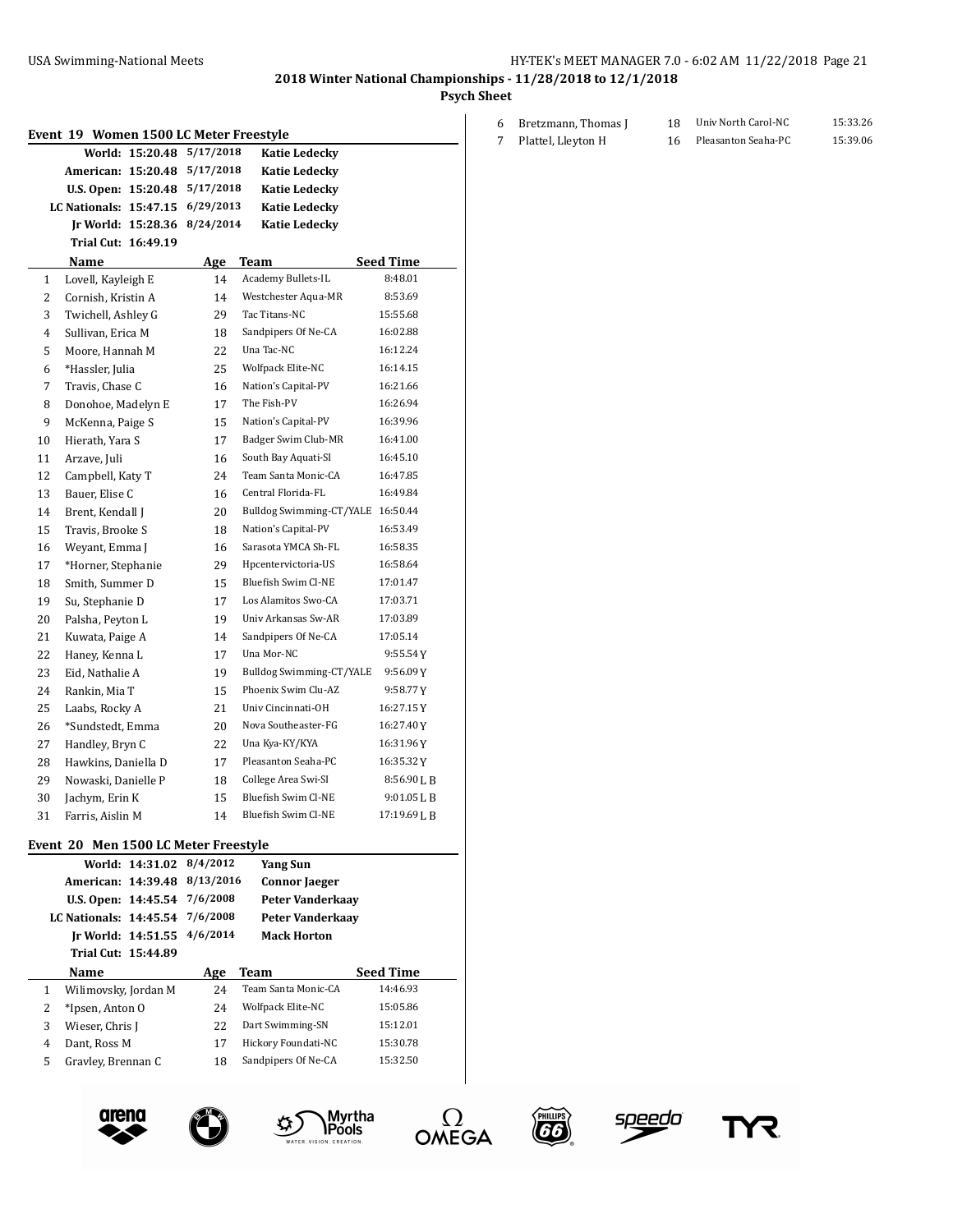Smith, Summer D 15 Bluefish Swim Cl-NE 2:17.73

**2018 Winter National Championships - 11/28/2018 to 12/1/2018**

**Psych Sheet**

| 8  | Becker, Dylan R     | 16 | Sandpipers Of Ne-CA     | 15:45.65  |
|----|---------------------|----|-------------------------|-----------|
| 9  | Grimes, Sawyer E    | 17 | Sandpipers Of Ne-CA     | 15:46.48  |
| 10 | Gutierrez, Joseph A | 18 | Sandpipers Of Ne-CA     | 15:47.32  |
| 11 | *Mason, Gordon J    | 19 | Team Santa Monic-CA     | 15:48.22  |
| 12 | Blaylock, Ford A    | 19 | Una Merc-MA/Mercersburg | 15:57.09  |
| 13 | David, Calvin C     | 17 | Pleasanton Seaha-PC     | 15:57.24  |
| 14 | Knorr, Ethan C      | 18 | East Carolina U-NC      | 15:58.29  |
| 15 | Lawson, Nick A      | 17 | Virginia Gators-VA      | 9:14.79Y  |
| 16 | *Selmanovic, Din    | 20 | Univ Cincinnati-OH      | 15:09.72Y |
| 17 | *Moskovich, Guy     | 22 | Michigan State U-MI     | 15:15.06Y |
| 18 | Jones, Tyler M      | 21 | Univ Cincinnati-OH      | 15:19.01Y |
| 19 | Gyenis, Daniel L    | 18 | Machine Aquatics-PV     | 15:26.45Y |
| 20 | Moffatt, Dylan T    | 16 | Black Hawk Area-IA      | 15:27.61Y |
| 21 | Wilson, Walker J    | 20 | Lehigh Universit-MA     | 15:31.83Y |
|    |                     |    |                         |           |

#### **Event 21 Women 200 LC Meter Backstroke**

 $\overline{a}$ 

|                | World:                         | 2:04.06 | 8/3/2012  |    | <b>Missy Franklin</b> |                  |
|----------------|--------------------------------|---------|-----------|----|-----------------------|------------------|
|                | American:                      | 2:04.06 | 8/3/2012  |    | <b>Missy Franklin</b> |                  |
|                | U.S. Open:                     | 2:05.68 | 6/25/2013 |    | <b>Missy Franklin</b> |                  |
|                | <b>LC</b> Nationals:           | 2:05.68 | 6/26/2013 |    | <b>Missy Franklin</b> |                  |
|                | Ir World:                      | 2:06.76 | 7/29/2017 |    | <b>Kaylee McKeown</b> |                  |
|                | Trial Cut:                     | 2:14.69 |           |    |                       |                  |
|                | Name                           |         | Age       |    | Team                  | <b>Seed Time</b> |
| $\mathbf{1}$   | *Masse, Kylie                  |         |           | 22 | Toronto Swim Clu-US   | 2:05.98          |
| $\overline{2}$ | Flickinger, Hali A             |         |           | 24 | Athens Bulldog S-GA   | 2:09.22          |
| 3              | *Galyer, Ali J                 |         |           | 20 | Una Kya-KY/UKY        | 2:09.77          |
| 4              | *Goss, Kennedy A               |         |           | 22 | Granite Gators-US     | 2:10.14          |
| 5              | Bacon, Phoebe M                |         |           | 16 | Nation's Capital-PV   | 2:10.65          |
| 6              | Alexander, Bridgette K         |         |           | 22 | Kentucky Aquatic-KY   | 2:10.96          |
| 7              | *Glover, Mackenzie             |         |           | 20 | NC State Univers-NC   | 2:11.89          |
| 8              | Zavaros, Mabel                 |         |           | 18 | Unattached-FL         | 2:12.18          |
| 9              | Zavaros, Rosie                 |         |           | 18 | Unattached-FL         | 2:12.99          |
| 10             | Mack, Katie G                  |         |           | 17 | Nation's Capital-PV   | 2:13.78          |
| 11             | *Seltenreich-Hodgson, Erik: 23 |         |           |    | Hpc Vancouver-US      | 2:14.44          |
| 12             | Sullivan, Erica M              |         |           | 18 | Sandpipers Of Ne-CA   | 2:14.45          |
| 13             | Behm, Annie E                  |         |           | 15 | Jersey Wahoos-MA      | 2:14.56          |
| 14             | Hazan, Reese A                 |         |           | 17 | Sandpipers Of Ne-CA   | 2:14.86          |
| 15             | Hook, Charlotte H              |         |           | 14 | Tac Titans-NC         | 2:15.36          |
| 16             | Hetrick, Paige M               |         |           | 16 | Bradford Family-NI    | 2:15.58          |
| 17             | Hazlett, Kate G                |         |           | 18 | Greenwich Ywca D-CT   | 2:15.66          |
| 18             | Harper, Olivia M               |         |           | 17 | Long Reach Swim-ME    | 2:15.75          |
| 19             | Sproul, Brynn J                |         |           | 18 | Una Byu-UT            | 2:15.85          |
| 20             | Keiner, Payton R               |         |           | 19 | Liberty Aquatics-VA   | 2:16.04          |
| 21             | Clements, Emily E              |         |           | 16 | Phoenix Swimming-NE   | 2:16.20          |
| 22             | Travis, Brooke S               |         |           | 18 | Nation's Capital-PV   | 2:16.33          |
| 23             | Anderson, Felicia M            |         |           | 20 | Unattached-OR         | 2:16.52          |
| 24             | Shuppert, Emma K               |         |           | 17 | Blue Ash YMCA Sw-OH   | 2:16.61          |
| 25             | Parrish, Lauryn L              |         |           | 19 | Una Kans-MV/KANS      | 2:16.68          |
| 26             | *Mao, Xiaoran                  |         |           | 18 | Etobicoke Swim C-US   | 2:16.99          |
| 27             | Ghine. Dani I                  |         |           | 15 | Eagle Swim Team-MD    | 2:17.09          |
| 28             | Donohoe, Madelyn E             |         |           | 17 | The Fish-PV           | 2:17.16          |
| 29             | Richardson, Audrey F           |         |           | 16 | Una Wild-IL           | 2:17.29          |
| 30             | Pentlarge, Jessica A           |         |           | 19 | Univ of Nebraska-MW   | 2:17.46          |
| 31             | Flickinger, Maddy L            |         |           | 17 | SwimMAC Carolina-NC   | 2:17.59          |











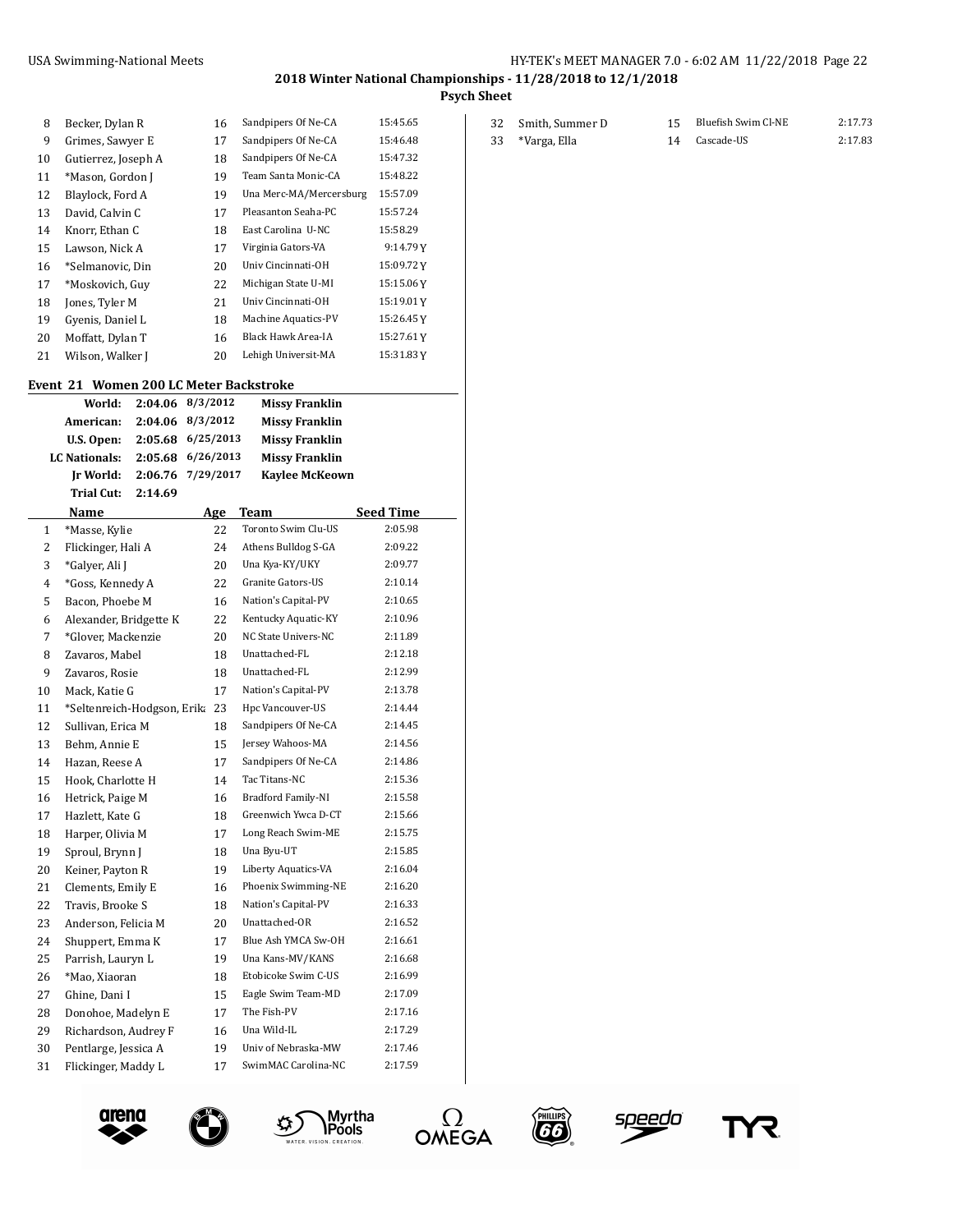Litherland, Kevin R 23 Dynamo Swim Club-GA 2:04.51 Aydin, Metin 23 Unattached-HI 2:04.51

**2018 Winter National Championships - 11/28/2018 to 12/1/2018**

**Psych Sheet**

#### **Event 21 ...(Women 200 LC Meter Backstroke)**

|    | Name                      | Age | <b>Team</b>              | <b>Seed Time</b> |
|----|---------------------------|-----|--------------------------|------------------|
| 34 | McDonald, Anna L          | 21  | Univ of Nebraska-MW      | 2:17.83          |
| 35 | Nelson, Destiny M         | 21  | Texas Ford Aquat-NT/Yale | 2:17.84          |
| 36 | Whitmire, Liza P          | 16  | Aquatic Team Of-NC       | 2:18.04          |
| 37 | Korbly, Isabella A        | 15  | Patriot Swim Clu-NE      | 2:18.29          |
| 38 | Lee, Meghan R             | 16  | Eagle Swim Team-MD       | 2:18.43          |
| 39 | Bentz, Caroline G         | 16  | Una Ncap-PV              | 2:18.62          |
| 40 | Rauch, Katie I            | 16  | Aquatic Team Of-NC       | 2:18.67          |
| 41 | Huizinga, Danika          | 19  | NC State Univers-NC      | 2:18.68          |
| 42 | Kutch, Alexa L            | 20  | Drexel Universit-MA      | 1:53.46Y         |
| 43 | Lindner, Sophie M         | 18  | Univ North Carol-NC      | 1:55.35Y         |
| 44 | Amato-Hanner, Elizabeth A | 20  | Una Kans-MV/KANS         | 1:56.27Y         |
| 45 | Cazier, Makayla N         | 18  | Una Byu-UT               | 1:56.79Y         |
| 46 | Zettel, Brooke E          | 15  | Tac Titans-NC            | 1:57.43Y         |
| 47 | Haebig, Autumn D          | 20  | Univ of Nebraska-MW      | 1:57.44Y         |
| 48 | Lowe, Heidi D             | 18  | Univ North Carol-NC      | 1:57.94Y         |
| 49 | Sawkins, Catherine J      | 19  | Bulldog Swimming-CT/YALE | 1:58.09Y         |
| 50 | Tiltmann, Reilly A        | 15  | Elmbrook Swim Cl-WI      | $2:18.91$ J, B   |
| 51 | Wilhelm, Kiley B          | 13  | SwimMAC Carolina-NC      | $2:18.97$ J, B   |
| 52 | Kaufmann, Noelle E        | 16  | Badger Swim Club-MR      | 2:19.20 L B      |
| 53 | Kuwata, Paige A           | 14  | Sandpipers Of Ne-CA      | 2:19.23L B       |
| 54 | *Butler, Alexandra        | 16  | Cascade-US               | $2:19.80$ J, B   |
| 55 | Razewski, Morgan N        | 14  | SwimMAC Carolina-NC      | 2:20.45 L B      |
| 56 | McConagha, Mackenzie B    | 15  | Nation's Capital-PV      | $1:59.08$ Y B    |
| 57 | Haney, Kenna L            | 17  | Una Mor-NC               | 1:59.42 Y B      |
| 58 | Blose, Dewi T             | 18  | Kansas Swimming-MV/AESC  | 1:59.78YB        |
| 59 | Miller, Ella M            | 17  | Edge Swim Club-NE        | 1:59.81YB        |
| 60 | Carlson, Sydney E         | 18  | Phoenix Swim Clu-AZ      | 2:00.32YB        |

### **Event 22 Men 200 LC Meter Backstroke**

|    | World:                | 1:51.92 | 7/31/2009 | <b>Aaron Peirsol</b>      |                  |
|----|-----------------------|---------|-----------|---------------------------|------------------|
|    | American:             | 1:51.92 | 7/31/2009 | <b>Aaron Peirsol</b>      |                  |
|    | U.S. Open:            | 1:53.08 | 7/11/2009 | <b>Aaron Peirsol</b>      |                  |
|    | <b>LC</b> Nationals:  | 1:53.08 | 7/11/2009 | <b>Aaron Peirsol</b>      |                  |
|    | Jr World:             | 1:55.14 | 6/28/2017 | <b>Kliment Kolesnikov</b> |                  |
|    | <b>Trial Cut:</b>     | 2:02.99 |           |                           |                  |
|    | Name                  |         | Age       | Team                      | <b>Seed Time</b> |
| 1  | Pebley, Jacob M       |         | 25        | Team Elite-NC             | 1:55.68          |
| 2  | *Thormeyer, Markus    |         | 21        | Hpc Vancouver-US          | 1:57.82          |
| 3  | Litherland, Jay Y     |         | 23        | Dynamo Swim Club-GA       | 1:59.52          |
| 4  | Grant, Will G         |         | 17        | Heart of Texas A-ST       | 1:59.95          |
| 5  | Stuart, Hennessey P   |         | 23        | Wolfpack Elite-NC         | 2:00.25          |
| 6  | *Binnema, Josiah      |         | 21        | Hpc Vancouver-US          | 2:00.59          |
| 7  | *Pratt, Cole          |         | 16        | Cascade-US                | 2:00.82          |
| 8  | Follows, Kane B       |         | 21        | Unattached-HI             | 2:01.17          |
| 9  | Conway, Sean Y        |         | 17        | Nation's Capital-PV       | 2:01.92          |
| 10 | Homans, Harry A       |         | 18        | Bluefish Swim Cl-NE       | 2:02.78          |
| 11 | Vance, Nick M         |         | 17        | West Chicago Sha-IL       | 2:02.79          |
| 12 | Gallagher, Tim K      |         | 17        | Poulsbo Piranha-PN        | 2:03.14          |
| 13 | Thames, Christopher S |         | 20        | Univ North Carol-NC       | 2:03.59          |
| 14 | Svendsen, Hugh J      |         | 17        | SwimMAC Carolina-NC       | 2:03.82          |
| 15 | daCosta, Paige P      |         | 17        | Pleasanton Seaha-PC       | 2:04.01          |
| 16 | Haughey, Braeden M    |         | 14        | Tac Titans-NC             | 2:04.30          |













YR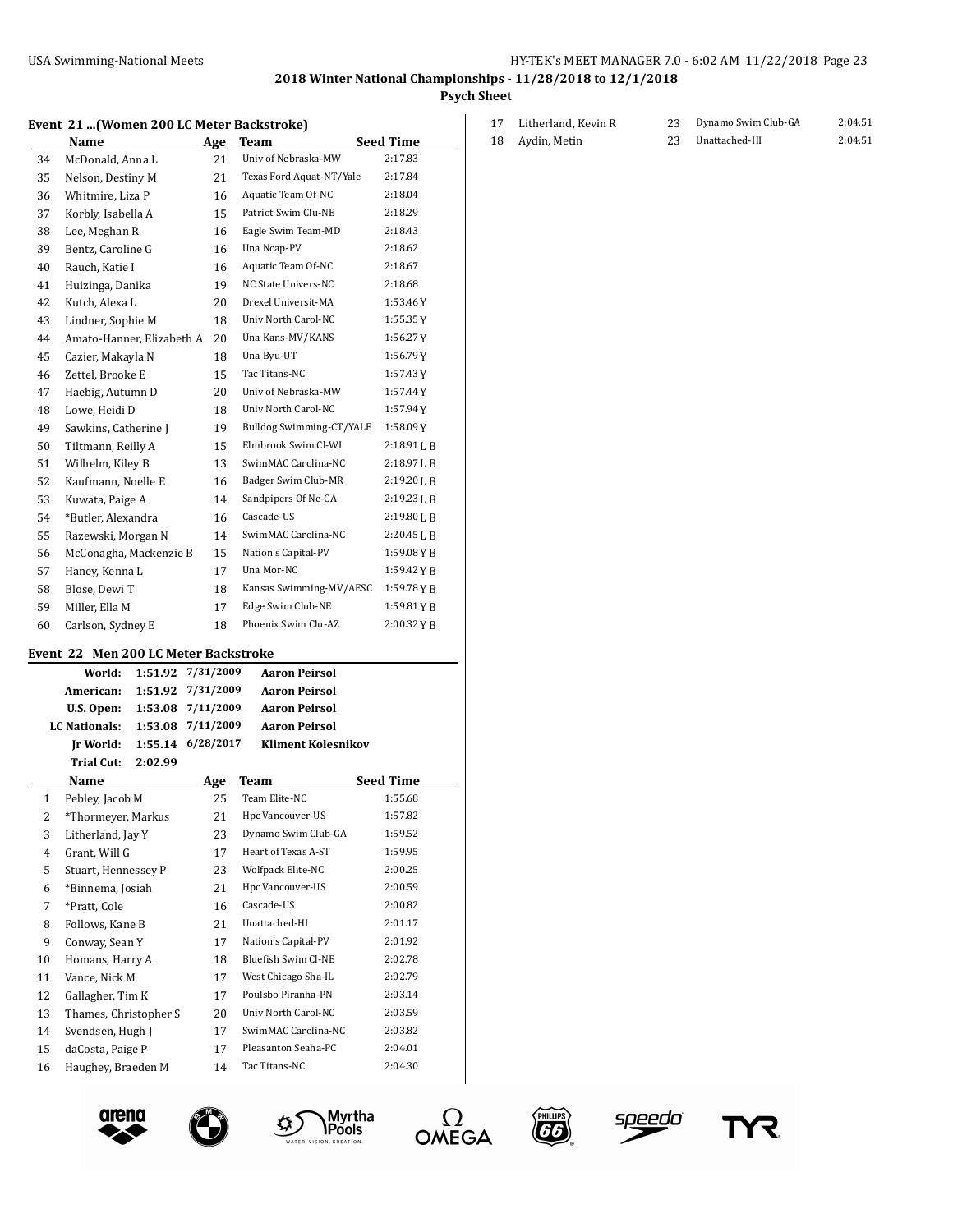**Psych Sheet**

| 19 | Feyerick, Brett W     | 15 | Nation's Capital-PV      | 2:04.66    |
|----|-----------------------|----|--------------------------|------------|
| 20 | Lasco, Destin R       | 17 | Una Saka-MA              | 2:04.71    |
| 21 | *Neilson, Sho         | 19 | Cascade-US               | 2:05.41    |
| 22 | *Cyr, Mathieu R       | 16 | Cascade-US               | 2:05.77    |
| 23 | *Rocha De Murga, Juan | 23 | Aggie Swim Club-GU       | 2:05.90    |
| 24 | Grimes, Sawyer E      | 17 | Sandpipers Of Ne-CA      | 2:05.97    |
| 25 | Dant, Ross M          | 17 | Hickory Foundati-NC      | 2:06.09    |
| 26 | Rauch, Jacob G        | 18 | Univ North Carol-NC      | 2:06.13    |
| 27 | Puglessi, Joey M      | 20 | Univ Cincinnati-OH       | 2:06.43    |
| 28 | Bitz, Colin A         | 16 | Eagle Swim Team-MD       | 2:06.56    |
| 29 | *Reid, Christopher P  | 22 | Crimson Tide Aqu-SE      | 1:39.42Y   |
| 30 | Bonetti, Brock W      | 23 | Una Ags-GU               | 1:40.56Y   |
| 31 | Kalisz. Chase T       | 24 | Athens Bulldog S-GA      | 1:42.76Y   |
| 32 | Jenkins, Preston R    | 24 | Brigham Young Un-UT      | 1:44.42Y   |
| 33 | *Andersen, Magnus S   | 23 | East Carolina U-NC       | 1:44.48Y   |
| 34 | Countie, Will M       | 20 | Univ North Carol-NC/MOR  | 1:45.29Y   |
| 35 | Carbone, Drew M       | 19 | Una Gtwn-PV/GTWN         | 1:45.41Y   |
| 36 | Donnelly, Ryan M      | 20 | George Mason Uni-PV      | 1:45.64Y   |
| 37 | Eubanks, Logan T      | 20 | George Mason Uni-PV      | 1:45.80Y   |
| 38 | Krusch, Tjaard P      | 20 | Bonaventure Swim-NI      | 1:45.85Y   |
| 39 | Ryan, Charlie C       | 19 | Michigan State U-MI      | 1:46.08Y   |
| 40 | Nelson, Erek L        | 18 | Fins Swim Team-SC        | 1:46.17Y   |
| 41 | *Kurakin, Ivan        | 19 | Una Ucsd-SI              | 1:46.41Y   |
| 42 | *Osina, Marek         | 20 | East Carolina U-NC       | 1:46.69Y   |
| 43 | Crews, Kai B          | 15 | Truckee-Tahoe Sw-SN      | 1:46.98Y   |
| 44 | *Ber, Eran            | 23 | Grand Canyon Uni-AZ      | 1:47.00Y   |
| 45 | Danilewski, Maciej    | 20 | Bonaventure Swim-NI      | 1:47.09Y   |
| 46 | Paulson, Keegan       | 20 | Saint Louis Univ-OZ      | 1:47.35Y   |
| 47 | Tuitama, Tama F       | 18 | Una Byu-UT               | 1:47.43Y   |
| 48 | Halliburton, T.J. J   | 20 | Saint Louis Univ-OZ/FAST | 1:47.72Y   |
| 49 | Courtney, James V     | 20 | Univ North Carol-NC      | 1:48.23Y   |
| 50 | Hoshall, Brent R      | 18 | Univ North Carol-NC/SSS  | 1:48.33Y   |
| 51 | Childs, Kevin R       | 17 | Canyons Aquatic-CA       | 2:07.26LB  |
| 52 | Mackellar, Colin S    | 17 | Panther Aquatic-CT       | 2:07.53L B |
| 53 | Webb, Forest H        | 17 | H2okie Aquatics-VA       | 2:07.98LB  |
| 54 | Cohen, Josh           | 17 | Fanwood-Scotch P-NJ      | 2:07.99LB  |
| 55 | Ries, Joshua O        | 18 | Una Byu-UT               | 1:49.94YB  |
| 56 | Boone, Garrett O      | 16 | Aquatic Team Of-NC       | 1:50.04YB  |
|    |                       |    |                          |            |

## **Event 23 Women 100 LC Meter Freestyle**

|   | World:           | 51.71 | 7/23/2017 | <b>Sarah Sjostrom</b>      |                  |
|---|------------------|-------|-----------|----------------------------|------------------|
|   | American:        | 52.27 | 7/28/2017 | Simone Manuel              |                  |
|   | U.S. Open:       | 52.54 | 7/25/2018 | Simone Manuel              |                  |
|   | LC Nationals:    | 52.54 | 7/25/2018 | Simone Manuel              |                  |
|   | Ir World:        | 52.70 | 8/11/2016 | Penny Oleksiak             |                  |
|   | Trial Cut:       | 56.29 |           |                            |                  |
|   | Name             |       | Age       | Team                       | <b>Seed Time</b> |
| 1 | Manuel, Simone A |       | 22        | Alto Swim Club-PC/First Co | 52.54            |
| 2 | Geer, Margo M    |       | 26        | Mission Viejo Na-CA        | 53.44            |
| 3 | Ledecky, Katie G |       | 21        | Nation's Capital-PV/ALTO   | 54.46            |
| 4 | Deloof, Gabby M  |       | 22        | Club Wolverine-MI          | 54.53            |
| 5 | *Smith, Rebecca  |       | 18        | Scarborough-US             | 54.54            |
| 6 | Vollmer, Dana W  |       | 31        | California Aquat-PC        | 54.74            |
| 7 | *Hopkin, Anna E  |       | 22        | Univ Arkansas Sw-AR        | 54.76            |













| 8 | Kendall, Amanda E | Mission Viejo Na-CA     | 55.32 |
|---|-------------------|-------------------------|-------|
| 9 | Raab, Meaghan M   | Nashville Aquati-SE/UGA | 55.61 |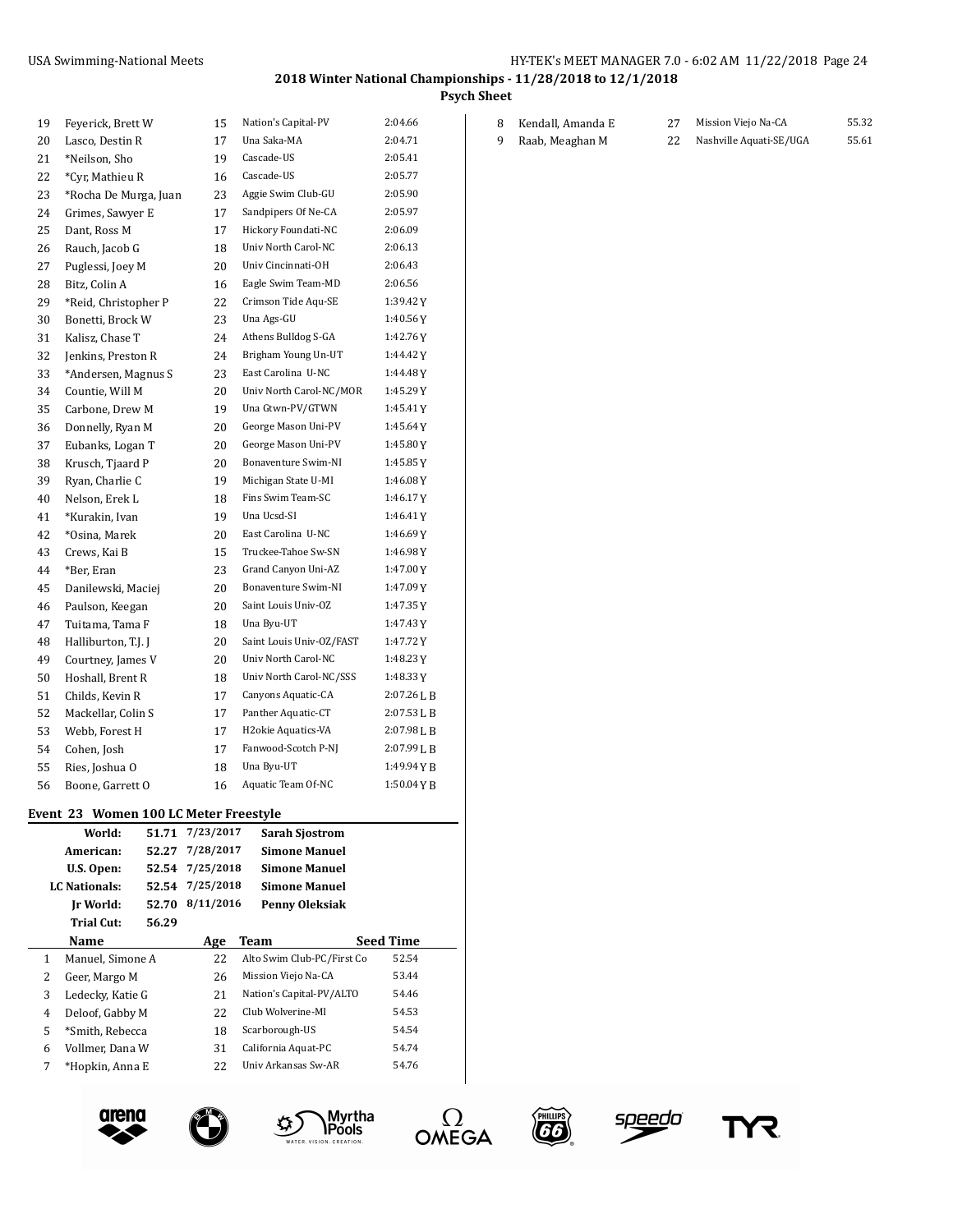arena

#### USA Swimming-National Meets **HY-TEK's MEET MANAGER 7.0 - 6:02 AM 11/22/2018** Page 25

**2018 Winter National Championships - 11/28/2018 to 12/1/2018**

**Psych Sheet**

### **Event 23 ...(Women 100 LC Meter Freestyle)**

|    | vcnc 20 …u<br>women 100 Be meter rreestyle) |    |                            |                  |
|----|---------------------------------------------|----|----------------------------|------------------|
|    | Name                                        |    | Age Team                   | <b>Seed Time</b> |
| 10 | Heckman, Miranda D                          | 17 | Pleasanton Seaha-PC        | 55.82            |
| 11 | Cooper, Grace H                             | 16 | Delta Aquatics-IL          | 56.17            |
| 12 | DeLoof, Ali M                               | 24 | Una TE-NC                  | 56.23            |
| 13 | Stepanek, Chloe M                           | 16 | Long Island Aqua-MR        | 56.32            |
| 14 | Huske, Torri J                              | 15 | Arlington Aquati-PV        | 56.40            |
| 15 | Fields, Zhada L                             | 21 | Univ North Carol-NC        | 56.41            |
| 16 | Kennedy, Madison J                          | 30 | SwimMAC Carolina-NC        | 56.60            |
| 17 | Gemmell, Erin M                             | 13 | Nation's Capital-PV        | 56.62            |
| 18 | Novelline, Carly G                          | 14 | Nasa Wildcat Aqu-IL        | 56.70            |
| 19 | Hetrick, Paige M                            | 16 | Bradford Family-NI         | 56.75            |
| 20 | Schmelzer, Olivia                           | 18 | Univ Cincinnati-OH         | 56.78            |
| 21 | Romney, Brieanna E                          | 16 | South Eastern Vi-VA/Rookie | 56.81            |
| 22 | Lindner, Sophie M                           | 18 | Univ North Carol-NC        | 56.83            |
| 23 | Alons, Kylee J                              | 19 | NC State Univers-NC        | 56.91            |
| 24 | Tang, Amy Y                                 | 15 | Unattached-PN              | 57.01            |
| 25 | *Baka, Vasiliki S                           | 19 | NC State Univers-NC        | 57.03            |
| 26 | Treydte, Casslyn E                          | 17 | <b>Fusion Aquatics-CA</b>  | 57.12            |
| 27 | Hauder, Caroline O                          | 19 | Univ North Carol-NC        | 57.16            |
| 28 | Countie, Grace K                            | 19 | Univ North Carol-NC        | 57.21            |
| 29 | Jones, Raime S                              | 18 | Una Bull-CT/YALE           | 57.22            |
| 30 | Nusbaum, Jenny F                            | 20 | Kansas Swimming-MV/YOTA    | 57.27            |
| 31 | Livingston, Olivia M                        | 17 | Jewish Community-AM        | 57.27            |
| 32 | Sowards, Elizabeth J                        | 15 | SwimMAC Carolina-NC        | 57.34            |
| 33 | Johnson, Lauryn M                           | 17 | Long Island Aqua-MR        | 57.34            |
| 34 | Mack, Linnea K                              | 23 | Osprey Aquatics-PC         | 57.35            |
| 35 | Bauer, Brooke E                             | 21 | Univ North Carol-NC        | 57.35            |
| 36 | Stone, Mckenna Q                            | 15 | Fox Valley Swim-IL         | 57.36            |
| 37 | Hazlett, Kate G                             | 18 | Greenwich Ywca D-CT        | 57.41            |
| 38 | Barczyk, Jillian G                          | 17 | City Of Lafayett-LA        | 57.45            |
| 39 | Tiltmann, Reilly A                          | 15 | Elmbrook Swim Cl-WI        | 57.45            |
| 40 | Mack, Katie G                               | 17 | Nation's Capital-PV        | 57.46            |
| 41 | Mazurek, Ella M                             | 15 | Quicksilver Swim-PC        | 57.46            |
| 42 | Melton, Kobie M                             | 18 | Univ Arkansas Sw-AR        | 57.48            |
| 43 | Glass, Megan E                              | 17 | Blue Ash YMCA Sw-OH        | 57.57            |
| 44 | Howley, Tess O                              | 13 | Long Island Aqua-MR        | 57.58            |
| 45 | Flickinger, Maddy L                         | 17 | SwimMAC Carolina-NC        | 57.59            |
| 46 | Mulvihill, Lexie O                          | 15 | Team Velocity-FL           | 57.63            |
| 47 | *Michailoff-Russell, Kiera C                | 21 | Univ Arkansas Sw-AR        | 57.66            |
| 48 | Sebring, Carly A                            | 14 | Nation's Capital-PV        | 57.67            |
| 49 | Hultquist, Emma K                           | 17 | Rockwall Aquatic-NT        | 57.68            |
| 50 | Wagner, Annika G                            | 16 | Nasa Wildcat Aqu-IL        | 57.69            |
| 51 | Bartis, Olwyn J                             | 17 | SwimMAC Carolina-NC        | 49.44 Y          |
| 52 | *Kutsko, Lina                               | 21 | Univ Cincinnati-OH         | 49.62Y           |
| 53 | *Jaruseviciute, Diana                       | 19 | Grand Canyon Uni-AZ        | 49.67Y           |
| 54 | Sand, Adair B                               | 17 | Bolles School Sh-FL        | 49.68 Y          |
| 55 | Arsenault, Evan E                           | 19 | Univ North Carol-NC/GOLD   | 49.83 Y          |
| 56 | Freeman, Chloe M                            | 16 | Sandpipers Of Ne-CA        | 57.75 L B        |
| 57 | Grimme, Chloe D                             | 16 | Una Berk-FL                | 57.77LB          |
| 58 | Stotler, Sara B                             | 15 | Planet Swim Aqua-FL        | 57.79 L B        |
| 59 | Ghine, Dani I                               | 15 | Eagle Swim Team-MD         | 57.87 L B        |
| 60 | Lynch, Meghan E                             | 15 | Greenwich Ywca D-CT        | 57.87 L B        |
| 61 | Razewski, Morgan N                          | 14 | SwimMAC Carolina-NC        | 57.91 L B        |
|    |                                             |    |                            |                  |

| 62 Skirboll, Zoe M | 14 Racer X Aquatics-AM | 57.98 J, B |
|--------------------|------------------------|------------|
| 63 Kang, Sydney J  | 14 Una Solo-NE         | 57.98 J.B  |







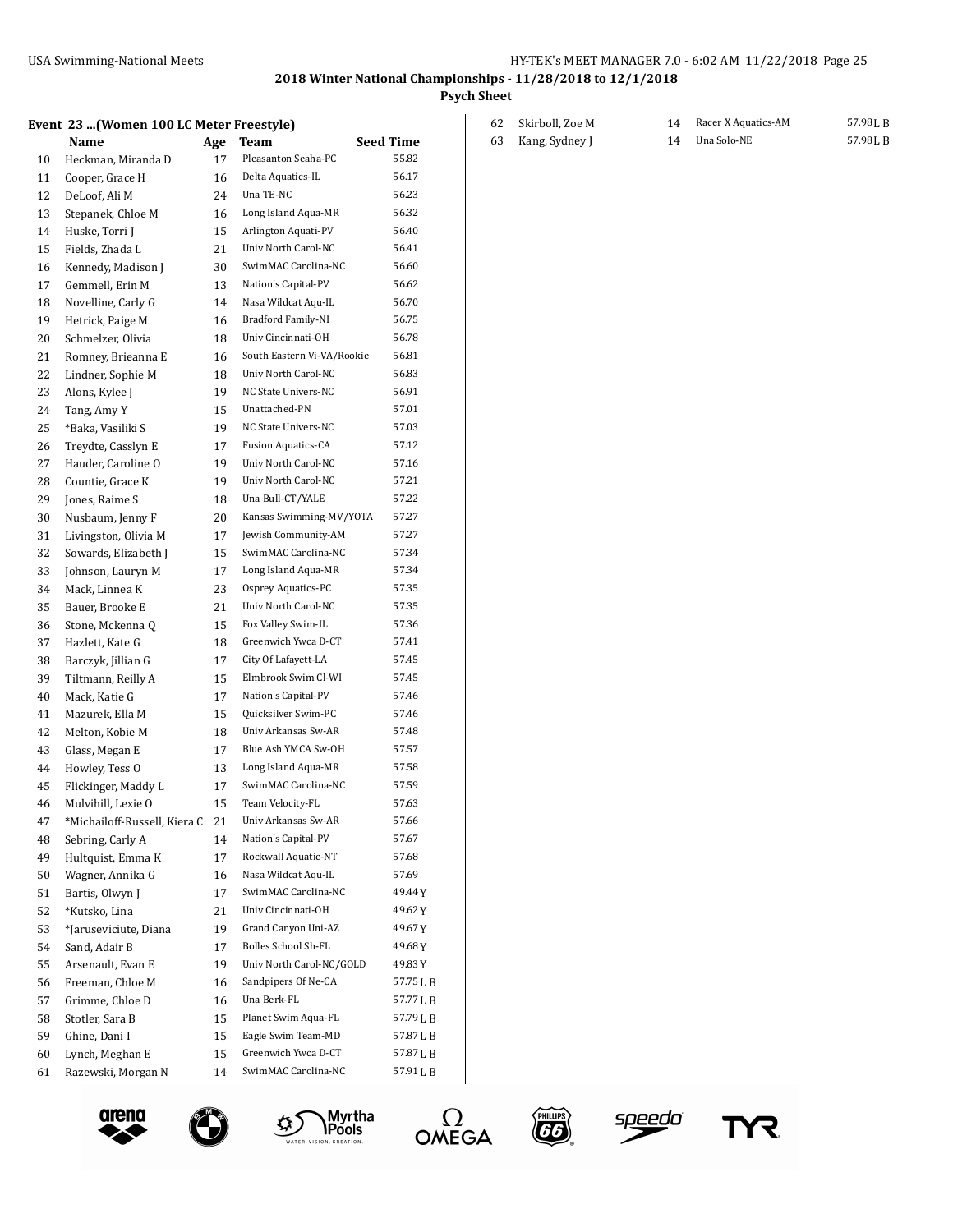**2018 Winter National Championships - 11/28/2018 to 12/1/2018**

**Psych Sheet**

| 64 | Winters, Sydney M      | 18 | Una Abf-NE                 | 58.141. R            |
|----|------------------------|----|----------------------------|----------------------|
| 65 | Smithbaker, Meredith A | 16 | Team Vortex-CO             | 58.19 <sub>L</sub> B |
| 66 | Kudryashova, Sophia R  | 17 | Berkeley Aquatic-NJ        | 58.19 <sub>L</sub> R |
| 67 | *Forrest, Kyra E       | 18 | Grand Canyon Uni-AZ        | 58.201. R            |
| 68 | Gustafson, Gwen C      | 18 | Una Byu-UT                 | 58.21 L B            |
| 69 | Moore, Molly A         | 18 | Univ Arkansas Sw-AR        | 50.18YR              |
| 70 | Cuomo, Lexi M          | 17 | <b>Mason Makos Swim-PV</b> | 50.87 Y R            |

### **Event 24 Men 100 LC Meter Freestyle**

|                | World:                   |       | 46.91 7/30/2009 | <b>Cesar Cielo Filho</b> |                 |
|----------------|--------------------------|-------|-----------------|--------------------------|-----------------|
|                | American:                |       | 47.17 7/27/2017 | <b>Caeleb Dressel</b>    |                 |
|                | U.S. Open:               |       | 47.58 7/2/2008  | <b>Jason Lezak</b>       |                 |
|                | <b>LC Nationals:</b>     |       | 47.58 7/2/2008  | <b>Jason Lezak</b>       |                 |
|                | Ir World:                | 47.58 | 8/10/2016       | <b>Kyle Chalmers</b>     |                 |
|                | Trial Cut:               | 50.49 |                 |                          |                 |
|                | Name                     |       | Age             | Team                     | Seed Time       |
| 1              | Adrian, Nathan G         |       | 29              | California Aquat-PC      | 48.25           |
| $\overline{2}$ | Chadwick, Michael H      |       | 23              | Team Elite-NC            | 48.44           |
| 3              | *Korstanje, Nyls J       |       | 19              | NC State Univers-NC      | 48.87           |
| 4              | *Thormeyer, Markus       |       | 21              | Hpc Vancouver-US         | 48.89           |
| 5              | Stewart, Coleman M       |       | 20              | NC State Univers-NC      | 49.15           |
| 6              | Lasco, Destin R          |       | 17              | Una Saka-MA              | 49.40           |
| 7              | Novak, Jesse D           |       | 23              | Trojan Swim Club-CA      | 49.68           |
| 8              | *Izzo, Giovanni          |       | 20              | NC State Univers-NC      | 49.96           |
| 9              | Fleagle, Josh W          |       | 24              | Unattached-OH            | 49.98           |
| 10             | *Olafson, Carson         |       | 21              | Hpc Vancouver-US         | 50.10           |
| 11             | *McGillivray, Scott      |       | 23              | Team Elite-NC            | 50.14           |
| 12             | Greenberg, Aaron S       |       | 23              | Team Elite-NC            | 50.27           |
| 13             | Wright, River S          |       | 17              | Bluefish Swim Cl-NE      | 50.45           |
| 14             | Benson, Andrew T         |       | 16              | Solo Aquatics-NE         | 50.47           |
| 15             | Rose, Dare A             |       | 16              | Scarlet Aquatics-NJ      | 50.61           |
| 16             | *Bagshaw, Jeremy S       |       | 26              | Hpcentervictoria-US      | 50.62           |
| 17             | Bowers, Noah L           |       | 17              | Virginia Gators-VA       | 50.62           |
| 18             | Walker, Jack W           |       | 17              | SwimMAC Carolina-NC      | 50.65           |
| 19             | *Shoukri, Mazen          |       | 19              | Grand Canyon Uni-AZ      | 50.70<br>$\ast$ |
| 20             | Jiang, Alvin P           |       | 19              | Univ North Carol-NC      | 50.94           |
| 21             | Gregory, Kimani J        |       | 17              | Racer X Aquatics-AM      | 50.99           |
| 22             | *Borgen, Runar           |       | 25              | Performance Aqua-FG      | 51.02           |
| 23             | *Torres, Daniel G        |       | 27              | Una Prvt-VA              | 51.12           |
| 24             | Gaissert, Henry A        |       | 20              | Una Bull-CT/YALE         | 51.20           |
| 25             | Heveroh, Sam S           |       | 21              | Truman Aquatics-MV/PKWY- | 51.23           |
| 26             | *Wetzlar, Peter C        |       | 21              | Una Kya-KY/UKY           | 51.28           |
| 27             | *Janin, Florent          |       | 19              | Grand Canyon Uni-AZ      | 51.33           |
| 28             | *Main, Corey C           |       | 23              | Gator Swim Club-FL       | 51.34           |
| 29             | Bureau, Lucas A          |       | 24              | H2okie Aquatics-VA       | 51.40           |
| 30             | *Martinez Scarpe, Enzo M |       | 24              | Gator Swim Club-FL       | 51.41           |
| 31             | D'Arrigo, Andrea M       |       | 23              | Gator Swim Club-FL       | 51.46           |
| 32             | Hauss, Graham J          |       | 19              | Una Ucsd-SI              | 51.52           |
| 33             | Dietze, Pierce A         |       | 17              | Wind N' Sea Swim-SI      | 51.67           |
| 34             | Daily, Spencer A         |       | 18              | Una Ucsd-SI              | 51.67           |
| 35             | *Siokos, Konstantinos N  |       | 31              | Oly Swimming-MI          | 51.79           |
| 36             | *Nikolaev, Mark          |       | 21              | Grand Canyon Uni-AZ      | 42.54Y          |
| 37             | Sorenson, Payton M       |       | 25              | Una Byu-UT               | 43.20Y          |
| 38             | Jenkins, Preston R       |       | 24              | Brigham Young Un-UT      | 43.41Y          |











YR

| 39 Beesley, Forrest T | Team Rebel Aquat-CA    | 43.97 Y |
|-----------------------|------------------------|---------|
| 40 Smith, Giles P     | 27 Phoenix Swim Clu-AZ | 44.05Y  |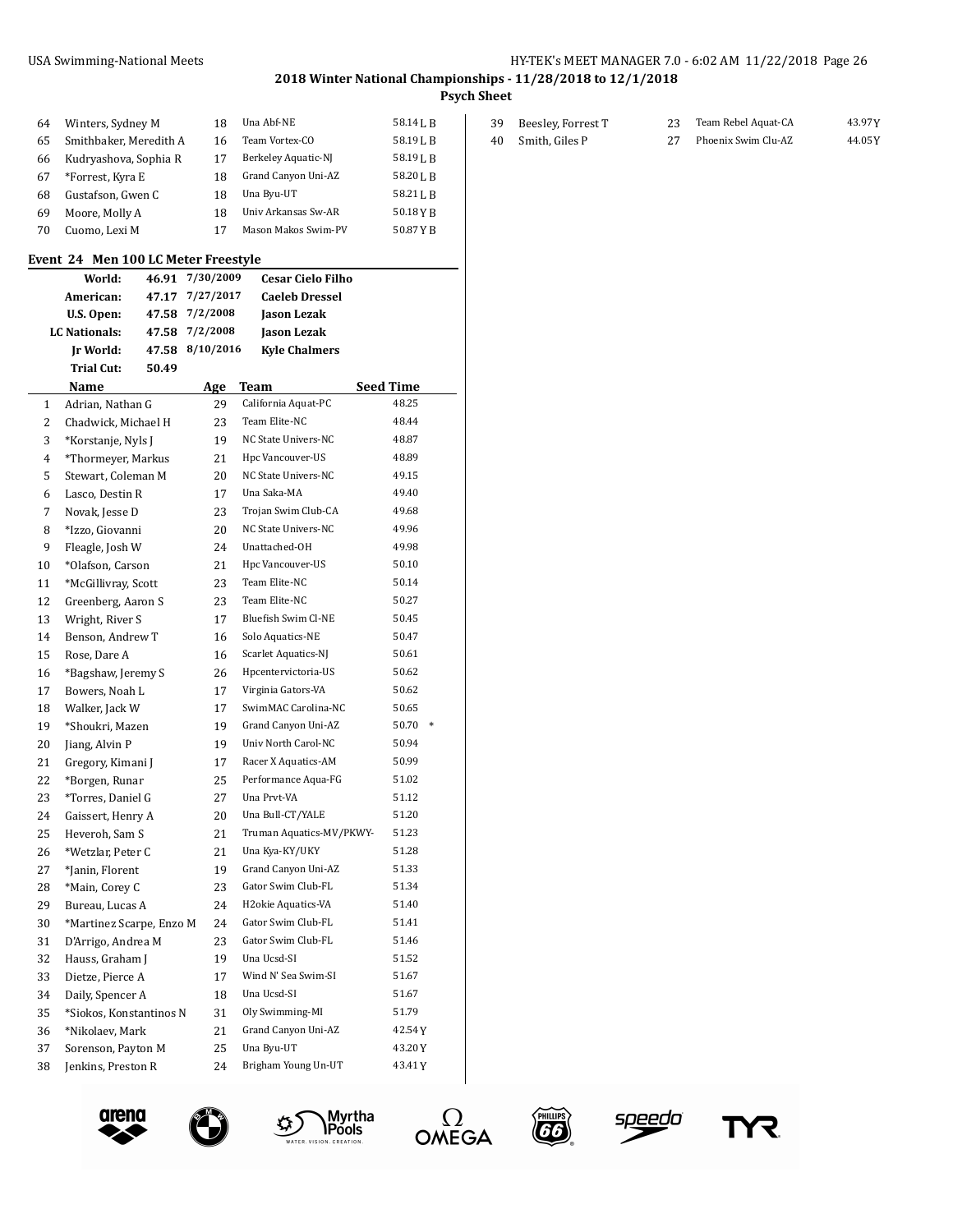**2018 Winter National Championships - 11/28/2018 to 12/1/2018**

**Psych Sheet**

#### **Event 24 ...(Men 100 LC Meter Freestyle)**

|    | Name                | Age | Team                | <b>Seed Time</b> |
|----|---------------------|-----|---------------------|------------------|
| 41 | *Plavin, Bogdan     | 23  | Grand Canyon Uni-AZ | 44.11Y           |
| 42 | *Malamas, Stathis   | 20  | Drexel Universit-MA | 44.19Y           |
| 43 | Woods, Payton R     | 20  | Michigan State U-MI | 44.20Y           |
| 44 | Wilburn, Cason J    | 17  | East Coast Aquat-VA | 44.22Y           |
| 45 | *McKenzie, Samuel J | 19  | Grand Canyon Uni-AZ | 44.32 Y          |
| 46 | *Coster, Julian     | 23  | Nova Southeaster-FG | 44.37Y           |
| 47 | Conway, Sean Y      | 17  | Nation's Capital-PV | 52.01LB          |
| 48 | Brown, Jace C       | 18  | Rockwall Aquatic-NT | 52.02 L B        |
| 49 | Sauter, Jacob S     | 18  | Michigan State U-MI | 52.42 J.B        |
| 50 | *Nicolas, Javier    | 18  | Una Byu-UT          | 52.48LB          |
| 51 | Lu, Tyler T         | 18  | Pleasanton Seaha-PC | 52.52 J.B        |
| 52 | Svendsen, Hugh J    | 17  | SwimMAC Carolina-NC | 52.55LB          |
| 53 | Crews, Kai B        | 15  | Truckee-Tahoe Sw-SN | 52.56LB          |
| 54 | Joyce, Dawson J     | 15  | Seminole Aquatic-FL | 52.59 L B        |
| 55 | Ivy, Michael J      | 17  | Raleigh Swimming-NC | 52.60 L B        |
| 56 | Cohen, Josh         | 17  | Fanwood-Scotch P-NJ | 52.63 L B        |
| 57 | Barao, Will S       | 17  | Bluefish Swim Cl-NE | 52.70 J.B        |
| 58 | Wilton, Blake S     | 18  | Colorado Stars-CO   | 45.29YB          |
|    |                     |     |                     |                  |

#### **Event 25 Women 200 LC Meter Breaststroke**

|                | World:                      | 2:19.11 | 8/1/2013  | <b>Rikke Moeller Pedersen</b> |                  |
|----------------|-----------------------------|---------|-----------|-------------------------------|------------------|
|                | American:                   | 2:19.59 | 8/2/2012  | Rebecca Soni                  |                  |
|                | U.S. Open:                  | 2:20.38 | 7/7/2009  | Rebecca Soni                  |                  |
|                | LC Nationals:               | 2:20.38 | 7/11/2009 | Rebecca Soni                  |                  |
|                | Jr World:                   | 2:19.64 | 8/30/2015 | <b>Viktoria Gunes</b>         |                  |
|                | <b>Trial Cut:</b>           | 2:33.29 |           |                               |                  |
|                | Name                        |         | Age       | Team                          | <b>Seed Time</b> |
| 1              | Sumrall, Micah L            |         | 28        | Chattahoochee Go-GA           | 2:21.88          |
| $\overline{2}$ | *Wog, Kelsey                |         | 20        | Manitoba Bisons-US            | 2:23.83          |
| 3              | Bonnett, Bailey A           |         | 20        | Una Kya-KY/UKY                | 2:27.35          |
| $\overline{4}$ | Cox, Madisyn L              |         | 23        | Longhorn Aquatic-ST           | 2:28.35          |
| 5              | Keating, Anna E             |         | 16        | Machine Aquatics-PV           | 2:28.44          |
| 6              | *Hansson, Sophie E          |         | 20        | NC State Univers-NC           | 2:28.79          |
| 7              | Goettler, Laura B           |         | 16        | Lake Erie Silver-LE           | 2:29.38          |
| 8              | Bernhardt, Rachel E         |         | 23        | Gamecock Aquatic-SC           | 2:29.66          |
| 9              | Arens, Abby L               |         | 16        | Marlins of Ralei-NC           | 2:29.71          |
| 10             | Weiss, Emily N              |         | 17        | Cardinal Communi-IN           | 2:31.00          |
| 11             | Curtis, Brynn M             |         | 16        | York Swim Club-PV             | 2:31.75          |
| 12             | Pitto, Gianni N             |         | 18        | Una Lib-VA                    | 2:31.98          |
| 13             | Lynch, Meghan E             |         | 15        | Greenwich Ywca D-CT           | 2:32.30          |
| 14             | Strathman, Madison E        |         | 21        | Univ Arkansas Sw-AR           | 2:33.07          |
| 15             | Mathews, Janessa C          |         | 18        | Ohio State Swim-OH            | 2:33.24          |
| 16             | McCauley, Ashley E          |         | 17        | Marlins of Ralei-NC           | 2:33.29          |
| 17             | Newby, Hanna K              |         | 18        | American Energy-OK            | 2:33.34          |
| 18             | *Seltenreich-Hodgson, Erika |         | 23        | Hpc Vancouver-US              | 2:33.51          |
| 19             | Rainey, Grace A             |         | 14        | SwimMAC Carolina-NC           | 2:33.55          |
| 20             | *Yeo, Samantha L            |         | 21        | Club Wolverine-MI             | 2:33.74          |
| 21             | Mangaoang, Desirae E        |         | 16        | SwimMAC Carolina-NC           | 2:33.79          |
| 22             | Belyakov, Catherine I       |         | 16        | Rockville Montgo-PV           | 2:34.10          |
| 23             | Gridley, Kaelyn M           |         | 14        | New Trier Aquati-IL           | 2:34.21          |
| 24             | Nelson, Emme K              |         | 17        | SwimMAC Carolina-NC           | 2:34.23          |
| 25             | Downey, Haley F             |         | 20        | Una Kans-MV/KANS              | 2:34.36          |









o)



YR

|    | 26 Smith, Ella J | 14 Bluefish Swim Cl-NE | 2:35.07 |
|----|------------------|------------------------|---------|
| 27 | Henry, Allison R | 16 Nrg Swimming-MA     | 2:35.28 |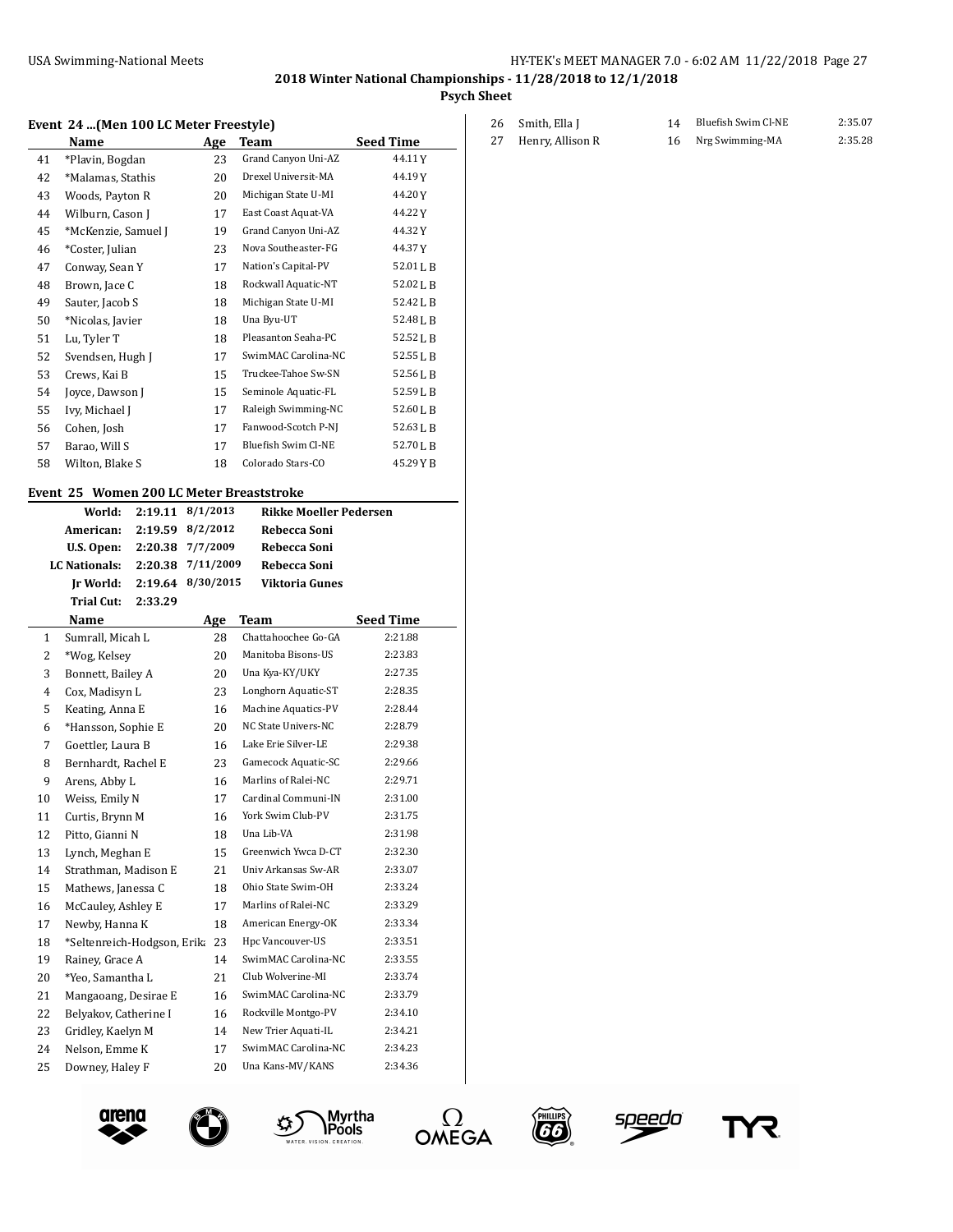9 McHugh, Conner A 23 Unattached-MN 2:13.81 10 Backes, Zane V 19 Team Rebel Aquat-CA 2:14.39

**2018 Winter National Championships - 11/28/2018 to 12/1/2018**

**Psych Sheet**

| 28 | Anderson, Sophie K   | 16 | Tac Titans-NC            | 2:35.53       |
|----|----------------------|----|--------------------------|---------------|
| 29 | Steward, Kate A      | 18 | Una Kans-MV/KANS         | 2:35.58       |
| 30 | Nelson, Destiny M    | 21 | Texas Ford Aquat-NT/Yale | 2:36.16       |
| 31 | Joyce, Genna E       | 16 | Marlins of Ralei-NC      | 2:36.41       |
| 32 | Angell, Sydney M     | 21 | Univ Arkansas Sw-AR      | 2:36.69       |
| 33 | Beeler, Tori K       | 21 | Univ of Nebraska-MW      | 2:36.71       |
| 34 | Roche, Ellie A       | 21 | Michigan State U-MI      | 2:37.22       |
| 35 | Wyngowski, Maggie F  | 19 | Bucknell Univers-MA/SSSC | 2:37.22       |
| 36 | Sabin, Clarissa D    | 15 | Berkeley Aquatic-NJ      | 2:37.53       |
| 37 | Weyant, Emma J       | 16 | Sarasota YMCA Sh-FL      | 2:37.61       |
| 38 | Yoon, Grace S        | 16 | Jersey Wahoos-MA         | 2:37.64       |
| 39 | Reiter, Allie A      | 19 | Univ North Carol-NC      | 2:37.64       |
| 40 | Kleinsmith, Maggie T | 17 | Bgc-N. Westchest-MR      | 2:37.69       |
| 41 | Herrmann, Vanessa L  | 18 | Univ Arkansas Sw-AR      | 2:37.74       |
| 42 | Jacoby, Lydia A      | 14 | Seward Tsunami S-AK      | 2:37.77       |
| 43 | Whang, Jessica       | 17 | Long Island Expr-MR      | 2:38.07       |
| 44 | Stanley, Shelby A    | 17 | Virginia Gators-VA       | 2:38.69       |
| 45 | Hauder, Caroline O   | 19 | Univ North Carol-NC      | 2:11.51 Y     |
| 46 | Garfield, Emma M     | 18 | Univ Arkansas Sw-AR      | 2:12.48Y      |
| 47 | Wagner, Annika G     | 16 | Nasa Wildcat Aqu-IL      | 2:13.03Y      |
| 48 | Johnson, Meagan P    | 21 | Univ North Carol-NC/MOR  | 2:13.11Y      |
| 49 | Stauffer, Abby E     | 21 | Duquesne Univeri-AM      | 2:14.42Y      |
| 50 | Higgs, Lilly L       | 18 | Univ North Carol-NC      | 2:14.70Y      |
| 51 | Galluzzo, Natalie L  | 19 | Una Trmn-MV/DMSF-IA      | 2:14.79Y      |
| 52 | Parsons, Samantha    | 21 | Unattached-OZ            | 2:15.50Y      |
| 53 | Skirboll, Zoe M      | 14 | Racer X Aquatics-AM      | 2:15.83Y      |
| 54 | *Minnes, Asia C      | 15 | Virginia Gators-VA       | 2:38.98 L B   |
| 55 | Sun. Eleanor         | 13 | Nation's Capital-PV      | 2:39.10 L B   |
| 56 | Rankin, Mia T        | 15 | Phoenix Swim Clu-AZ      | 2:39.41 L B   |
| 57 | Fry, Elizabeth G     | 17 | Eagle Swim Team-MD       | 2:39.70 L B   |
| 58 | Park, Kayle A        | 17 | Arlington Aquati-PV      | $2:16.35$ Y B |
| 59 | Rowland, Cali M      | 18 | Unattached-OR            | 2:16.93 Y B   |
| 60 | Panitz, Josie H      | 17 | Empire Swimming-MR       | 2:17.67 Y B   |
| 61 | Parkinson, Maxine M  | 16 | Delta Aquatics-IL        | $2:17.91$ Y B |
| 62 | Gravell, Kaitlin M   | 17 | Rockville Montgo-PV      | 2:18.16YB     |
| 63 | Harter, Abby E       | 16 | Nation's Capital-PV      | $2:18.52$ Y B |
| 64 | Wu, Joyce            | 14 | Rockville Montgo-PV      | 2:19.37YB     |

#### **Event 26 Men 200 LC Meter Breaststroke**

|   | World:<br>American:<br>U.S. Open:<br>LC Nationals: | 2:06.67<br>2:07.17<br>2:07.17<br>2:07.17 | 1/27/2017<br>6/30/2016<br>6/30/2016<br>6/30/2016 | Ippei Watanabe<br><b>Josh Prenot</b><br><b>Josh Prenot</b><br><b>Josh Prenot</b> |                  |
|---|----------------------------------------------------|------------------------------------------|--------------------------------------------------|----------------------------------------------------------------------------------|------------------|
|   | Ir World:                                          | 2:09.39                                  | 7/27/2017                                        | <b>Oin Haiyang</b>                                                               |                  |
|   | Trial Cut:                                         | 2:17.89                                  |                                                  |                                                                                  |                  |
|   | Name                                               |                                          | Age                                              | Team                                                                             | <b>Seed Time</b> |
| 1 | Fink, Nic K                                        |                                          | 25                                               | Athens Bulldog S-GA                                                              | 2:09.24          |
| 2 | Cordes, Kevin W                                    |                                          | 25                                               | Phoenix Swim Clu-AZ                                                              | 2:09.58          |
| 3 | Tybur, Jonathan C                                  |                                          | 22                                               | Aggie Swim Club-GU                                                               | 2:10.55          |
| 4 | Miller, Cody W                                     |                                          | 26                                               | Sandpipers Of Ne-CA                                                              | 2:10.59          |
| 5 | *Wall, Eli                                         |                                          | 23                                               | Toronto Swim Clu-US                                                              | 2:11.47          |
| 6 | *Castillo Luna, Mauro                              |                                          | 23                                               | Aggie Swim Club-GU                                                               | 2:12.13          |
| 7 | *Loschi, Moises D                                  |                                          | 24                                               | Una Gtch-GA                                                                      | 2:12.37          |
| 8 | Zito, Nick A                                       |                                          | 24                                               | West Swim Club-IL                                                                | 2:13.17          |











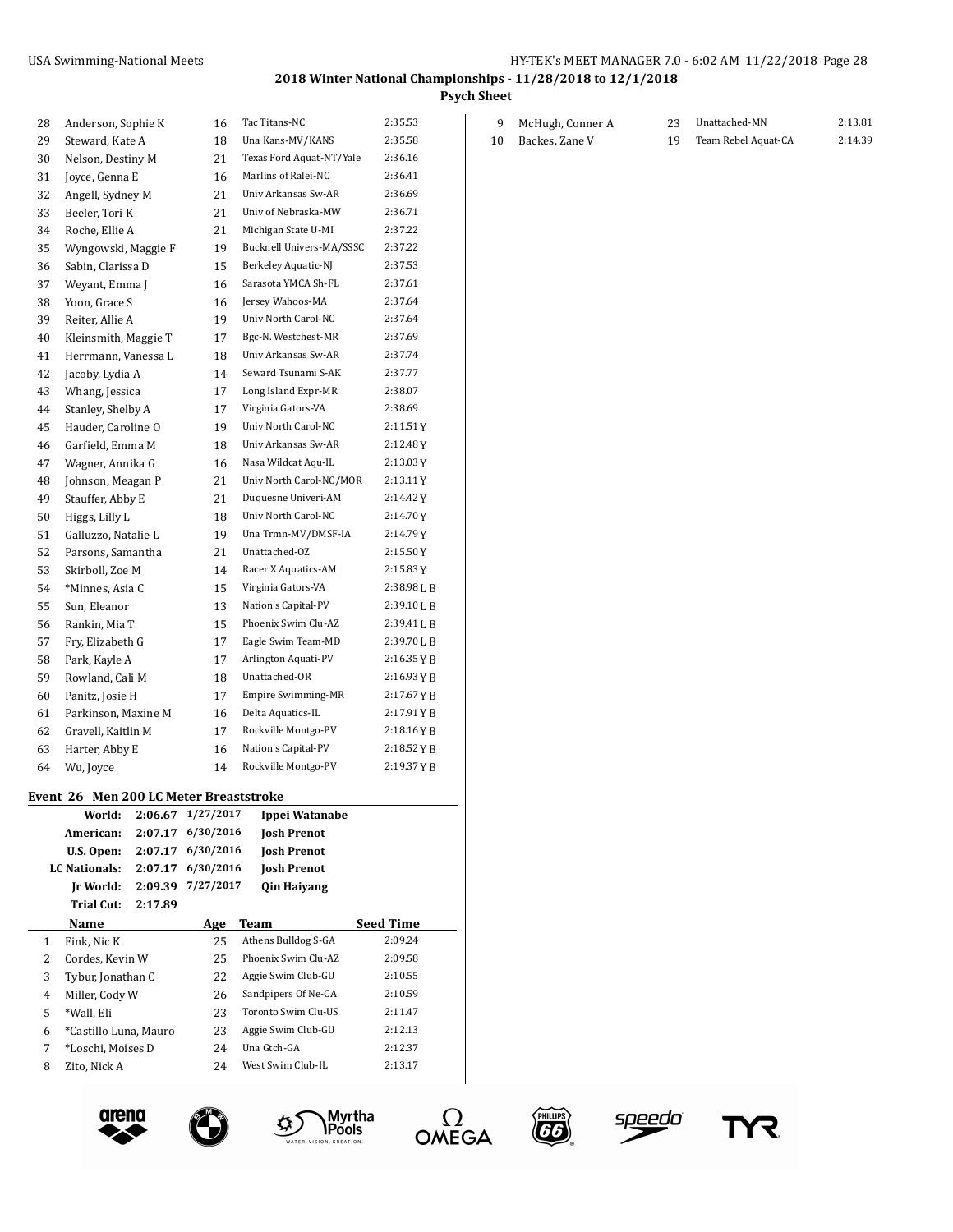**2018 Winter National Championships - 11/28/2018 to 12/1/2018**

**Psych Sheet**

### **Event 26 ...(Men 200 LC Meter Breaststroke)**

|    | Name                     | <u>Age</u> | <b>Team</b>                                | <b>Seed Time</b> |
|----|--------------------------|------------|--------------------------------------------|------------------|
| 11 | Fallon, Matt J           | 16         | Somerset Valley-NJ                         | 2:14.55          |
| 12 | Evdokimov, Alex          | 22         | Pinnacle Racing-VA                         | 2:15.42          |
| 13 | *Rutter, Jonathan D      | 22         | Una Prvt-VA                                | 2:15.54          |
| 14 | *Tan, Zachary I          | 15         | Phoenix Swim Clu-AZ                        | 2:16.79          |
| 15 | Louser, Jason C          | 17         | Long Island Aqua-MR                        | 2:17.40          |
| 16 | *Wich-Glasen, Nils       | 24         | Una Game-SC                                | 2:17.99          |
| 17 | Kokko, Olli              | 24         | Unattached-HI                              | 2:18.57          |
| 18 | Tolman, Scott S          | 20         | Unattached-PC                              | 2:18.76          |
| 19 | Lillibridge, Dalton J    | 18         | Univ Cincinnati-OH                         | 2:18.80          |
| 20 | *Polling, Dom J          | 21         | Univ Cincinnati-OH                         | 2:18.90          |
| 21 | Temple, Carlson D        | 18         | Una Gtwn-PV/GTWN                           | 2:20.40          |
| 22 | Lee, Jonathon R          | 18         | Michigan State U-MI                        | 2:20.51          |
| 23 | Stride, Brandon Z        | 18         | West Coast Aquat-PN                        | 2:20.66          |
| 24 | Smiarowski, Lucas        | 19         | Michigan State U-MI                        | 2:20.75          |
| 25 | Edlefsen, Tyler B        | 17         | Sandpipers Of Ne-CA                        | 2:20.87          |
| 26 | Stanek, Mitchell B       | 19         | Una Dav-NC/DAV-NC                          | 2:21.42          |
| 27 | Flores, Alejandro M      | 16         | West Coast Aquat-PN                        | 2:21.66          |
| 28 | Hatoum, Ryaan M          | 17         | Berkeley Barracu-FL                        | 2:21.82          |
| 29 | Pike, Jared C            | 27         | Riptide Aquatics-FL                        | 2:21.85          |
| 30 | Lamb, Josh R             | 23         | Premier Aquatics-GU                        | 2:21.92          |
| 31 | Maas, Derek E            | 17         | West Ottawa Swim-MI                        | 2:21.93          |
| 32 | Jensen, Levi L           | 22         | Brigham Young Un-UT                        | 2:22.09          |
| 33 | Mikuta, Reid R           | 17         | Swim Gsa-NC                                | 2:22.40          |
| 34 | Culbert, Harvey W        | 17         | Greater Columbus-OH                        | 2:22.43          |
| 35 | Tenpas, Will E           | 17         | Nation's Capital-PV                        | 2:22.59          |
| 36 | Green, Jason M           | 19         | Bonaventure Swim-NI                        | 2:22.65          |
| 37 | Niayesh, Preston M       | 18         | Tule Nation Trit-CC                        | 2:22.89          |
| 38 | Katis, Chuck W           | 25         | Pinnacle Racing-VA                         | 1:53.69Y         |
| 39 | Cono, Ben J              | 22         | Una Nbac-MD                                | 1:54.42 Y        |
| 40 | Brown, Joseph M          | 23         | Drexel Universit-MA                        | 1:56.54Y         |
| 41 | Wukovits, Nicholas H     | 21         | Unattached-VA                              | 1:56.64Y         |
| 42 | *Dominguez, Josue        | 22         | Una Byu-UT                                 | 1:57.24Y         |
| 43 | Pettinichi, Michael A    | 22         | George Mason Uni-PV                        | $1:57.95$ Y      |
| 44 | Cannarozzi, Ralph        | 22         | Drexel Universit-MA                        | 1:58.64Y         |
| 45 | Chang, Michael           | 17         | Long Island Expr-MR                        | 1:59.21Y         |
| 46 | O'Brien, Collin P        | 20         | Saint Louis Univ-OZ/FAST                   | $1:59.43$ Y      |
| 47 | Phillips, Chris J        | 20         | Una Lyon-IL/SIU                            | 1:59.72Y         |
| 48 | Stankiewicz, Chris G     | 20         | George Mason Uni-PV                        | $2:00.15$ Y      |
| 49 | Mars, Justin R           | 21         | Saint Louis Univ-OZ/FAST                   | 2:00.33 Y        |
| 50 | Steward, Spencer P       | 20         | Utah Valley Aqua-UT                        | 2:01.30Y         |
| 51 | Rigsbee, Josh D          | 20         | Univ North Carol-NC/CAT                    | $2:01.55$ Y      |
| 52 | Regan, Billy T           | 18         | Regional YMCA of-CT                        | 2:23.39 L B      |
| 53 | Wilcox, Matt D           | 18         | Walnut Creek Aqu-PC                        | 2:24.25 L B      |
| 54 | Meehan, Jack P           | 16         | Aquatic Team Of-NC                         | 2:24.69 L B      |
| 55 | Pusateri, Luke Anthony N | 16         | Unattached-PN                              | 2:25.34 L B      |
| 56 | *Carazo Barbero, Alonso  | 18         | Grand Canyon Uni-AZ<br>Mason Makos Swim-PV | 2:03.11YB        |
| 57 | Grimm, Anthony C         | 16         |                                            | 2:03.96 Y B      |
| 58 | Soderlund, Jacob P       | 16         | Triggerfish Aqua-PC                        | 2:04.64YB        |

| Event 27 Women 200 LC Meter Butterfly |                         |         |            |                      |                  |  |  |  |
|---------------------------------------|-------------------------|---------|------------|----------------------|------------------|--|--|--|
|                                       | World:                  | 2:01.81 | 10/21/2009 | <b>Zige Liu</b>      |                  |  |  |  |
|                                       | American:               | 2:04.14 | 7/30/2009  | <b>Mary Descenza</b> |                  |  |  |  |
|                                       | U.S. Open:              | 2:05.87 | 7/25/2018  | Hali Flickinger      |                  |  |  |  |
|                                       | LC Nationals:           | 2:05.87 | 7/25/2018  | Hali Flickinger      |                  |  |  |  |
|                                       | Ir World:               | 2:06.29 | 4/15/2017  | Suzuka Hasegawa      |                  |  |  |  |
|                                       | <b>Trial Cut:</b>       | 2:14.59 |            |                      |                  |  |  |  |
|                                       | Name                    |         | <u>Age</u> | Team                 | <b>Seed Time</b> |  |  |  |
| $\mathbf{1}$                          | Flickinger, Hali A      |         | 24         | Athens Bulldog S-GA  | 2:05.87          |  |  |  |
| 2                                     | Zavaros, Mabel          |         | 18         | Unattached-FL        | 2:08.71          |  |  |  |
| 3                                     | Bray, Olivia G          |         | 17         | Virginia Gators-VA   | 2:10.44          |  |  |  |
| 4                                     | Finnigan, Alicia J      |         | 20         | Liberty Aquatics-VA  | 2:10.50          |  |  |  |
| 5                                     | *Bailey, Meg E          |         | 22         | Una Osu-OH           | 2:10.64          |  |  |  |
| 6                                     | Ray, Amanda E           |         | 16         | New Wave Swim Te-NC  | 2:10.87          |  |  |  |
| 7                                     | Hook, Charlotte H       |         | 14         | Tac Titans-NC        | 2:11.09          |  |  |  |
| 8                                     | Harter, Abby E          |         | 16         | Nation's Capital-PV  | 2:13.00          |  |  |  |
| 9                                     | Gibbons, Abby G         |         | 16         | Blue Dolfins-FL      | 2:13.43          |  |  |  |
| 10                                    | Rinn, Morgan            |         | 17         | Long Island Expr-MR  | 2:13.67          |  |  |  |
| 11                                    | Johnson, Lauryn M       |         | 17         | Long Island Aqua-MR  | 2:13.91          |  |  |  |
| 12                                    | Cameron, Bryanna M      |         | 20         | Univ North Carol-NC  | 2:13.92          |  |  |  |
| 13                                    | Traba, Isabel F         |         | 17         | Sarasota YMCA Sh-FL  | 2:14.12          |  |  |  |
| 14                                    | Gingrich, Leah N        |         | 28         | Columbus Aquatic-GA  | 2:14.47          |  |  |  |
| 15                                    | Berning, Maggie R       |         | 19         | Univ of Nebraska-MW  | 2:14.52          |  |  |  |
| 16                                    | Pigliacampi, Marlena A  |         | 21         | Univ Arkansas Sw-AR  | 2:14.82          |  |  |  |
| 17                                    | Kulp, Caroline G        |         | 17         | Virginia Gators-VA   | 2:14.98          |  |  |  |
| 18                                    | Sullivan, Erica M       |         | 18         | Sandpipers Of Ne-CA  | 2:15.09          |  |  |  |
| 19                                    | Worden, Ashley E        |         | 17         | Marlins of Ralei-NC  | 2:15.13          |  |  |  |
| 20                                    | Freeman, Chloe M        |         | 16         | Sandpipers Of Ne-CA  | 2:15.60          |  |  |  |
| 21                                    | Huske, Torri J          |         | 15         | Arlington Aquati-PV  | 2:15.61          |  |  |  |
| 22                                    | Kuwata, Paige A         |         | 14         | Sandpipers Of Ne-CA  | 2:15.63          |  |  |  |
| 23                                    | Howley, Tess O          |         | 13         | Long Island Aqua-MR  | 2:15.64          |  |  |  |
| 24                                    | *Dalke, Megan           |         | 20         | Hpc Vancouver-US     | 2:15.72          |  |  |  |
| 25                                    | Cohee, Lindsey J        |         | 19         | Liberty Aquatics-VA  | 2:16.38          |  |  |  |
| 26                                    | Posthuma, Dana M        |         | 22         | Univ of Nebraska-MW  | 2:16.40          |  |  |  |
| 27                                    | Miller, Morgan A        |         | 18         | Coast Guard Blue-VA  | 2:16.44          |  |  |  |
| 28                                    | *Stott, Shannon         |         | 18         | East Carolina U-NC   | 2:16.63          |  |  |  |
| 29                                    | Nowaski, Danielle P     |         | 18         | College Area Swi-SI  | 2:16.92          |  |  |  |
| 30                                    | Menkhaus, Madeline G    |         | 15         | SwimMAC Carolina-NC  | 2:16.93          |  |  |  |
| 31                                    | Glass, Megan E          |         | 17         | Blue Ash YMCA Sw-OH  | 2:16.95          |  |  |  |
| 32                                    | Hazan, Reese A          |         | 17         | Sandpipers Of Ne-CA  | 2:17.01          |  |  |  |
| 33                                    | *Palomo, Simone         |         | 19         | Univ Cincinnati-OH   | 2:17.04          |  |  |  |
| 34                                    | Sabotin, Rachel A       |         | 16         | Club Olympia Swi-IN  | 2:17.20          |  |  |  |
| 35                                    | Kingsley, Megan M       |         | 22         | Athens Bulldog S-GA  | 1:52.62Y         |  |  |  |
| 36                                    | Zettel, Brooke E        |         | 15         | Tac Titans-NC        | 1:58.20Y         |  |  |  |
| 37                                    | Letrari, Arianna        |         | 23         | Unattached-OR        | 1:58.55Y         |  |  |  |
| 38                                    | Farley-Sepe, Kierston R |         | 20         | Illinois State U-IL  | 1:59.37Y         |  |  |  |
| 39                                    | Thompson, Beatrix B     |         | 20         | Una Bull-CT/YALE     | 1:59.50Y         |  |  |  |
| 40                                    | McConagha, Mackenzie B  |         | 15         | Nation's Capital-PV  | 1:59.53Y         |  |  |  |
| 41                                    | Jones, Raime S          |         | 18         | Una Bull-CT/YALE     | 2:17.69LB        |  |  |  |
| 42                                    | Stanley, Shelby A       |         | 17         | Virginia Gators-VA   | 2:18.44LB        |  |  |  |
| 43                                    | Cuomo, Lexi M           |         | 17         | Mason Makos Swim-PV  | 2:19.23 L B      |  |  |  |
| 44                                    | Bacon, Phoebe M         |         | 16         | Nation's Capital-PV  | 2:00.44YB        |  |  |  |
| 45                                    | Donohoe, Madelyn E      |         | 17         | The Fish-PV          | 2:00.96YB        |  |  |  |
|                                       |                         |         |            |                      |                  |  |  |  |











speedo